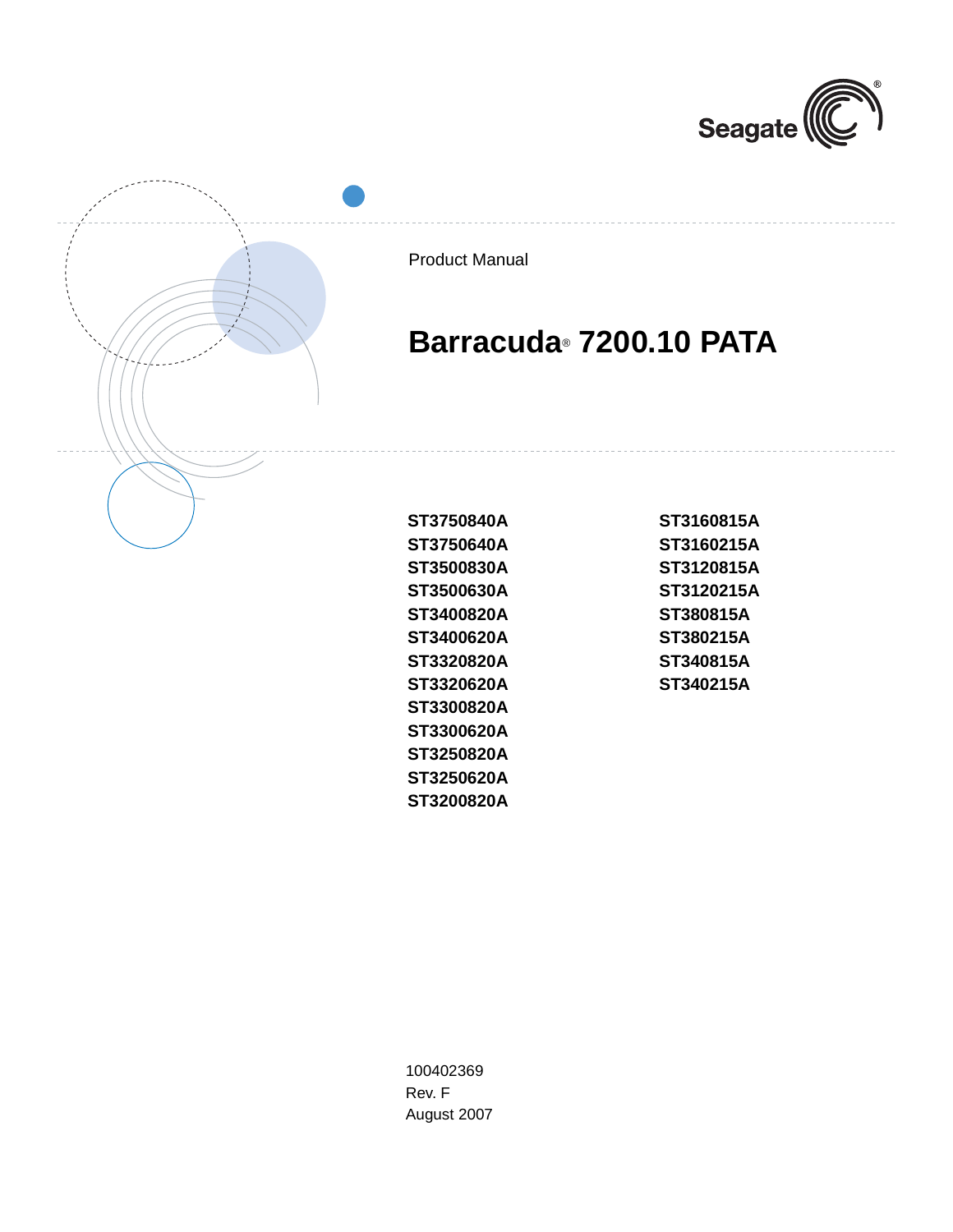©2006-2007, Seagate Technology LLC All rights reserved. Publication number: 100402369, Rev. F August 2007

Seagate, Seagate Technology and the Wave logo are registered trademarks of Seagate Technology LLC in the United States and/or other countries. Barracuda, SeaTools and SeaTDD are either trademarks or registered trademarks of Seagate Technology LLC or one of its affiliated companies in the United States and/or other countries. All other trademarks or registered trademarks are the property of their respective owners.

One gigabyte, or GB, equals one billion bytes when referring to hard drive capacity. Accessible capacity may vary depending on operating environment and formatting. Quantitative usage examples for various applications are for illustrative purposes. Actual quantities will vary based on various factors, including file size, file format, features and application software. Seagate reserves the right to change, without notice, product offerings or specifications.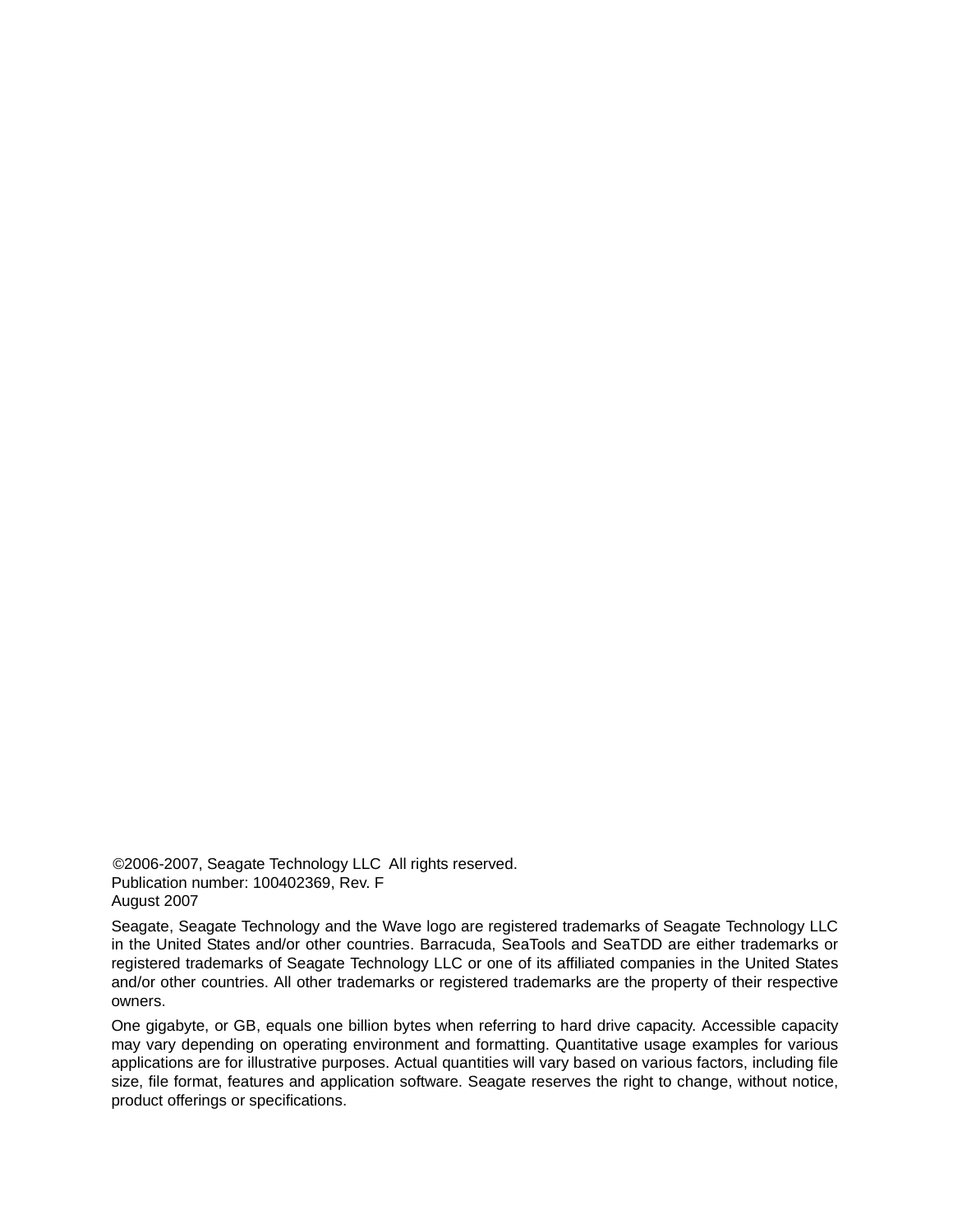## **Contents**

| 1.0 |      |                                                                                  |  |  |
|-----|------|----------------------------------------------------------------------------------|--|--|
| 2.0 |      |                                                                                  |  |  |
|     | 2.1  |                                                                                  |  |  |
|     | 2.2  |                                                                                  |  |  |
|     |      | 2.2.1                                                                            |  |  |
|     | 2.3  |                                                                                  |  |  |
|     | 2.4  |                                                                                  |  |  |
|     | 2.5  |                                                                                  |  |  |
|     | 2.6  |                                                                                  |  |  |
|     | 2.7  |                                                                                  |  |  |
|     |      |                                                                                  |  |  |
|     | 2.8  |                                                                                  |  |  |
|     |      | 2.8.1                                                                            |  |  |
|     |      | 2.8.2                                                                            |  |  |
|     |      | 2.8.3                                                                            |  |  |
|     |      | 2.8.4                                                                            |  |  |
|     | 2.9  |                                                                                  |  |  |
|     |      | 2.9.1                                                                            |  |  |
|     |      | 2.9.2                                                                            |  |  |
|     |      | 2.9.3                                                                            |  |  |
|     |      | 2.9.4                                                                            |  |  |
|     |      | 2.9.5                                                                            |  |  |
|     |      | 2.9.6                                                                            |  |  |
|     | 2.10 |                                                                                  |  |  |
|     | 2.11 |                                                                                  |  |  |
|     | 2.12 |                                                                                  |  |  |
|     |      | Annualized Failure Rate (AFR) and Mean Time Between Failures (MTBF) 30<br>2.12.1 |  |  |
|     | 2.13 |                                                                                  |  |  |
|     |      | 2.13.1                                                                           |  |  |
|     |      |                                                                                  |  |  |
|     |      | 2.13.2                                                                           |  |  |
|     |      | 2.13.3                                                                           |  |  |
|     | 2.14 |                                                                                  |  |  |
|     |      | European Union Restriction of Hazardous Substances (RoHS)  32<br>2.14.1          |  |  |
|     | 2.15 |                                                                                  |  |  |
| 3.0 |      |                                                                                  |  |  |
|     | 3.1  |                                                                                  |  |  |
|     | 3.2  |                                                                                  |  |  |
|     | 3.3  | -35                                                                              |  |  |
|     |      | 3.3.1                                                                            |  |  |
|     |      | 3.3.2                                                                            |  |  |
|     |      | 3.3.3                                                                            |  |  |
|     | 3.4  |                                                                                  |  |  |
| 4.0 |      | ATA interface<br>39                                                              |  |  |
|     | 4.1  |                                                                                  |  |  |
|     |      |                                                                                  |  |  |
|     |      | 4.1.1                                                                            |  |  |
|     |      | 4.1.2                                                                            |  |  |
|     |      | 4.1.3                                                                            |  |  |
|     |      | 4.1.4                                                                            |  |  |
| 5.0 |      |                                                                                  |  |  |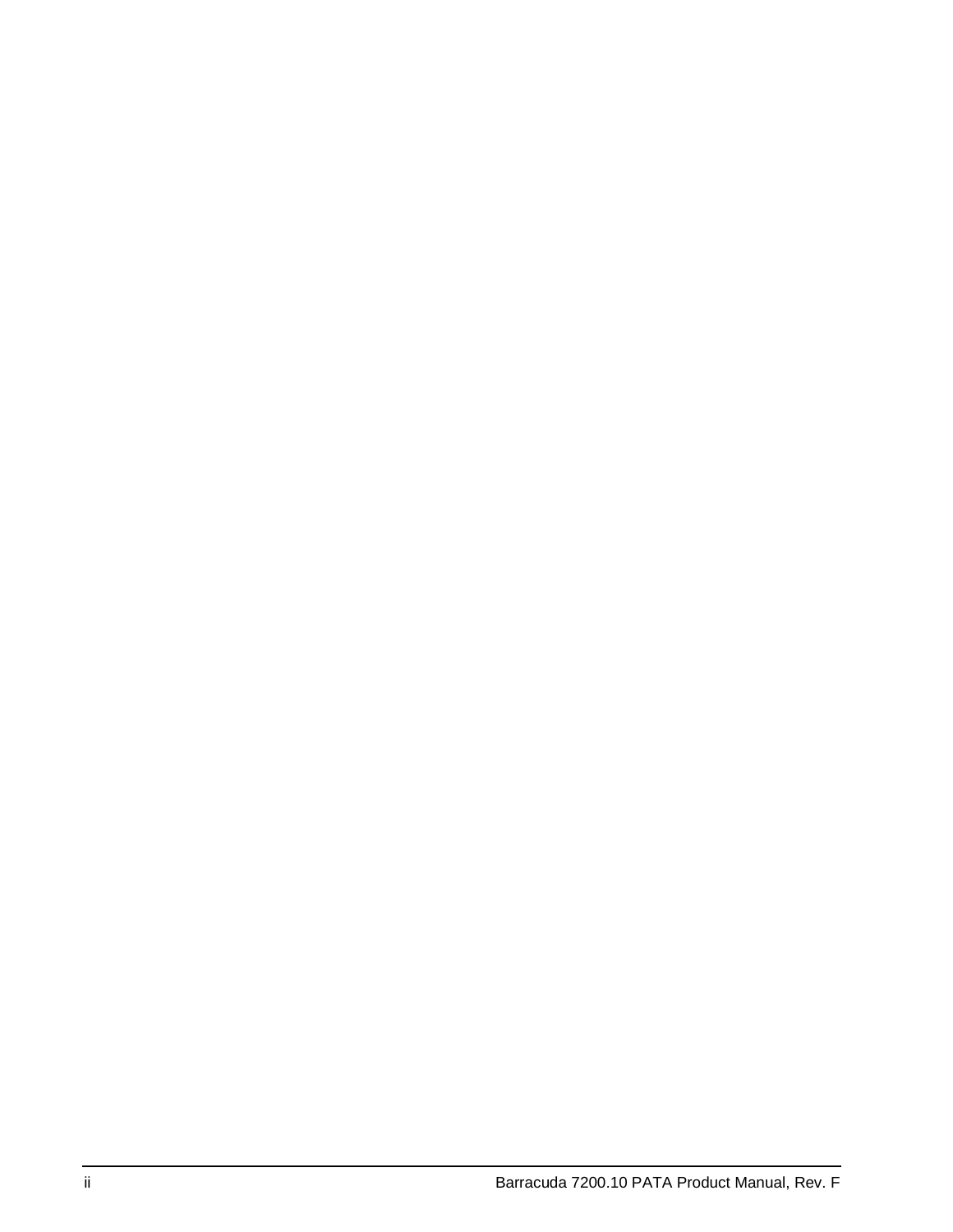# **List of Figures**

| Figure 1. |  |
|-----------|--|
| Figure 2. |  |
| Figure 3. |  |
| Figure 4. |  |
| Figure 5. |  |
| Figure 6. |  |
| Figure 7. |  |
| Figure 8. |  |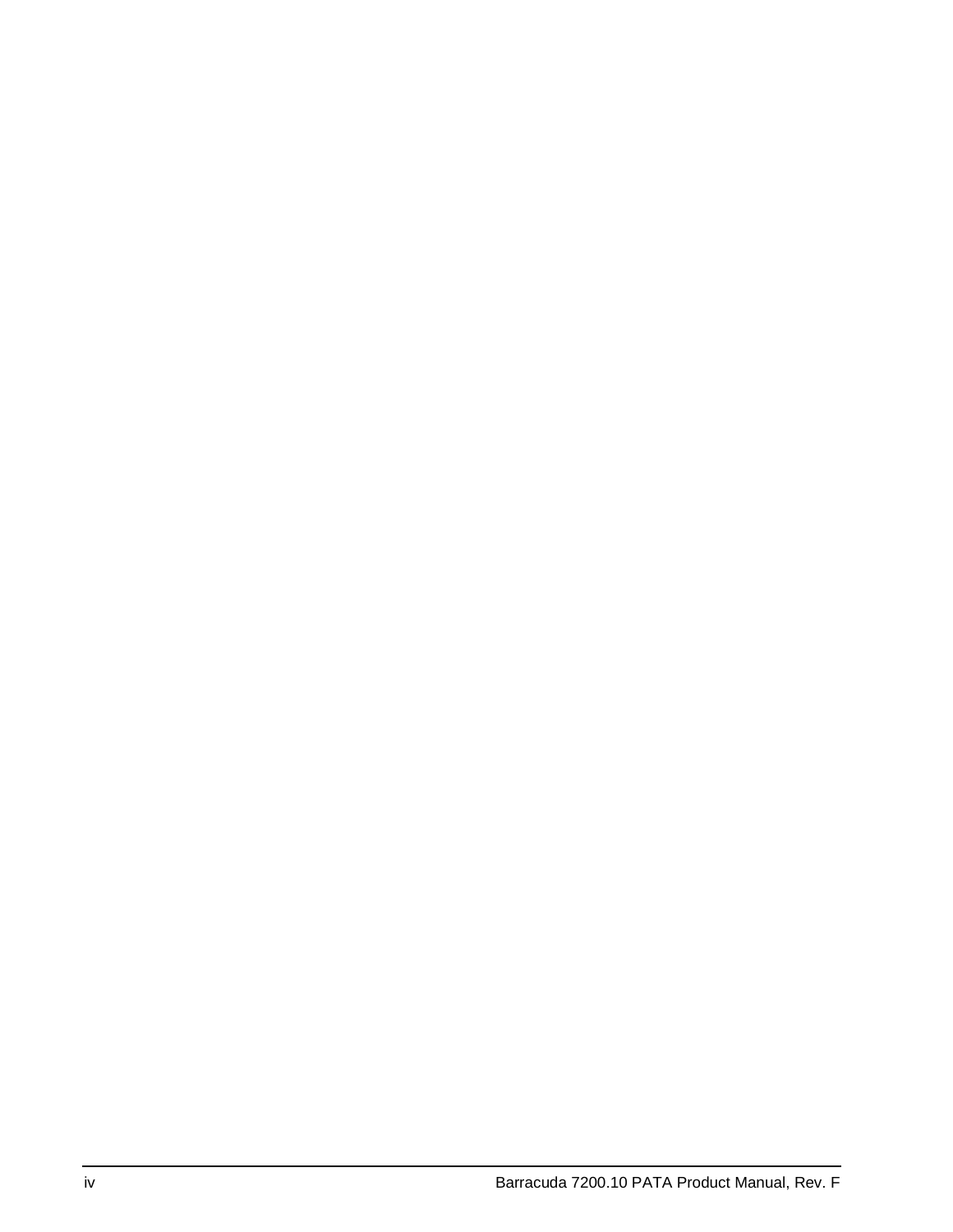## <span id="page-6-0"></span>**1.0 Introduction**

This manual describes the functional, mechanical and interface specifications for the following Seagate® Barracuda® 7200.10 PATA model drives:

| ST3750840A | ST3320820A | ST3200820A | ST380215A |
|------------|------------|------------|-----------|
| ST3750640A | ST3320620A | ST3160815A | ST340815A |
| ST3500830A | ST3300820A | ST3160215A | ST340215A |
| ST3500630A | ST3300620A | ST3120815A |           |
| ST3400820A | ST3250820A | ST3120215A |           |
| ST3400620A | ST3250620A | ST380815A  |           |

These drives provide the following key features:

- 7,200-RPM spindle speed
- <span id="page-6-6"></span><span id="page-6-3"></span>• High instantaneous (burst) data transfer rates (up to 100 Mbytes per second) using Ultra DMA mode 5.
- <span id="page-6-15"></span><span id="page-6-11"></span><span id="page-6-1"></span>• Perpendicular recording and Tunneling Magnetoresistive (TMR) recording heads for increased areal density.
- <span id="page-6-10"></span><span id="page-6-5"></span>• State-of-the-art cache and on-the-fly error-correction algorithms.
- Full-track multiple-sector transfer capability without local processor intervention.
- Quiet operation.
- <span id="page-6-17"></span><span id="page-6-9"></span><span id="page-6-7"></span>• SeaTools diagnostic software performs a drive self-test that eliminates unnecessary drive returns.
- <span id="page-6-16"></span><span id="page-6-13"></span><span id="page-6-8"></span>• Support for S.M.A.R.T. drive monitoring and reporting.
- <span id="page-6-18"></span><span id="page-6-14"></span>• Support for Read Multiple and Write Multiple commands.
- <span id="page-6-12"></span><span id="page-6-4"></span><span id="page-6-2"></span>• Support for autodetection of master/slave drives that use cable select (CSEL).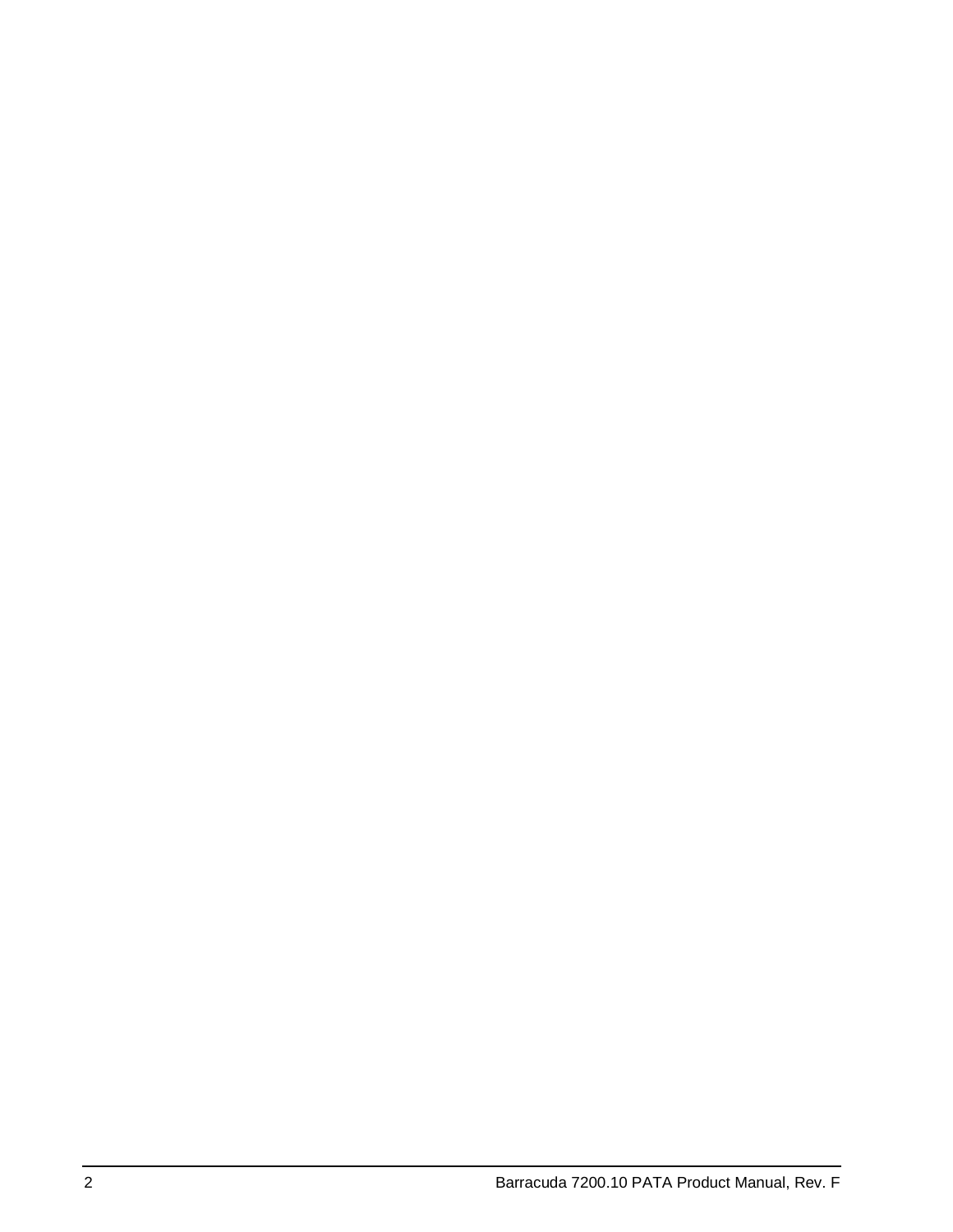## <span id="page-8-4"></span><span id="page-8-0"></span>**2.0 Drive specifications**

<span id="page-8-3"></span><span id="page-8-2"></span>Unless otherwise noted, all specifications are measured under ambient conditions, at 25°C, and nominal power. For convenience, the phrases *the drive* and *this drive* are used throughout this manual to indicate the following drive models:

| ST3750840A | ST3320820A | ST3200820A | ST380215A |
|------------|------------|------------|-----------|
| ST3750640A | ST3320620A | ST3160815A | ST340815A |
| ST3500830A | ST3300820A | ST3160215A | ST340215A |
| ST3500630A | ST3300620A | ST3120815A |           |
| ST3400820A | ST3250820A | ST3120215A |           |
| ST3400620A | ST3250620A | ST380815A  |           |

### <span id="page-8-1"></span>**2.1 Specification summary table**

The specifications listed in the table below are for quick reference. For details on specification measurement or definition, see the appropriate section of this manual.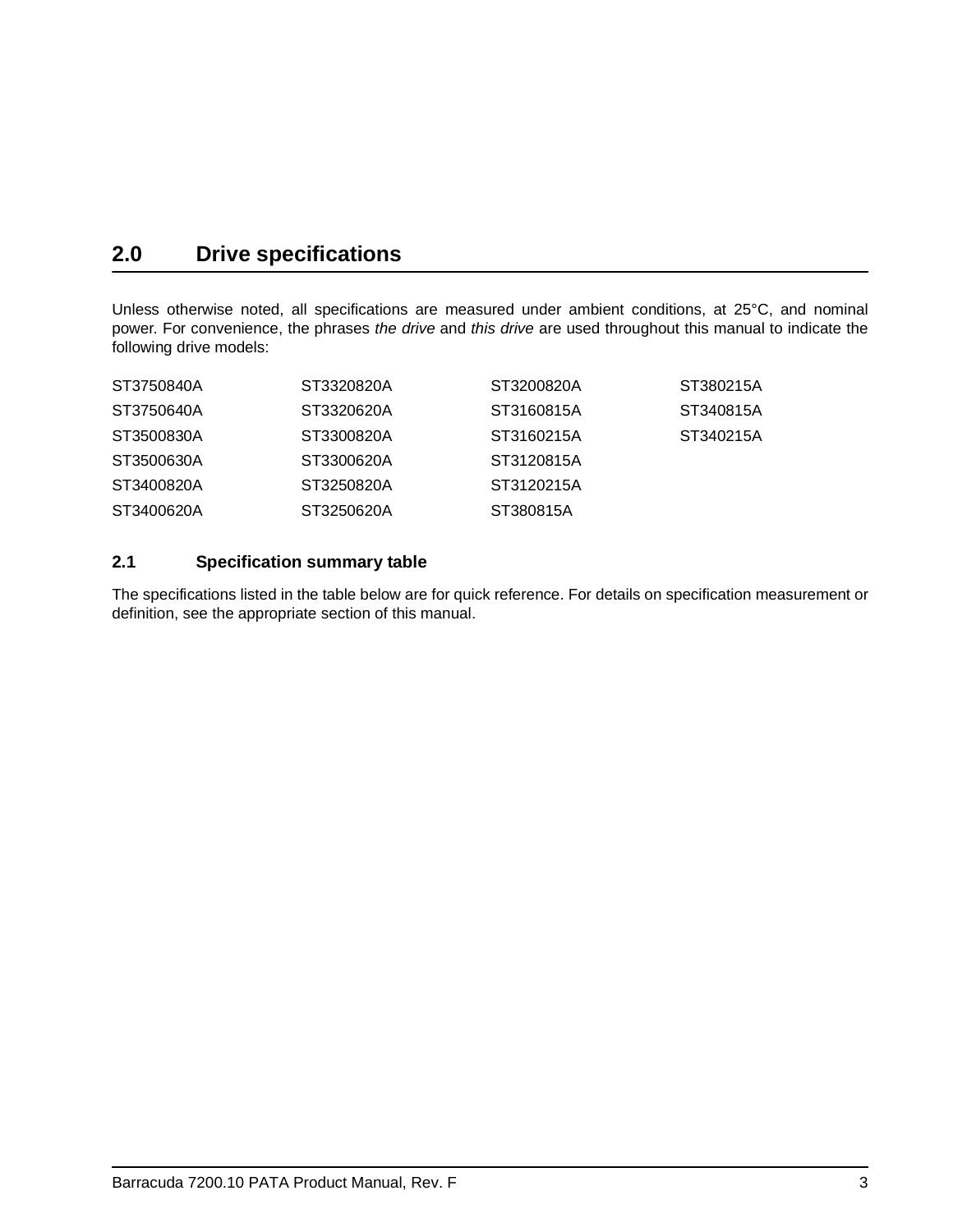## **Table 1: Drive specifications summary for 750 and 500 Gbyte models**

| <b>Drive specification</b>                            | ST3750840A                                                             | ST3750640A | ST3500830A  | ST3500630A |  |
|-------------------------------------------------------|------------------------------------------------------------------------|------------|-------------|------------|--|
| Formatted Gbytes (512 bytes/sector)*                  | 750                                                                    |            | 500         |            |  |
| Guaranteed sectors                                    | 1,465,149,168                                                          |            | 976,773,168 |            |  |
| Heads                                                 | 8                                                                      |            | 6           |            |  |
| <b>Discs</b>                                          | 4                                                                      |            | 3           |            |  |
| Bytes per sector                                      | 512                                                                    |            |             |            |  |
| Default sectors per track                             | 63                                                                     |            |             |            |  |
| Default read/write heads                              | 16                                                                     |            |             |            |  |
| Default cylinders                                     | 16,383                                                                 |            |             |            |  |
| Recording density, KBPI (kbits/in max)                | 926                                                                    |            | 813         |            |  |
| Track density, KTPI (ktracks/in max)                  | 145                                                                    |            |             |            |  |
| Areal density, (Gbits/in <sup>2</sup> ) min/max       | 128.2                                                                  |            | 114.4       |            |  |
| Spindle speed (RPM)                                   | 7,200                                                                  |            |             |            |  |
| Internal data transfer rate (Mbits/sec max)           | 1,030                                                                  |            |             |            |  |
| Sustained data transfer rate (Mbytes/sec max)         | 78                                                                     |            | 72          |            |  |
| I/O data-transfer rate (Mbytes/sec max)               | 100                                                                    |            |             |            |  |
| ATA data-transfer modes<br>supported                  | PIO modes 0-4<br>Multiword DMA modes 0-2<br>Ultra DMA modes 0-5        |            |             |            |  |
| Cache buffer                                          | 8 Mbytes                                                               | 16 Mbytes  | 8 Mbytes    | 16 Mbytes  |  |
| Height (mm max)                                       | 26.1 mm (1.028 inches)                                                 |            |             |            |  |
| Width (mm)                                            | 101.6 mm (4.000 inches) +/- 0.010 inches                               |            |             |            |  |
| Length (mm max)                                       | 146.99 mm (5.787 inches)                                               |            |             |            |  |
| Weight (typical)                                      | 720 grams                                                              |            | 635 grams   |            |  |
| Average latency (msec)                                | 4.16                                                                   |            |             |            |  |
| Power-on to ready (sec max)                           | 15 sec                                                                 |            |             |            |  |
| Standby to ready (sec max)                            | 15 sec                                                                 |            |             |            |  |
| Track-to-track seek time (msec typical)               | $<$ 0.8 read; $<$ 1.0 write                                            |            |             |            |  |
| Average seek, read (msec typical)                     | < 11.0                                                                 |            |             |            |  |
| Average seek, write (msec typical)                    | < 12.0                                                                 |            |             |            |  |
| Startup current (max) 12V (peak)                      | 2.8 amps                                                               |            |             |            |  |
| Voltage tolerance (including noise)                   | $5V \pm 5%$<br>$12V \pm 10\%$                                          |            |             |            |  |
| Ambient temperature                                   | 0° to 60°C (operating)<br>$-40^\circ$ to 70 $\degree$ C (nonoperating) |            |             |            |  |
| Temperature gradient (°C per hour max)                | 20°C (operating)<br>30°C (nonoperating)                                |            |             |            |  |
| Relative humidity                                     | 5% to 90% (operating)<br>5% to 95% (nonoperating)                      |            |             |            |  |
| Relative humidity gradient                            | 30% per hour max                                                       |            |             |            |  |
| Wet bulb temperature (°C max)                         | 37.7 (operating)<br>37.7 (nonoperating)                                |            |             |            |  |
| Altitude, operating                                   | $-60.96$ m to 3,048 m<br>(-200 ft. to 10,000+ ft.)                     |            |             |            |  |
| Altitude, nonoperating<br>(below mean sea level, max) | $-60.96$ m to 12,192 m<br>$(-200$ ft. to $40,000+$ ft.)                |            |             |            |  |
| Operational Shock (max at 2 msec)                     | 68 Gs                                                                  |            |             |            |  |
| Non-Operational Shock (max at 2 msec)                 | 300 Gs                                                                 |            |             |            |  |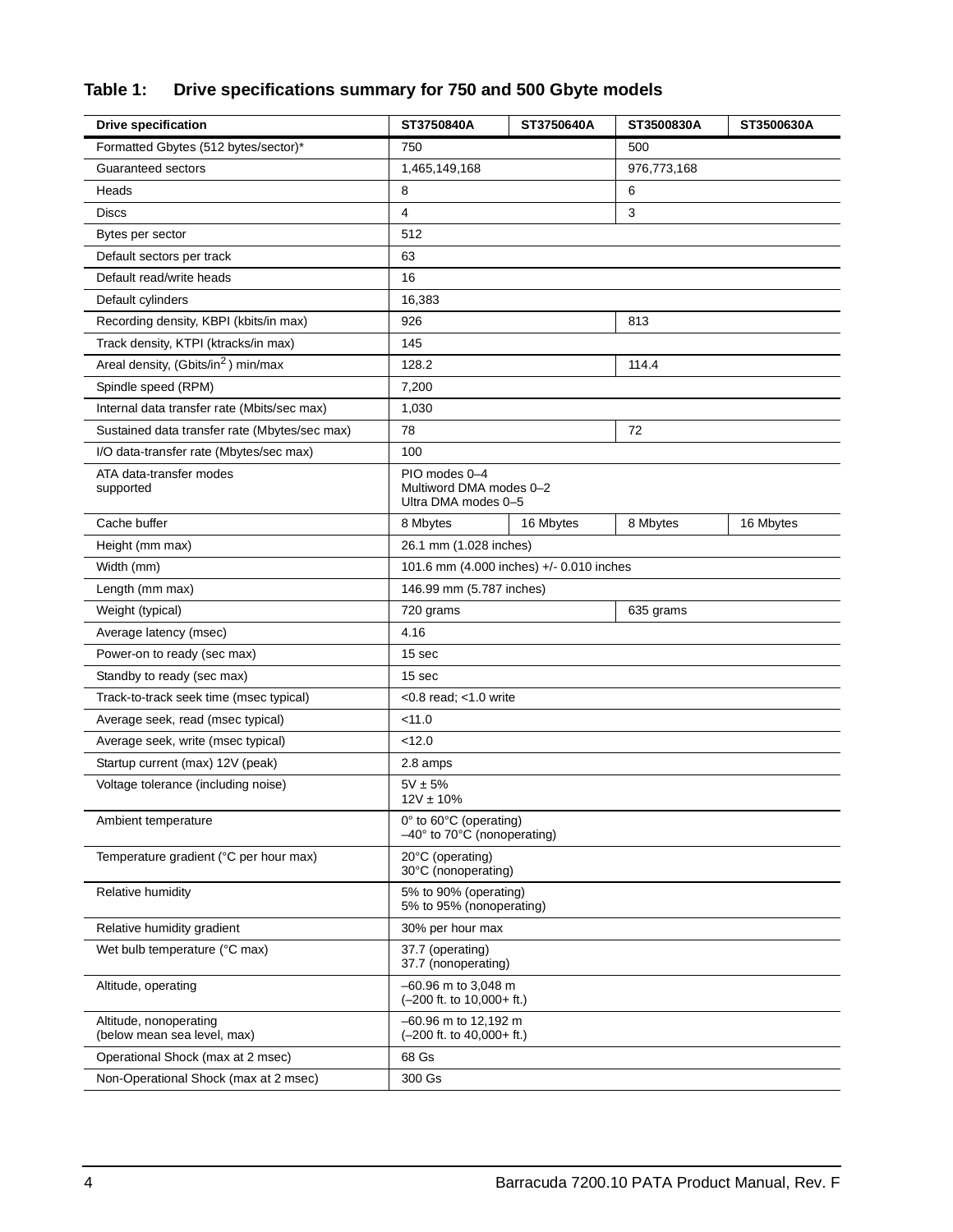| <b>Drive specification</b>                             | ST3750840A                           | ST3750640A                                                                                                                                                                                                                                                                                                                                                                                                                    | ST3500830A | ST3500630A |  |  |
|--------------------------------------------------------|--------------------------------------|-------------------------------------------------------------------------------------------------------------------------------------------------------------------------------------------------------------------------------------------------------------------------------------------------------------------------------------------------------------------------------------------------------------------------------|------------|------------|--|--|
| Vibration, operating                                   |                                      | 5-22 Hz: 0.25 Gs, Limited displacement<br>22-350 Hz: 0.50 Gs<br>350-500 Hz:: 0.25 Gs                                                                                                                                                                                                                                                                                                                                          |            |            |  |  |
| Vibration, nonoperating                                |                                      | 5-22 Hz: 0.25 Gs, Limited displacement<br>22-350 Hz: 5.0 Gs<br>350-500 Hz:: 1.0 Gs                                                                                                                                                                                                                                                                                                                                            |            |            |  |  |
| Drive acoustics, sound power (bels)                    |                                      |                                                                                                                                                                                                                                                                                                                                                                                                                               |            |            |  |  |
| Idle**                                                 | 2.8 (typical)<br>$3.0$ (max)         |                                                                                                                                                                                                                                                                                                                                                                                                                               |            |            |  |  |
| Quiet seek                                             | 3.2 (typical)<br>$3.4 \text{ (max)}$ |                                                                                                                                                                                                                                                                                                                                                                                                                               |            |            |  |  |
| Nonrecoverable read errors                             |                                      | 1 per $10^{14}$ bits read                                                                                                                                                                                                                                                                                                                                                                                                     |            |            |  |  |
| Annualized Failure Rate (AFR)                          | 0.34%                                |                                                                                                                                                                                                                                                                                                                                                                                                                               |            |            |  |  |
| Warranty                                               |                                      | 5 years on distribution units.<br>To determine the warranty for a specific drive, use a web browser to access<br>the following web page:<br>www.seagate.com/support/service/<br>From this page, click on the "Verify Your Warranty" link. You will be asked to<br>provide the drive serial number, model number (or part number) and country of<br>purchase. The system will display the warranty information for your drive. |            |            |  |  |
| Contact start-stop cycles<br>(25°C, 50% rel. humidity) | 50,000                               |                                                                                                                                                                                                                                                                                                                                                                                                                               |            |            |  |  |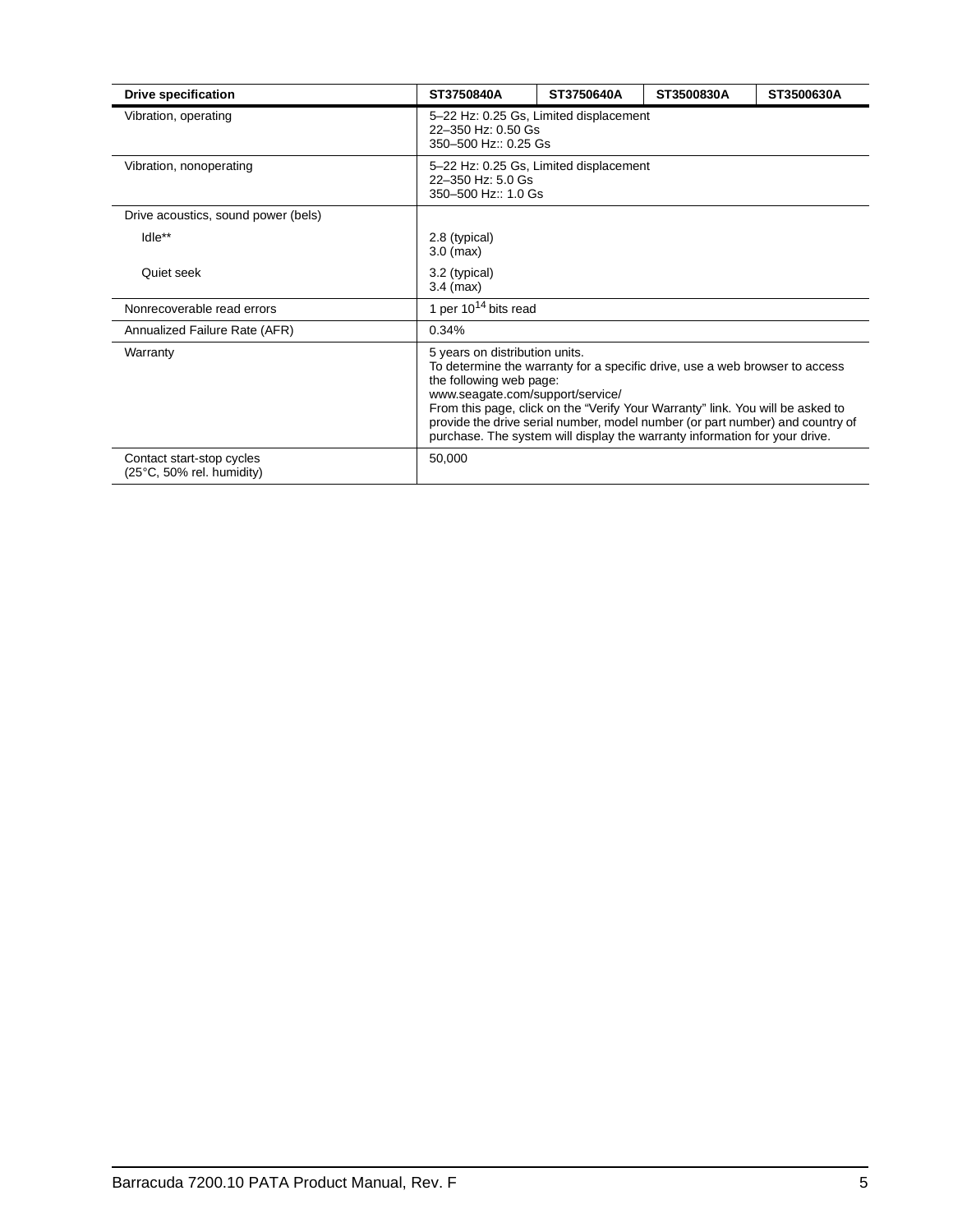## **Table 2: Drive specifications summary for 400 and 320 Gbyte models**

| <b>Drive specification</b>                            | ST3400820A                                                             | ST3400620A | ST3320820A  | ST3320620A |  |
|-------------------------------------------------------|------------------------------------------------------------------------|------------|-------------|------------|--|
| Formatted Gbytes (512 bytes/sector)*                  | 400                                                                    |            | 320         |            |  |
| Guaranteed sectors                                    | 781,422,768                                                            |            | 625,142,448 |            |  |
| Heads                                                 | 5                                                                      |            | 4           |            |  |
| <b>Discs</b>                                          | 3                                                                      | 2          |             |            |  |
| Bytes per sector                                      | 512                                                                    |            |             |            |  |
| Default sectors per track                             | 63                                                                     |            |             |            |  |
| Default read/write heads                              | 16                                                                     |            |             |            |  |
| Default cylinders                                     | 16,383                                                                 |            |             |            |  |
| Recording density, KBPI (kbits/in max)                | 781                                                                    |            |             |            |  |
| Track density, KTPI (ktracks/in avg.)                 | 145                                                                    |            |             |            |  |
| Areal density, (Gbits/in <sup>2</sup> avg)            | 128.2                                                                  |            | 114.4       |            |  |
| Spindle speed (RPM)                                   | 7,200                                                                  |            |             |            |  |
| Internal data transfer rate (Mbytes/sec max)          | 72                                                                     |            |             |            |  |
| Sustained data transfer rate (Mbits/sec max)          | 1,030                                                                  |            |             |            |  |
| I/O data-transfer rate (Mbytes/sec max)               | 100                                                                    |            |             |            |  |
| ATA data-transfer modes supported                     | PIO modes 0-4<br>Multiword DMA modes 0-2<br>Ultra DMA modes 0-5        |            |             |            |  |
| Cache buffer                                          | 8 Mbytes                                                               | 16 Mbytes  | 8 Mbytes    | 16 Mbytes  |  |
| Height (mm max)                                       | 26.1 mm (1.028 inches)                                                 |            |             |            |  |
| Width (mm max)                                        | 101.6 mm (4.000 inches) +/- 0.010 inches                               |            |             |            |  |
| Length (mm max)                                       | 146.99 mm (5.787 inches)                                               |            |             |            |  |
| Weight (typical)                                      | 635 grams                                                              |            |             |            |  |
| Average latency                                       | 4.16 msec                                                              |            |             |            |  |
| Power-on to ready (max)                               | 15 sec                                                                 |            |             |            |  |
| Standby to ready (max)                                | 15 sec                                                                 |            |             |            |  |
| Track-to-track seek time (msec typical)               | < $0.8$ (read), < $1.0$ (write)                                        |            |             |            |  |
| Average seek, read (msec typical)                     | < 11.0                                                                 |            |             |            |  |
| Average seek, write (msec typical)                    | < 12.0                                                                 |            |             |            |  |
| Startup current (typical) 12V (peak)                  | 2.8 amps                                                               |            |             |            |  |
| Voltage tolerance (including noise)                   | $5V \pm 5%$<br>$12V \pm 10\%$                                          |            |             |            |  |
| Ambient temperature                                   | 0° to 60°C (operating)<br>$-40^\circ$ to 70 $\degree$ C (nonoperating) |            |             |            |  |
| Temperature gradient (°C per hour max)                | 20°C (operating)<br>30°C (nonoperating)                                |            |             |            |  |
| Relative humidity                                     | 5% to 90% (operating)<br>5% to 95% (nonoperating)                      |            |             |            |  |
| Relative humidity gradient                            | 30% per hour max                                                       |            |             |            |  |
| Wet bulb temperature (°C max)                         | 37.7 (operating)<br>37.7 (nonoperating)                                |            |             |            |  |
| Altitude, operating                                   | $-60.96$ m to 3,048 m<br>(-200 ft. to 10,000+ ft.)                     |            |             |            |  |
| Altitude, nonoperating<br>(below mean sea level, max) | $-60.96$ m to 12,192 m<br>$(-200$ ft. to $40,000+$ ft.)                |            |             |            |  |
| Operational Shock (max at 2 msec)                     | 68 Gs                                                                  |            |             |            |  |
| Non-Operational Shock (Gs max at 2 msec)              | 300 Gs                                                                 |            |             |            |  |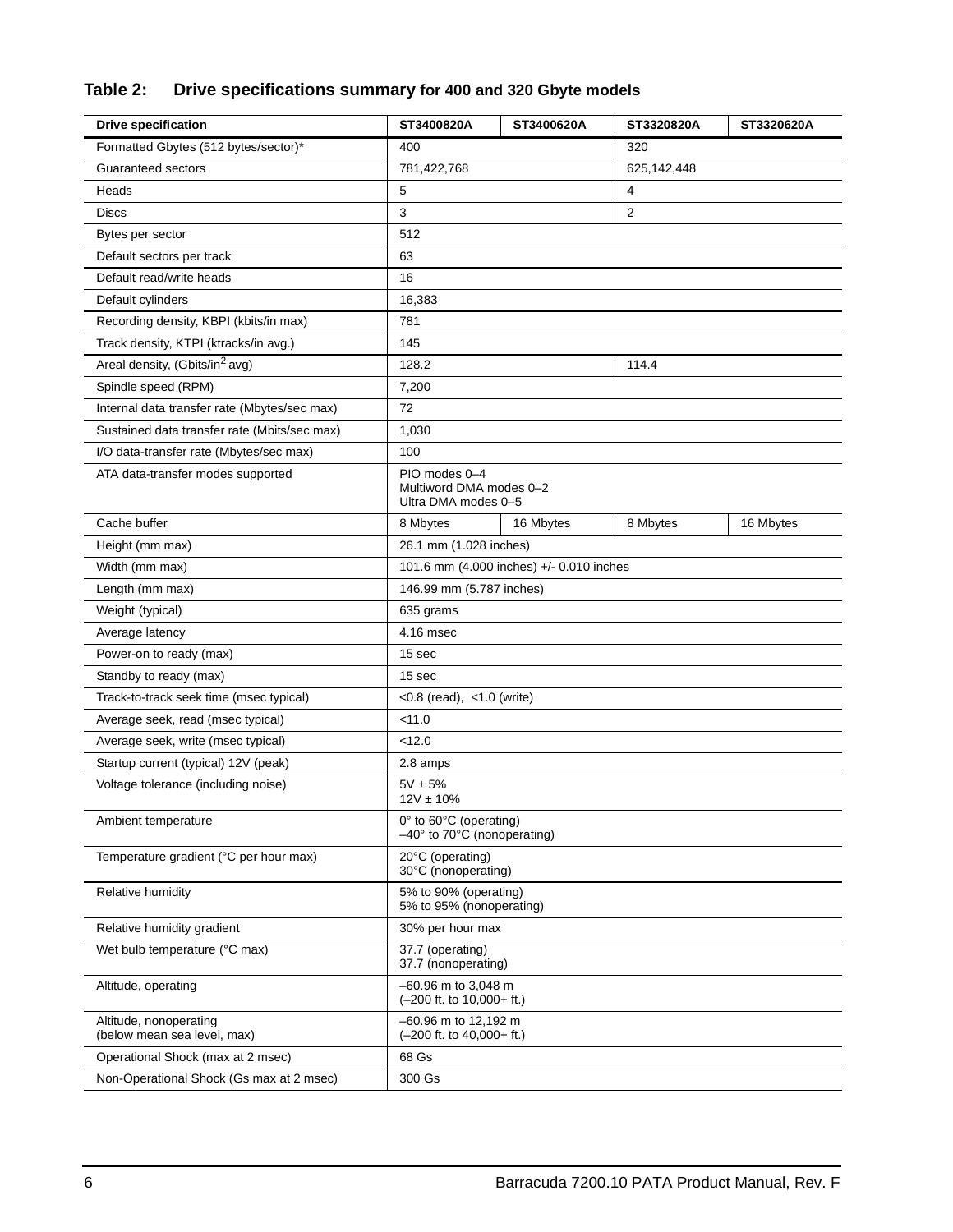| <b>Drive specification</b>                             | ST3400820A                                            | ST3400620A                                                                           | ST3320820A                                                                                                                                                   | ST3320620A                                                                                                                                                       |  |  |
|--------------------------------------------------------|-------------------------------------------------------|--------------------------------------------------------------------------------------|--------------------------------------------------------------------------------------------------------------------------------------------------------------|------------------------------------------------------------------------------------------------------------------------------------------------------------------|--|--|
| Vibration, operating                                   |                                                       | 5-22 Hz: 0.25 Gs, Limited displacement<br>22-350 Hz: 0.50 Gs<br>350-500 Hz:: 0.25 Gs |                                                                                                                                                              |                                                                                                                                                                  |  |  |
| Vibration, nonoperating                                |                                                       | 5-22 Hz: 0.25 Gs, Limited displacement<br>22-350 Hz: 5.0 Gs<br>350-500 Hz:: 1.0 Gs   |                                                                                                                                                              |                                                                                                                                                                  |  |  |
| Drive acoustics, sound power (bels)                    |                                                       |                                                                                      |                                                                                                                                                              |                                                                                                                                                                  |  |  |
| Idle**                                                 | 2.7 (typical)<br>$3.0$ (max)                          |                                                                                      |                                                                                                                                                              |                                                                                                                                                                  |  |  |
| Quiet seek                                             | 3.0 (typical)<br>$3.4$ (max)                          |                                                                                      |                                                                                                                                                              |                                                                                                                                                                  |  |  |
| Nonrecoverable read errors                             |                                                       | 1 per 10 <sup>14</sup> bits read                                                     |                                                                                                                                                              |                                                                                                                                                                  |  |  |
| Annualized Failure Rate (AFR)                          | 0.34%                                                 |                                                                                      |                                                                                                                                                              |                                                                                                                                                                  |  |  |
| Warranty                                               | 5 years on distribution units.<br>following web page: | www.seagate.com/support/service/                                                     | From this page, click on the "Verify Your Warranty" link. You will be asked to<br>purchase. The system will display the warranty information for your drive. | To determine the warranty for a specific drive, use a web browser to access the<br>provide the drive serial number, model number (or part number) and country of |  |  |
| Contact start-stop cycles<br>(25°C, 50% rel. humidity) | 50,000                                                |                                                                                      |                                                                                                                                                              |                                                                                                                                                                  |  |  |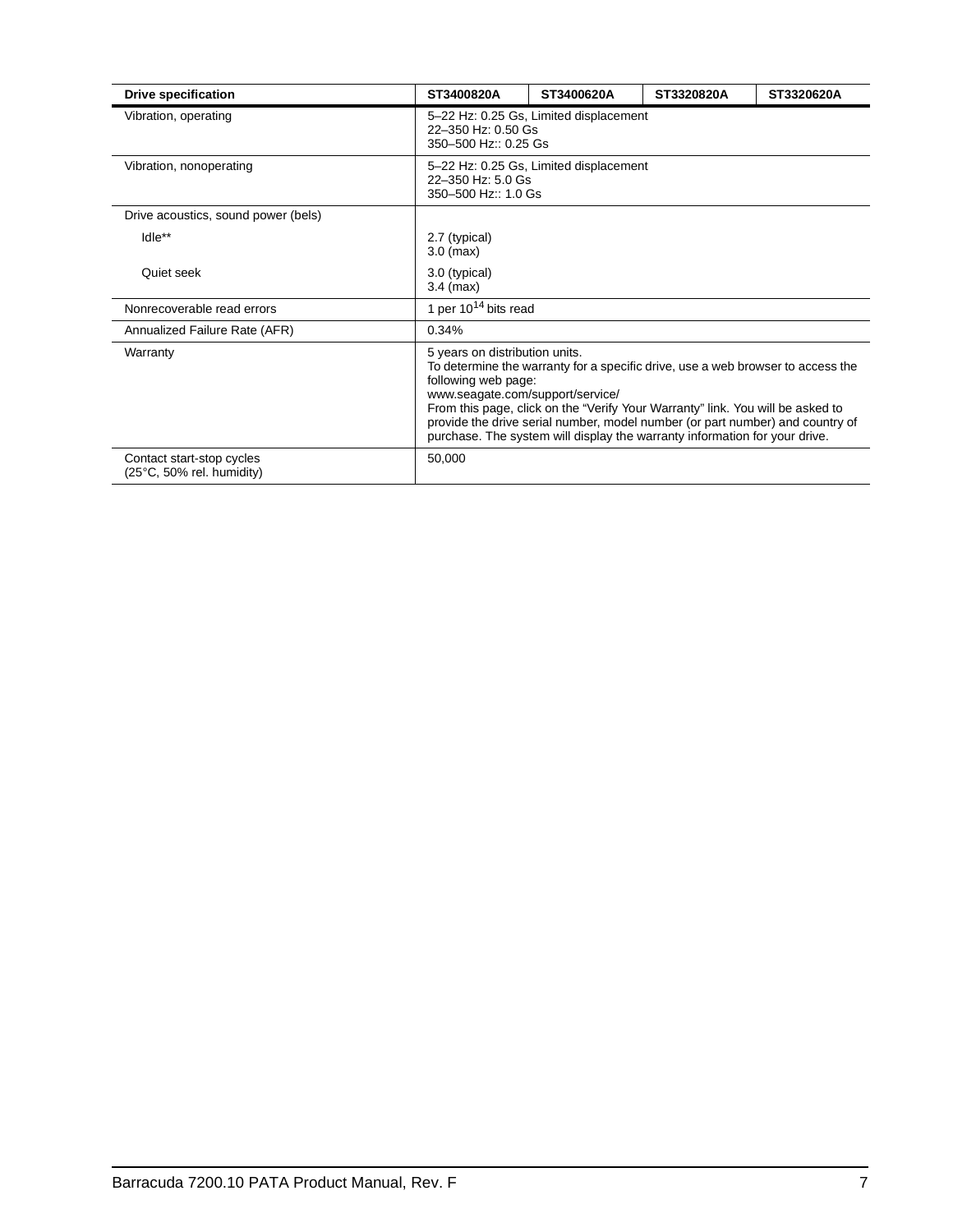## **Table 3: Drive specifications summary for 300 and 250 Gbyte models**

| <b>Drive specification</b>                            | ST3300820A                                                      | ST3300620A | ST3250820A | ST3250620A |
|-------------------------------------------------------|-----------------------------------------------------------------|------------|------------|------------|
| Formatted Gbytes (512 bytes/sector)*                  | 250<br>300                                                      |            |            |            |
| Guaranteed sectors                                    | 586,072,368<br>488,397,168                                      |            |            |            |
| Heads                                                 | 3                                                               |            |            |            |
| <b>Discs</b>                                          | $\overline{2}$                                                  |            |            |            |
| Bytes per sector                                      | 512                                                             |            |            |            |
| Default sectors per track                             | 63                                                              |            |            |            |
| Default read/write heads                              | 16                                                              |            |            |            |
| Default cylinders                                     | 16,383                                                          |            |            |            |
| Recording density, KBPI (kbits/in max)                | 781                                                             |            | 813        |            |
| Track density, KTPI (ktracks/in avg.)                 | 145                                                             |            |            |            |
| Areal density, (Gbits/in <sup>2</sup> avg)            | 114.4                                                           |            |            |            |
| Spindle speed (RPM)                                   | 7,200                                                           |            |            |            |
| Internal data transfer rate (Mbits/sec max)           | 1,030                                                           |            |            |            |
| Sustained data transfer rate OD (Mbytes/sec max)      | 72                                                              |            |            |            |
| I/O data-transfer rate (Mbytes/sec max)               | 100                                                             |            |            |            |
| ATA data-transfer modes supported                     | PIO modes 0-4<br>Multiword DMA modes 0-2<br>Ultra DMA modes 0-5 |            |            |            |
| Cache buffer                                          | 8 Mbytes                                                        | 16 Mbytes  | 8 Mbytes   | 16 Mbytes  |
| Height (mm max)                                       | 26.1 mm (1.028 inches)                                          |            |            |            |
| Width (mm max)                                        | 101.6 mm (4.000 inches) +/- 0.010 inches                        |            |            |            |
| Length (mm max)                                       | 146.99 mm (5.787 inches)                                        |            |            |            |
| Weight (typical)                                      | 600 grams                                                       |            |            |            |
| Average latency (msec)                                | 4.16                                                            |            |            |            |
| Power-on to ready (sec max)                           | 11 sec                                                          |            |            |            |
| Standby to ready (sec max)                            | 15 sec                                                          |            |            |            |
| Track-to-track seek time (msec typical)               | < $0.8$ (read), < $1.0$ (write)                                 |            |            |            |
| Average seek, read (msec typical)                     | $<$ 11.0                                                        |            |            |            |
| Average seek, write (msec typical)                    | $<$ 12.0                                                        |            |            |            |
| Startup current (typical) 12V (peak)                  | 2.8 amps                                                        |            |            |            |
| Voltage tolerance (including noise)                   | $5V \pm 5%$<br>$12V \pm 10\%$                                   |            |            |            |
| Ambient temperature                                   | 0° to 60°C (operating)<br>-40° to 70°C (nonoperating)           |            |            |            |
| Temperature gradient (°C per hour max)                | 20°C (operating)<br>30°C (nonoperating)                         |            |            |            |
| Relative humidity                                     | 5% to 90% (operating)<br>5% to 95% (nonoperating)               |            |            |            |
| Relative humidity gradient                            | 30% per hour max                                                |            |            |            |
| Wet bulb temperature (°C max)                         | 37.7 (operating)<br>37.7 (nonoperating)                         |            |            |            |
| Altitude, operating                                   | $-60.96$ m to 3,048 m<br>$(-200$ ft. to $10,000+$ ft.)          |            |            |            |
| Altitude, nonoperating<br>(below mean sea level, max) | -60.96 m to 12,192 m<br>$(-200$ ft. to $40,000+$ ft.)           |            |            |            |
| Operational Shock (Gs max at 2 msec)                  | 68                                                              |            |            |            |
| Non-Operational Shock (Gs max at 2 msec)              | 350 Gs                                                          |            |            |            |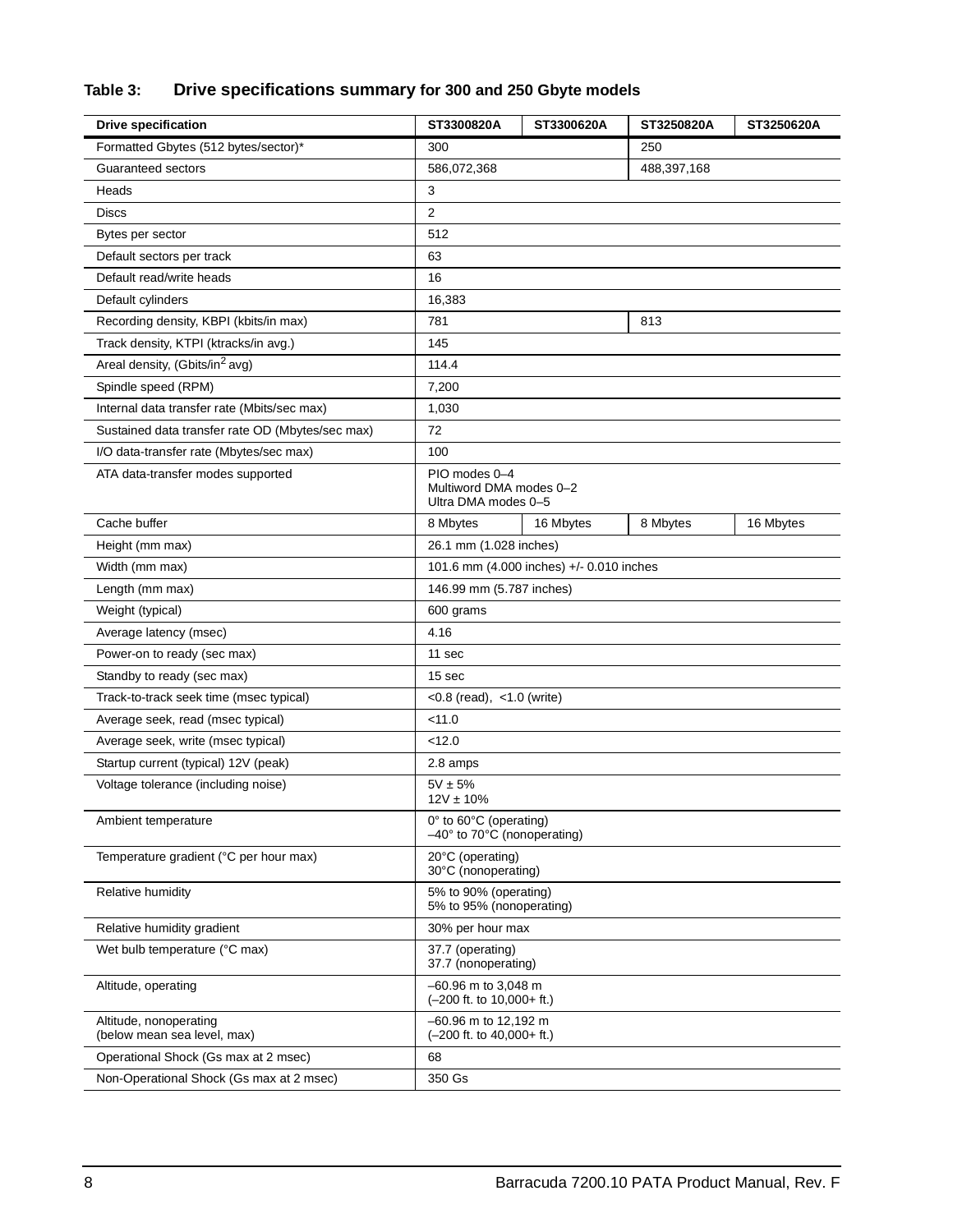| <b>Drive specification</b>                          | ST3300820A                                                                                                                                                                                                                                                                                                                                                                                                                       | ST3300620A                                                                           | ST3250820A | ST3250620A |  |  |
|-----------------------------------------------------|----------------------------------------------------------------------------------------------------------------------------------------------------------------------------------------------------------------------------------------------------------------------------------------------------------------------------------------------------------------------------------------------------------------------------------|--------------------------------------------------------------------------------------|------------|------------|--|--|
| Vibration, operating                                |                                                                                                                                                                                                                                                                                                                                                                                                                                  | 5-22 Hz: 0.25 Gs, Limited displacement<br>22-350 Hz: 0.50 Gs<br>350-500 Hz:: 0.25 Gs |            |            |  |  |
| Vibration, nonoperating                             |                                                                                                                                                                                                                                                                                                                                                                                                                                  | 5-22 Hz: 0.25 Gs, Limited displacement<br>22-350 Hz: 5.0 Gs<br>350-500 Hz:: 1.0 Gs   |            |            |  |  |
| Drive acoustics, sound power (bels)                 |                                                                                                                                                                                                                                                                                                                                                                                                                                  |                                                                                      |            |            |  |  |
| Idle**                                              | 2.5 (typical)<br>$2.8$ (max)                                                                                                                                                                                                                                                                                                                                                                                                     |                                                                                      |            |            |  |  |
| Quiet seek                                          | 3.0 (typical)<br>$3.1$ (max)                                                                                                                                                                                                                                                                                                                                                                                                     |                                                                                      |            |            |  |  |
| Nonrecoverable read errors                          |                                                                                                                                                                                                                                                                                                                                                                                                                                  | 1 per $10^{14}$ bits read                                                            |            |            |  |  |
| Annualized Failure Rate (AFR)                       | 0.34%                                                                                                                                                                                                                                                                                                                                                                                                                            |                                                                                      |            |            |  |  |
| Warranty                                            | 5 years on distribution units.<br>To determine the warranty for a specific drive, use a web browser to<br>access the following web page:<br>www.seagate.com/support/service/<br>From this page, click on the "Verify Your Warranty" link. You will be asked<br>to provide the drive serial number, model number (or part number) and<br>country of purchase. The system will display the warranty information for<br>your drive. |                                                                                      |            |            |  |  |
| Contact start-stop cycles (25°C, 50% rel. humidity) | 50,000                                                                                                                                                                                                                                                                                                                                                                                                                           |                                                                                      |            |            |  |  |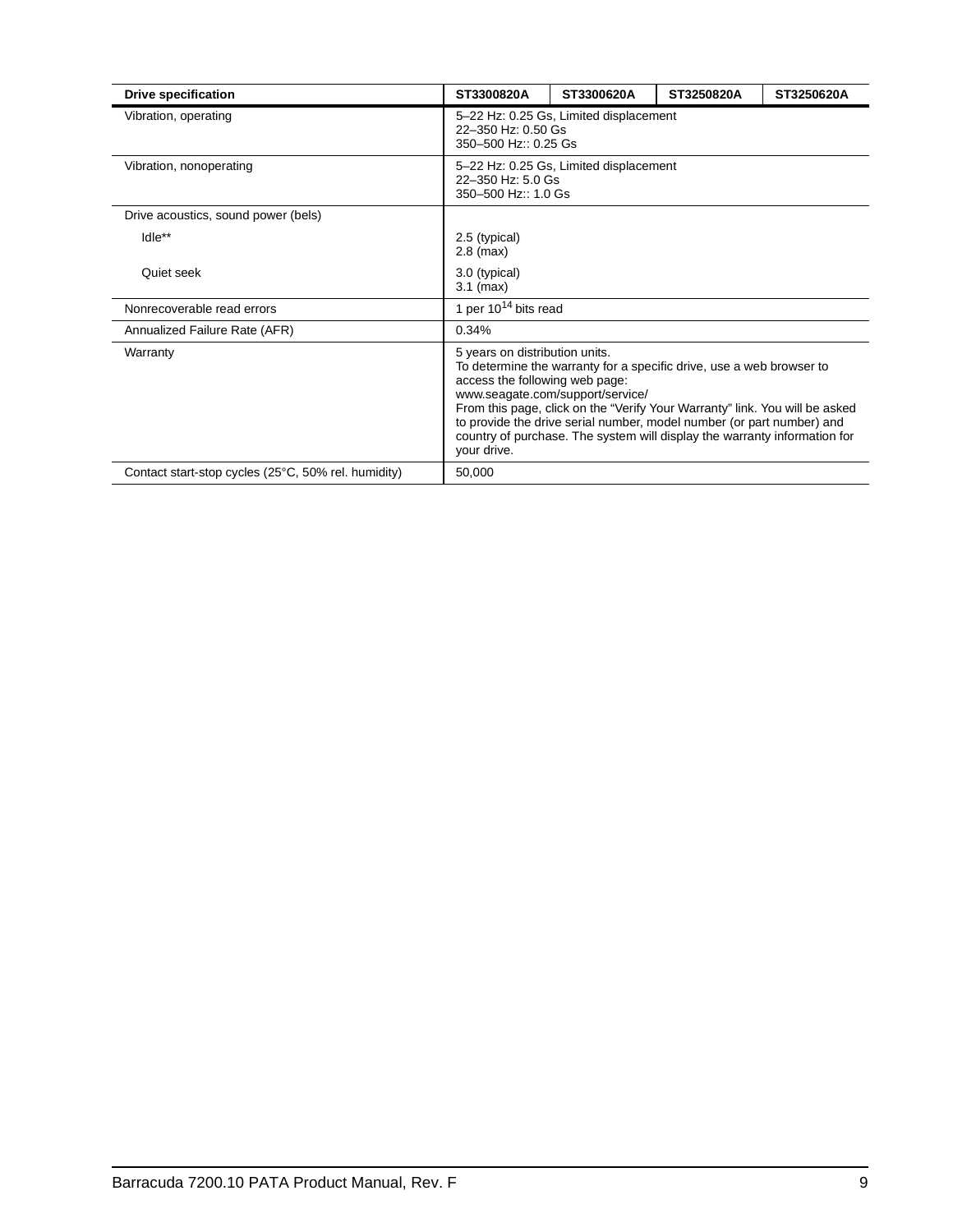## **Table 4: Drive specifications summary for the 200 Gbyte model**

| <b>Drive specification</b>                            | ST3200820A                                                      |
|-------------------------------------------------------|-----------------------------------------------------------------|
| Formatted Gbytes (512 bytes/sector)*                  | 200                                                             |
| Guaranteed sectors                                    | 390,721,968                                                     |
| Heads                                                 | 3                                                               |
| <b>Discs</b>                                          | $\overline{2}$                                                  |
| Bytes per sector                                      | 512                                                             |
| Default sectors per track                             | 63                                                              |
| Default read/write heads                              | 16                                                              |
| Default cylinders                                     | 16,383                                                          |
| Recording density, KBPI (kbits/in max)                | 781                                                             |
| Track density, KTPI (ktracks/in avg.)                 | 145                                                             |
| Areal density, (Gbits/in <sup>2</sup> avg)            | 114.4                                                           |
| Spindle speed (RPM)                                   | 7,200                                                           |
| Internal data transfer rate (Mbits/sec max)           | 1,030                                                           |
| Sustained data transfer rate OD (Mbytes/sec max)      | 72                                                              |
| I/O data-transfer rate (Mbytes/sec max)               | 100                                                             |
| ATA data-transfer modes supported                     | PIO modes 0-4<br>Multiword DMA modes 0-2<br>Ultra DMA modes 0-5 |
| Cache buffer                                          | 8 Mbytes                                                        |
| Height (mm max)                                       | 26.1 mm (1.028 inches)                                          |
| Width (mm max)                                        | 101.6 mm (4.000 inches) +/- 0.010 inches                        |
| Length (mm max)                                       | 146.99 mm (5.787 inches)                                        |
| Weight (typical)                                      | 600 grams                                                       |
| Average latency (msec)                                | 4.16                                                            |
| Power-on to ready (sec max)                           | 11 sec                                                          |
| Standby to ready (sec max)                            | 15 sec                                                          |
| Track-to-track seek time (msec typical)               | $< 0.8$ (read), $< 1.0$ (write)                                 |
| Average seek, read (msec typical)                     | < 11.0                                                          |
| Average seek, write (msec typical)                    | < 12.0                                                          |
| Startup current (typical) 12V (peak)                  | 2.8 amps                                                        |
| Voltage tolerance (including noise)                   | $5V \pm 5%$<br>$12V \pm 10\%$                                   |
| Ambient temperature                                   | 0° to 60°C (operating)<br>-40° to 70°C (nonoperating)           |
| Temperature gradient (°C per hour max)                | 20°C (operating)<br>30°C (nonoperating)                         |
| Relative humidity                                     | 5% to 90% (operating)<br>5% to 95% (nonoperating)               |
| Relative humidity gradient                            | 30% per hour max                                                |
| Wet bulb temperature (°C max)                         | 37.7 (operating)<br>37.7 (nonoperating)                         |
| Altitude, operating                                   | $-60.96$ m to 3,048 m<br>$(-200$ ft. to $10,000+$ ft.)          |
| Altitude, nonoperating<br>(below mean sea level, max) | $-60.96$ m to 12,192 m<br>$(-200$ ft. to $40,000+$ ft.)         |
| Operational Shock (Gs max at 2 msec)                  | 68                                                              |
| Non-Operational Shock (Gs max at 2 msec)              | 350 Gs                                                          |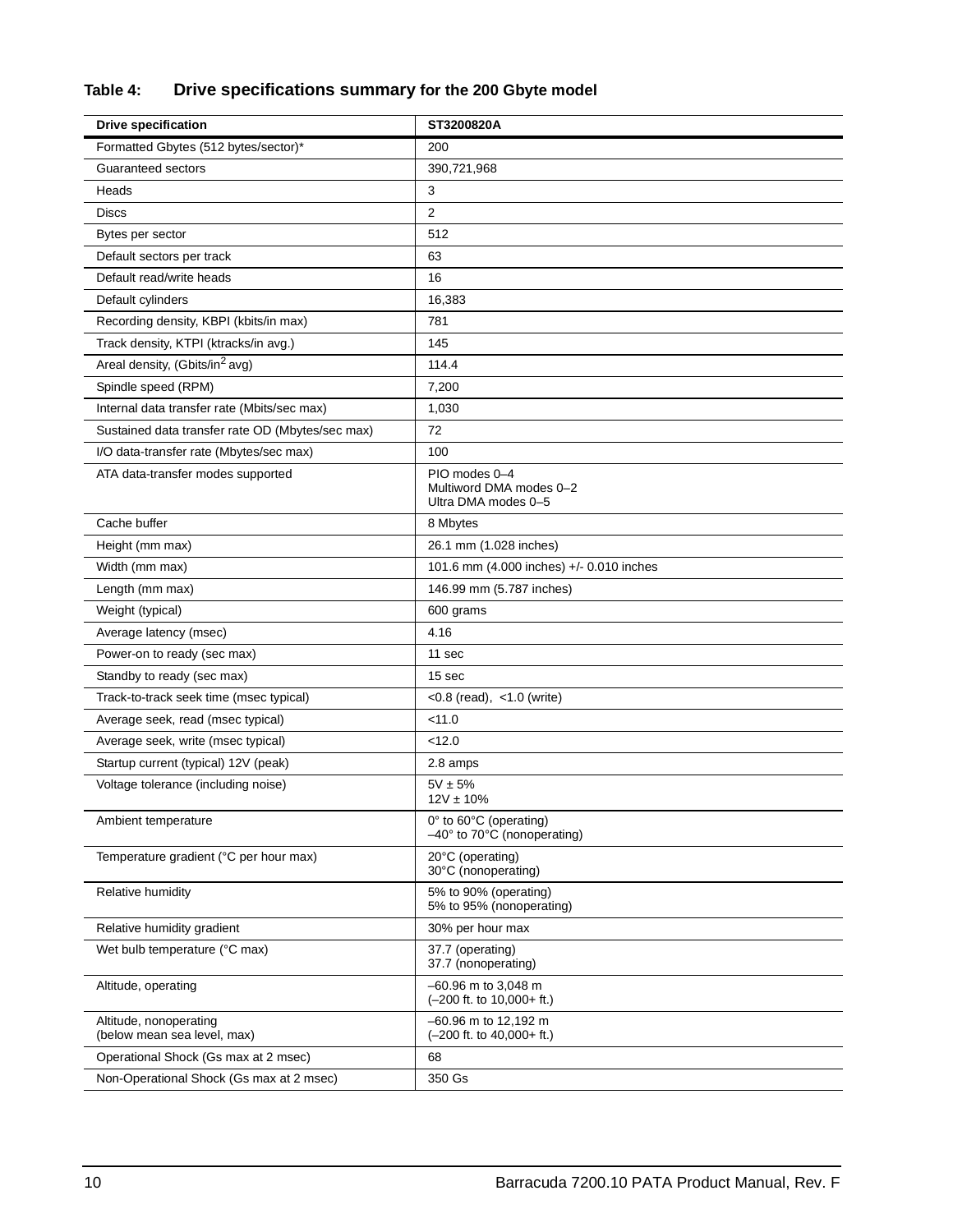| <b>Drive specification</b>                          | ST3200820A                                                                                                                                                                                                                                                                                                                                                                                                                       |
|-----------------------------------------------------|----------------------------------------------------------------------------------------------------------------------------------------------------------------------------------------------------------------------------------------------------------------------------------------------------------------------------------------------------------------------------------------------------------------------------------|
| Vibration, operating                                | 5-22 Hz: 0.25 Gs, Limited displacement<br>22-350 Hz: 0.50 Gs<br>350-500 Hz:: 0.25 Gs                                                                                                                                                                                                                                                                                                                                             |
| Vibration, nonoperating                             | 5-22 Hz: 0.25 Gs, Limited displacement<br>22-350 Hz: 5.0 Gs<br>350-500 Hz:: 1.0 Gs                                                                                                                                                                                                                                                                                                                                               |
| Drive acoustics, sound power (bels)                 |                                                                                                                                                                                                                                                                                                                                                                                                                                  |
| Idle**                                              | 2.5 (typical)<br>$2.8$ (max)                                                                                                                                                                                                                                                                                                                                                                                                     |
| Quiet seek                                          | 3.0 (typical)<br>$3.1$ (max)                                                                                                                                                                                                                                                                                                                                                                                                     |
| Nonrecoverable read errors                          | 1 per $10^{14}$ bits read                                                                                                                                                                                                                                                                                                                                                                                                        |
| Annualized Failure Rate (AFR)                       | 0.34%                                                                                                                                                                                                                                                                                                                                                                                                                            |
| Warranty                                            | 5 years on distribution units.<br>To determine the warranty for a specific drive, use a web browser to<br>access the following web page:<br>www.seagate.com/support/service/<br>From this page, click on the "Verify Your Warranty" link. You will be asked<br>to provide the drive serial number, model number (or part number) and<br>country of purchase. The system will display the warranty information for<br>your drive. |
| Contact start-stop cycles (25°C, 50% rel. humidity) | 50,000                                                                                                                                                                                                                                                                                                                                                                                                                           |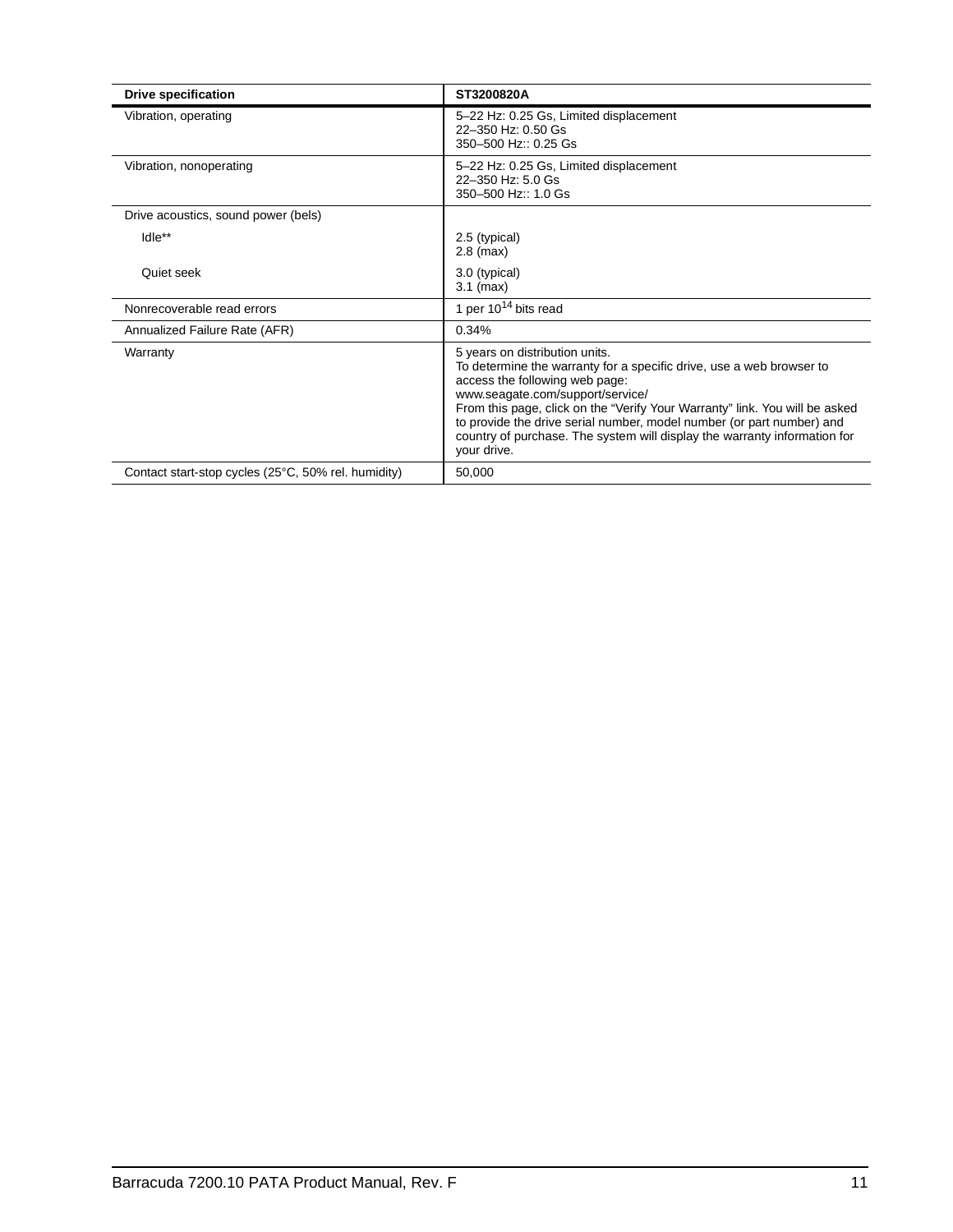## **Table 5: Drive specifications summary for the 160 Gbyte models**

| <b>Drive specification</b>                            | ST3160815A                                                      | ST3160215A |  |  |
|-------------------------------------------------------|-----------------------------------------------------------------|------------|--|--|
| Formatted Gbytes (512 bytes/sector)*                  | 160                                                             |            |  |  |
| Guaranteed sectors                                    | 312,581,808                                                     |            |  |  |
| Heads                                                 | 2                                                               |            |  |  |
| <b>Discs</b>                                          | 1                                                               |            |  |  |
| Bytes per sector                                      | 512                                                             |            |  |  |
| Default sectors per track                             | 63                                                              |            |  |  |
| Default read/write heads                              | 16                                                              |            |  |  |
| Default cylinders                                     | 16,383                                                          |            |  |  |
| Recording density, KBPI (kbits/in max)                | 824                                                             |            |  |  |
| Track density, KTPI (ktracks/in avg.)                 | 137.259                                                         |            |  |  |
| Areal density, (Gbits/in <sup>2</sup> avg)            | 101                                                             |            |  |  |
| Spindle speed (RPM)                                   | 7,200                                                           |            |  |  |
| Internal data transfer rate (Mbits/sec max)           | 930                                                             |            |  |  |
| Sustained data transfer rate OD (Mbytes/sec max)      | 78                                                              |            |  |  |
| I/O data-transfer rate (Mbytes/sec max)               | 100                                                             |            |  |  |
| ATA data-transfer modes supported                     | PIO modes 0-4<br>Multiword DMA modes 0-2<br>Ultra DMA modes 0-5 |            |  |  |
| Cache buffer                                          | 8 Mbytes                                                        | 2 Mbytes   |  |  |
| Height (mm max)                                       | 19.99 mm (0.787 inches)                                         |            |  |  |
| Width (mm max)                                        | 101.6 mm (4.000 inches) +/- 0.010 inches                        |            |  |  |
| Length (mm max)                                       | 146.99 mm (5.787 inches)                                        |            |  |  |
| Weight (typical)                                      | 380 grams                                                       |            |  |  |
| Average latency (msec)                                | 4.16                                                            |            |  |  |
| Power-on to ready (sec max)                           | 7.9 sec                                                         |            |  |  |
| Standby to ready (sec max)                            | 7.9 <sub>sec</sub>                                              |            |  |  |
| Track-to-track seek time (msec typical)               | $<$ 1.0 (read), $<$ 1.2 (write)                                 |            |  |  |
| Average seek, read (msec typical)                     | < 11.0                                                          |            |  |  |
| Average seek, write (msec typical)                    | < 12.0                                                          |            |  |  |
| Startup current (typical) 12V (peak)                  | 2.8 amps                                                        |            |  |  |
| Voltage tolerance (including noise)                   | $5V \pm 5%$<br>$12V \pm 10\%$                                   |            |  |  |
| Ambient temperature                                   | 0° to 60°C (operating)<br>-40° to 70°C (nonoperating)           |            |  |  |
| Temperature gradient (°C per hour max)                | 20°C (operating)<br>30°C (nonoperating)                         |            |  |  |
| Relative humidity                                     | 5% to 90% (operating)<br>5% to 95% (nonoperating)               |            |  |  |
| Relative humidity gradient                            | 30% per hour max                                                |            |  |  |
| Wet bulb temperature (°C max)                         | 37.7 (operating)<br>40 (nonoperating)                           |            |  |  |
| Altitude, operating                                   | -60.96 m to 3,048 m<br>$(-200$ ft. to $10,000+$ ft.)            |            |  |  |
| Altitude, nonoperating<br>(below mean sea level, max) | -60.96 m to 12,192 m<br>$(-200$ ft. to $40,000+$ ft.)           |            |  |  |
| Operational Shock (Gs max at 2 msec)                  | 63                                                              |            |  |  |
| Non-Operational Shock (Gs max at 2 msec)              | 350 Gs                                                          |            |  |  |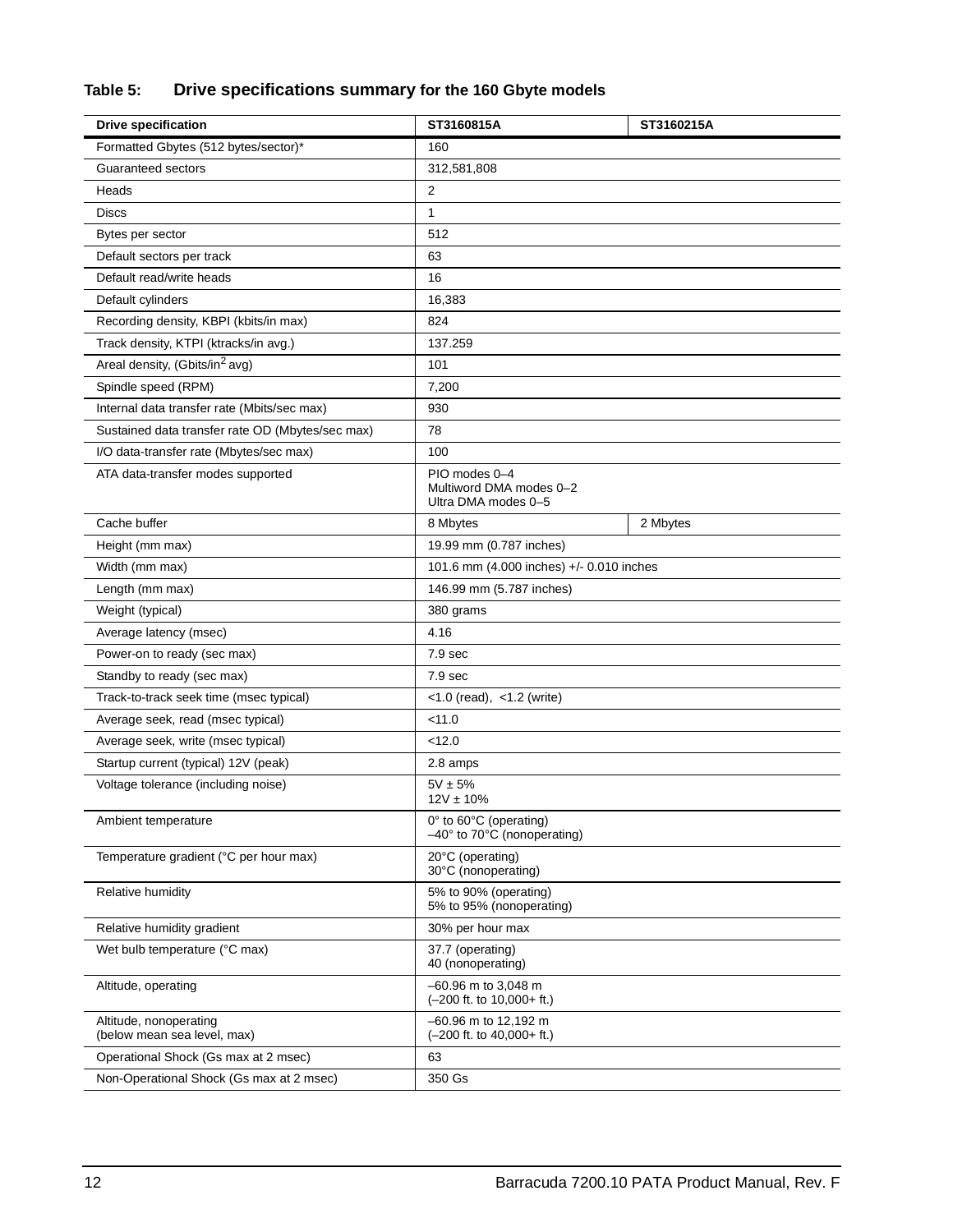| <b>Drive specification</b>                          | ST3160815A                                                                                                                                                                                                                                                                                                                                                                                                                       | ST3160215A |  |  |
|-----------------------------------------------------|----------------------------------------------------------------------------------------------------------------------------------------------------------------------------------------------------------------------------------------------------------------------------------------------------------------------------------------------------------------------------------------------------------------------------------|------------|--|--|
| Vibration, operating                                | 5-22 Hz: 0.25 Gs, Limited displacement<br>22-350 Hz: 0.50 Gs<br>350-500 Hz:: 0.25 Gs                                                                                                                                                                                                                                                                                                                                             |            |  |  |
| Vibration, nonoperating                             | 5-22 Hz: 0.25 Gs, Limited displacement<br>22-350 Hz: 5.0 Gs<br>350-500 Hz:: 1.0 Gs                                                                                                                                                                                                                                                                                                                                               |            |  |  |
| Drive acoustics, sound power (bels)                 |                                                                                                                                                                                                                                                                                                                                                                                                                                  |            |  |  |
| Idle**                                              | 2.8 (typical)<br>$3.0$ (max)                                                                                                                                                                                                                                                                                                                                                                                                     |            |  |  |
| Quiet seek                                          | 3.0 (typical)<br>$3.2 \text{ (max)}$                                                                                                                                                                                                                                                                                                                                                                                             |            |  |  |
| Nonrecoverable read errors                          | 1 per $10^{14}$ bits read                                                                                                                                                                                                                                                                                                                                                                                                        |            |  |  |
| Annualized Failure Rate (AFR)                       | 0.34%                                                                                                                                                                                                                                                                                                                                                                                                                            |            |  |  |
| Warranty                                            | 5 years on distribution units.<br>To determine the warranty for a specific drive, use a web browser to<br>access the following web page:<br>www.seagate.com/support/service/<br>From this page, click on the "Verify Your Warranty" link. You will be asked<br>to provide the drive serial number, model number (or part number) and<br>country of purchase. The system will display the warranty information for<br>your drive. |            |  |  |
| Contact start-stop cycles (25°C, 50% rel. humidity) | 50,000                                                                                                                                                                                                                                                                                                                                                                                                                           |            |  |  |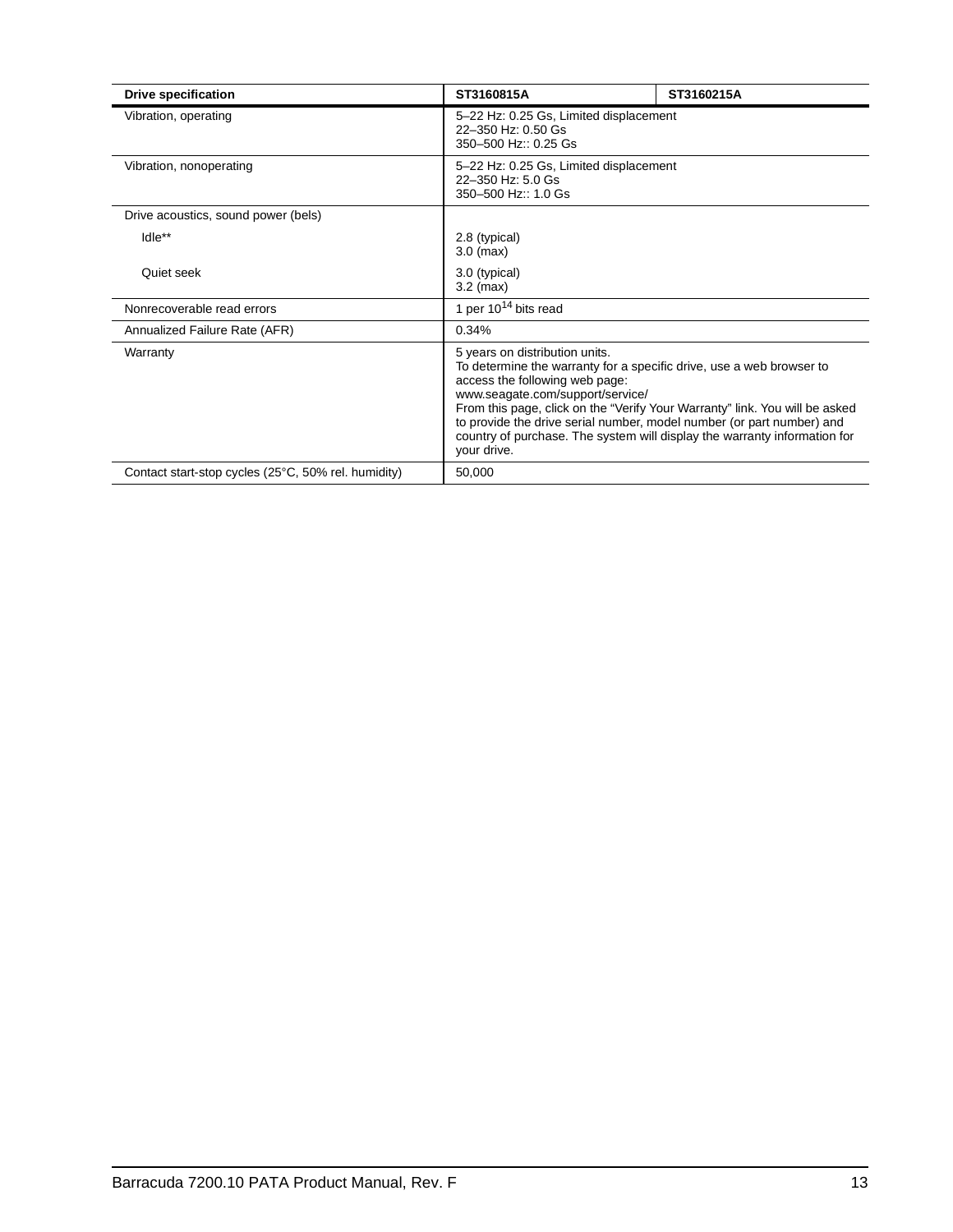## **Table 6: Drive specifications summary for the 120 Gbyte models**

| <b>Drive specification</b>                            | ST3120815A                                                             | ST3120215A |  |  |
|-------------------------------------------------------|------------------------------------------------------------------------|------------|--|--|
| Formatted Gbytes (512 bytes/sector)*                  | 120                                                                    |            |  |  |
| Guaranteed sectors                                    | 234,441,648                                                            |            |  |  |
| Heads                                                 | 2                                                                      |            |  |  |
| <b>Discs</b>                                          | 1                                                                      |            |  |  |
| Bytes per sector                                      | 512                                                                    |            |  |  |
| Default sectors per track                             | 63                                                                     |            |  |  |
| Default read/write heads                              | 16                                                                     |            |  |  |
| Default cylinders                                     | 16,383                                                                 |            |  |  |
| Recording density, KBPI (kbits/in max)                | 824                                                                    |            |  |  |
| Track density, KTPI (ktracks/in avg.)                 | 137.259                                                                |            |  |  |
| Areal density, (Gbits/in <sup>2</sup> avg)            | 101                                                                    |            |  |  |
| Spindle speed (RPM)                                   | 7,200                                                                  |            |  |  |
| Internal data transfer rate (Mbits/sec max)           | 930                                                                    |            |  |  |
| Sustained data transfer rate OD (Mbytes/sec max)      | 78                                                                     |            |  |  |
| I/O data-transfer rate (Mbytes/sec max)               | 100                                                                    |            |  |  |
| ATA data-transfer modes supported                     | PIO modes 0-4<br>Multiword DMA modes 0-2<br>Ultra DMA modes 0-5        |            |  |  |
| Cache buffer                                          | 8 Mbytes                                                               | 2 Mbytes   |  |  |
| Height (mm max)                                       | 19.99 mm (0.787 inches)                                                |            |  |  |
| Width (mm max)                                        | 101.6 mm (4.000 inches) +/- 0.010 inches                               |            |  |  |
| Length (mm max)                                       | 146.99 mm (5.787 inches)                                               |            |  |  |
| Weight (typical)                                      | 380 grams                                                              |            |  |  |
| Average latency (msec)                                | 4.16                                                                   |            |  |  |
| Power-on to ready (sec max)                           | 7.9 <sub>sec</sub>                                                     |            |  |  |
| Standby to ready (sec max)                            | 7.9 <sub>sec</sub>                                                     |            |  |  |
| Track-to-track seek time (msec typical)               | $<$ 1.0 (read), $<$ 1.2 (write)                                        |            |  |  |
| Average seek, read (msec typical)                     | < 11.0                                                                 |            |  |  |
| Average seek, write (msec typical)                    | < 12.0                                                                 |            |  |  |
| Startup current (typical) 12V (peak)                  | 2.8 amps                                                               |            |  |  |
| Voltage tolerance (including noise)                   | $5V \pm 5%$<br>$12V \pm 10\%$                                          |            |  |  |
| Ambient temperature                                   | 0° to 60°C (operating)<br>$-40^\circ$ to 75 $\degree$ C (nonoperating) |            |  |  |
| Temperature gradient (°C per hour max)                | 20°C (operating)<br>30°C (nonoperating)                                |            |  |  |
| Relative humidity                                     | 5% to 90% (operating)<br>5% to 95% (nonoperating)                      |            |  |  |
| Relative humidity gradient                            | 30% per hour max                                                       |            |  |  |
| Wet bulb temperature (°C max)                         | 37.7 (operating)<br>40 (nonoperating)                                  |            |  |  |
| Altitude, operating                                   | -60.96 m to 3,048 m<br>$(-200$ ft. to $10,000+$ ft.)                   |            |  |  |
| Altitude, nonoperating<br>(below mean sea level, max) | -60.96 m to 12,192 m<br>$(-200$ ft. to $40,000+$ ft.)                  |            |  |  |
| Operational Shock (Gs max at 2 msec)                  | 63                                                                     |            |  |  |
| Non-Operational Shock (Gs max at 2 msec)              | 350 Gs                                                                 |            |  |  |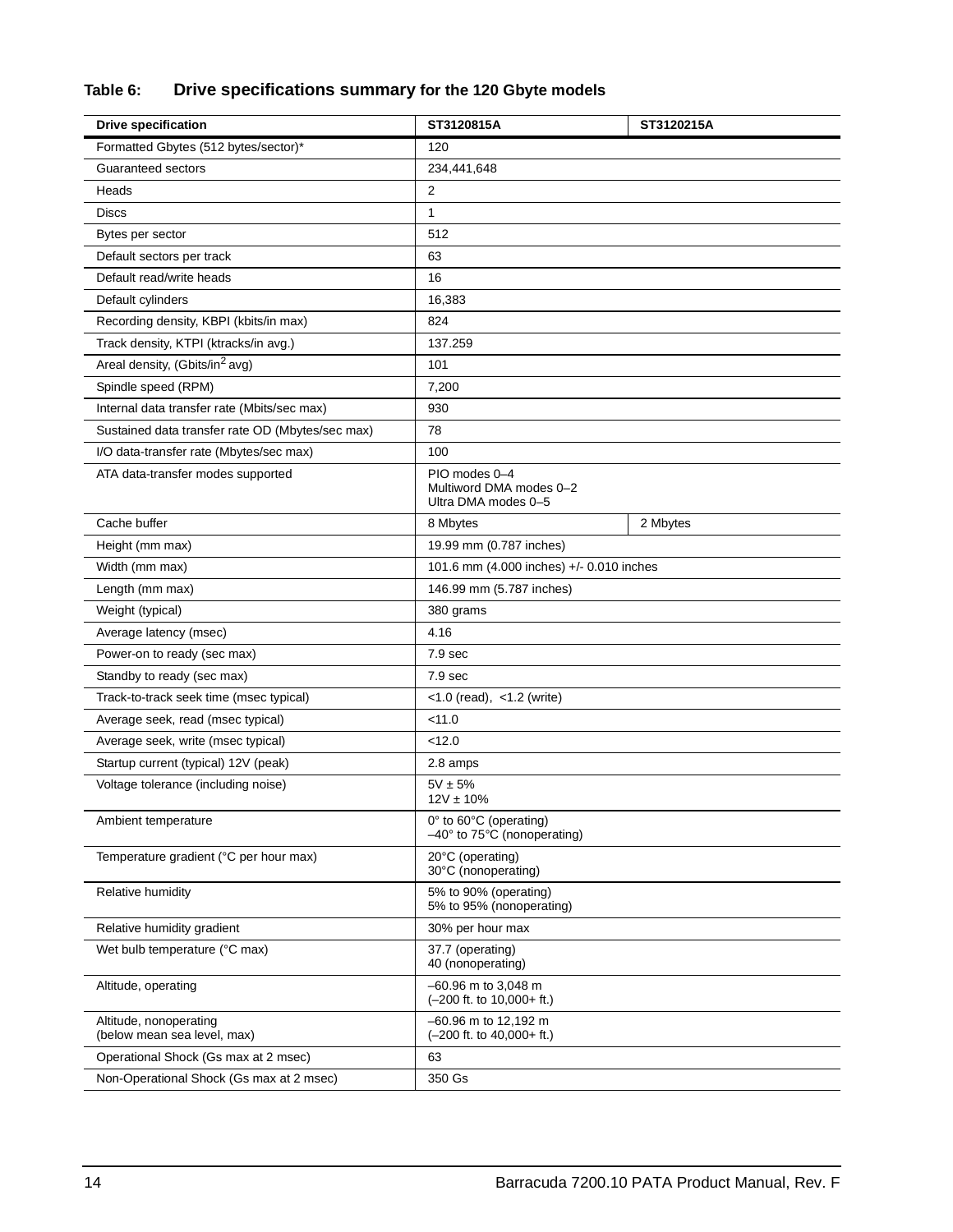| <b>Drive specification</b>                          | ST3120815A                                                                                                                                                                                                                                                                                                                                                                                                                       | ST3120215A                             |  |  |  |
|-----------------------------------------------------|----------------------------------------------------------------------------------------------------------------------------------------------------------------------------------------------------------------------------------------------------------------------------------------------------------------------------------------------------------------------------------------------------------------------------------|----------------------------------------|--|--|--|
| Vibration, operating                                | 5-22 Hz: 0.25 Gs, Limited displacement<br>22-350 Hz: 0.50 Gs<br>350-500 Hz:: 0.25 Gs                                                                                                                                                                                                                                                                                                                                             |                                        |  |  |  |
| Vibration, nonoperating                             | 22-350 Hz: 5.0 Gs<br>350-500 Hz:: 1.0 Gs                                                                                                                                                                                                                                                                                                                                                                                         | 5-22 Hz: 0.25 Gs, Limited displacement |  |  |  |
| Drive acoustics, sound power (bels)                 |                                                                                                                                                                                                                                                                                                                                                                                                                                  |                                        |  |  |  |
| Idle**                                              | 2.8 (typical)<br>$3.0$ (max)                                                                                                                                                                                                                                                                                                                                                                                                     |                                        |  |  |  |
| Quiet seek                                          | 3.0 (typical)<br>$3.2$ (max)                                                                                                                                                                                                                                                                                                                                                                                                     |                                        |  |  |  |
| Nonrecoverable read errors                          | 1 per $10^{14}$ bits read                                                                                                                                                                                                                                                                                                                                                                                                        |                                        |  |  |  |
| Annualized Failure Rate (AFR)                       | 0.34%                                                                                                                                                                                                                                                                                                                                                                                                                            |                                        |  |  |  |
| Warranty                                            | 5 years on distribution units.<br>To determine the warranty for a specific drive, use a web browser to<br>access the following web page:<br>www.seagate.com/support/service/<br>From this page, click on the "Verify Your Warranty" link. You will be asked<br>to provide the drive serial number, model number (or part number) and<br>country of purchase. The system will display the warranty information for<br>your drive. |                                        |  |  |  |
| Contact start-stop cycles (25°C, 50% rel. humidity) | 50,000                                                                                                                                                                                                                                                                                                                                                                                                                           |                                        |  |  |  |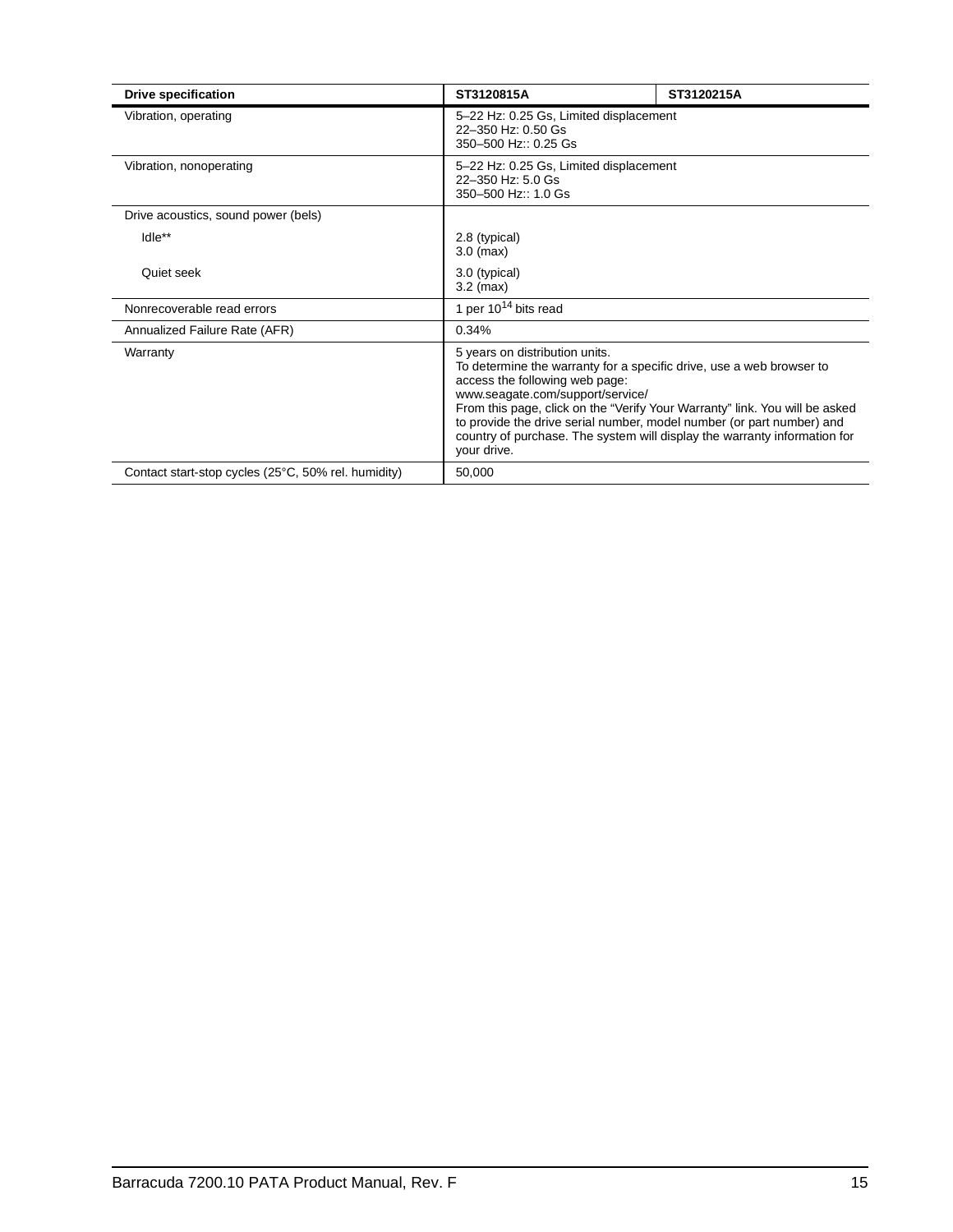## **Table 7: Drive specifications summary for the 80 Gbyte models**

| <b>Drive specification</b>                            | ST380815A                                                              | ST380215A |  |  |
|-------------------------------------------------------|------------------------------------------------------------------------|-----------|--|--|
| Formatted Gbytes (512 bytes/sector)*                  | 80                                                                     |           |  |  |
| Guaranteed sectors                                    | 156,301,488                                                            |           |  |  |
| Heads                                                 | 1                                                                      |           |  |  |
| <b>Discs</b>                                          | 1                                                                      |           |  |  |
| Bytes per sector                                      | 512                                                                    |           |  |  |
| Default sectors per track                             | 63                                                                     |           |  |  |
| Default read/write heads                              | 16                                                                     |           |  |  |
| Default cylinders                                     | 16,383                                                                 |           |  |  |
| Recording density, KBPI (kbits/in max)                | 824                                                                    |           |  |  |
| Track density, KTPI (ktracks/in avg.)                 | 137.259                                                                |           |  |  |
| Areal density, (Gbits/in <sup>2</sup> avg)            | 101                                                                    |           |  |  |
| Spindle speed (RPM)                                   | 7,200                                                                  |           |  |  |
| Internal data transfer rate (Mbits/sec max)           | 930                                                                    |           |  |  |
| Sustained data transfer rate OD (Mbytes/sec max)      | 78                                                                     |           |  |  |
| I/O data-transfer rate (Mbytes/sec max)               | 100                                                                    |           |  |  |
| ATA data-transfer modes supported                     | PIO modes 0-4<br>Multiword DMA modes 0-2<br>Ultra DMA modes 0-5        |           |  |  |
| Cache buffer                                          | 8 Mbytes                                                               | 2 Mbytes  |  |  |
| Height (mm max)                                       | 19.99 mm (0.787 inches)                                                |           |  |  |
| Width (mm max)                                        | 101.6 mm (4.000 inches) +/- 0.010 inches                               |           |  |  |
| Length (mm max)                                       | 146.99 mm (5.787 inches)                                               |           |  |  |
| Weight (typical)                                      | 365 grams                                                              |           |  |  |
| Average latency (msec)                                | 4.16                                                                   |           |  |  |
| Power-on to ready (sec max)                           | 7.9 <sub>sec</sub>                                                     |           |  |  |
| Standby to ready (sec max)                            | 7.9 <sub>sec</sub>                                                     |           |  |  |
| Track-to-track seek time (msec typical)               | $<$ 1.0 (read), $<$ 1.2 (write)                                        |           |  |  |
| Average seek, read (msec typical)                     | < 11.0                                                                 |           |  |  |
| Average seek, write (msec typical)                    | < 12.0                                                                 |           |  |  |
| Startup current (typical) 12V (peak)                  | 2.8 amps                                                               |           |  |  |
| Voltage tolerance (including noise)                   | $5V \pm 5%$<br>$12V \pm 10\%$                                          |           |  |  |
| Ambient temperature                                   | 0° to 60°C (operating)<br>$-40^\circ$ to 75 $\degree$ C (nonoperating) |           |  |  |
| Temperature gradient (°C per hour max)                | 20°C (operating)<br>30°C (nonoperating)                                |           |  |  |
| Relative humidity                                     | 5% to 90% (operating)<br>5% to 95% (nonoperating)                      |           |  |  |
| Relative humidity gradient                            | 30% per hour max                                                       |           |  |  |
| Wet bulb temperature (°C max)                         | 37.7 (operating)<br>40 (nonoperating)                                  |           |  |  |
| Altitude, operating                                   | -60.96 m to 3,048 m<br>$(-200$ ft. to $10,000+$ ft.)                   |           |  |  |
| Altitude, nonoperating<br>(below mean sea level, max) | -60.96 m to 12,192 m<br>$(-200$ ft. to $40,000+$ ft.)                  |           |  |  |
| Operational Shock (Gs max at 2 msec)                  | 63                                                                     |           |  |  |
| Non-Operational Shock (Gs max at 2 msec)              | 350 Gs                                                                 |           |  |  |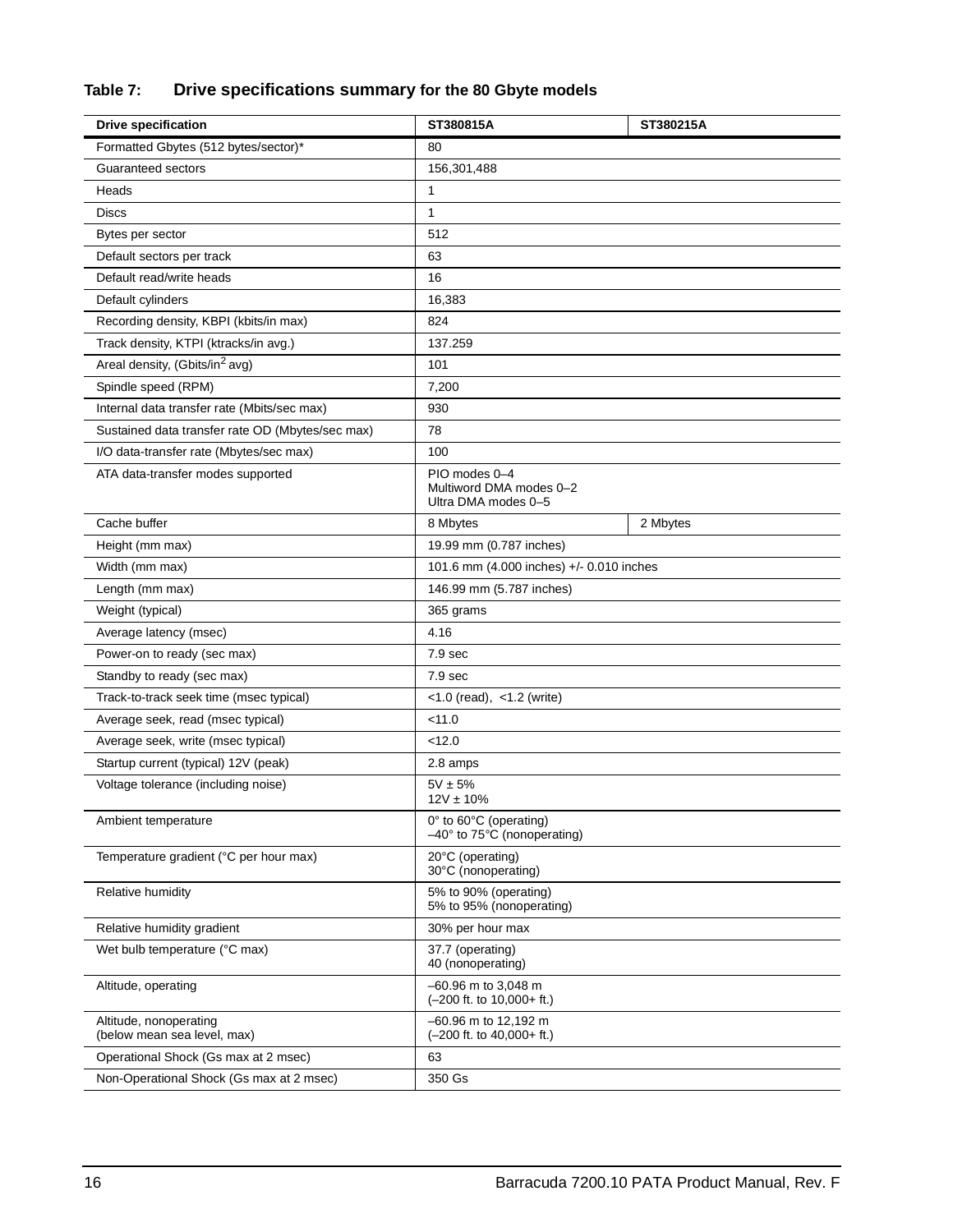| <b>Drive specification</b>                          | ST380815A                                                                                                                                                                                                                                                                                                                                                                                                                        | ST380215A |  |  |
|-----------------------------------------------------|----------------------------------------------------------------------------------------------------------------------------------------------------------------------------------------------------------------------------------------------------------------------------------------------------------------------------------------------------------------------------------------------------------------------------------|-----------|--|--|
| Vibration, operating                                | 5-22 Hz: 0.25 Gs, Limited displacement<br>22-350 Hz: 0.50 Gs<br>350-500 Hz:: 0.25 Gs                                                                                                                                                                                                                                                                                                                                             |           |  |  |
| Vibration, nonoperating                             | 5-22 Hz: 0.25 Gs, Limited displacement<br>22-350 Hz: 5.0 Gs<br>350-500 Hz:: 1.0 Gs                                                                                                                                                                                                                                                                                                                                               |           |  |  |
| Drive acoustics, sound power (bels)                 |                                                                                                                                                                                                                                                                                                                                                                                                                                  |           |  |  |
| Idle**                                              | 2.8 (typical)<br>$3.0$ (max)                                                                                                                                                                                                                                                                                                                                                                                                     |           |  |  |
| Quiet seek                                          | 3.0 (typical)<br>$3.2 \text{ (max)}$                                                                                                                                                                                                                                                                                                                                                                                             |           |  |  |
| Nonrecoverable read errors                          | 1 per $10^{14}$ bits read                                                                                                                                                                                                                                                                                                                                                                                                        |           |  |  |
| Annualized Failure Rate (AFR)                       | 0.34%                                                                                                                                                                                                                                                                                                                                                                                                                            |           |  |  |
| Warranty                                            | 5 years on distribution units.<br>To determine the warranty for a specific drive, use a web browser to<br>access the following web page:<br>www.seagate.com/support/service/<br>From this page, click on the "Verify Your Warranty" link. You will be asked<br>to provide the drive serial number, model number (or part number) and<br>country of purchase. The system will display the warranty information for<br>your drive. |           |  |  |
| Contact start-stop cycles (25°C, 50% rel. humidity) | 50,000                                                                                                                                                                                                                                                                                                                                                                                                                           |           |  |  |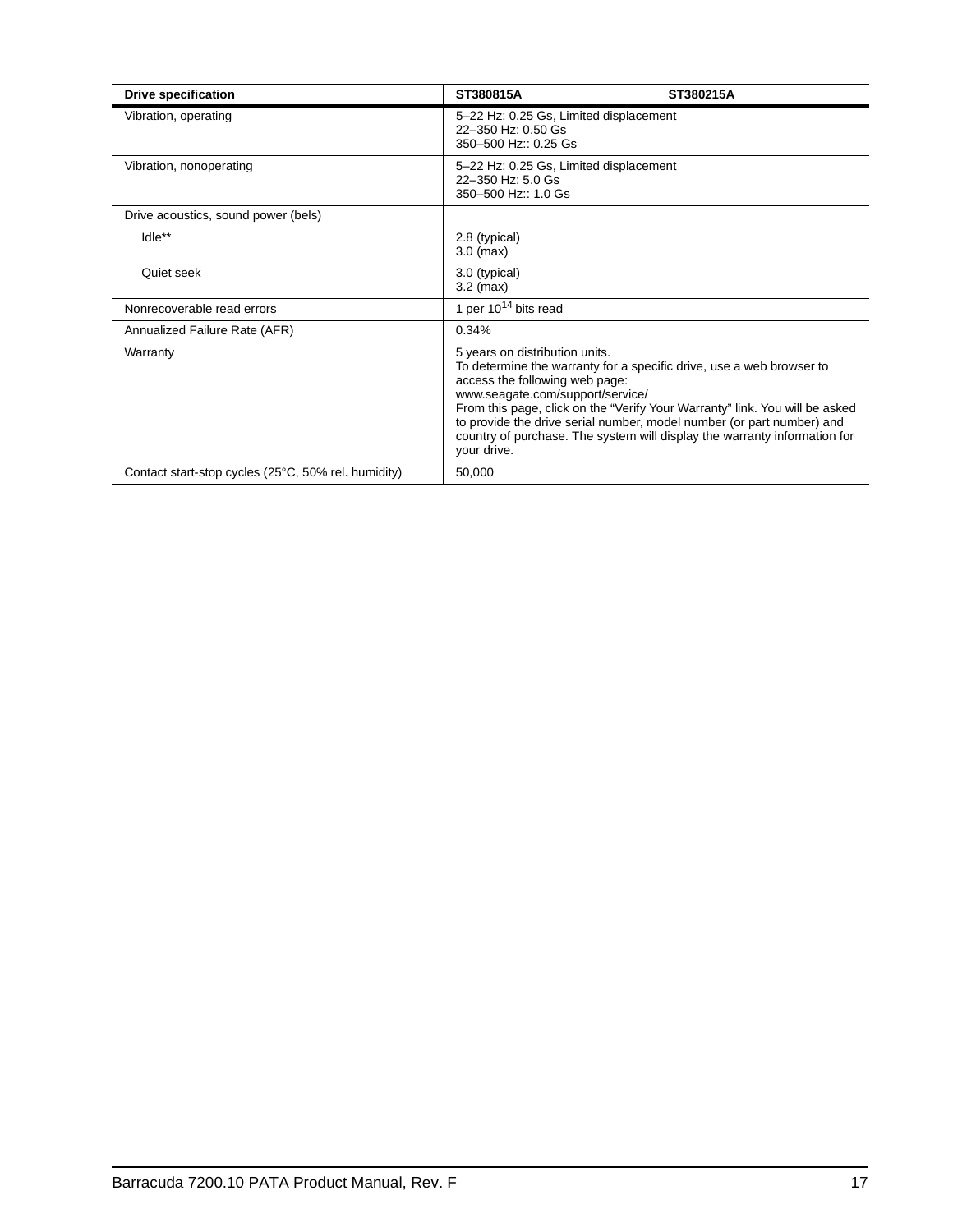## **Table 8: Drive specifications summary for the 40 Gbyte models**

| <b>Drive specification</b>                            | ST340815A                                                              | ST340215A |  |  |
|-------------------------------------------------------|------------------------------------------------------------------------|-----------|--|--|
| Formatted Gbytes (512 bytes/sector)*                  | 40                                                                     |           |  |  |
| Guaranteed sectors                                    | 78,165,360                                                             |           |  |  |
| Heads                                                 | 1                                                                      |           |  |  |
| <b>Discs</b>                                          | 1                                                                      |           |  |  |
| Bytes per sector                                      | 512                                                                    |           |  |  |
| Default sectors per track                             | 63                                                                     |           |  |  |
| Default read/write heads                              | 16                                                                     |           |  |  |
| Default cylinders                                     | 16,383                                                                 |           |  |  |
| Recording density, KBPI (kbits/in max)                | 824                                                                    |           |  |  |
| Track density, KTPI (ktracks/in avg.)                 | 137.259                                                                |           |  |  |
| Areal density, (Gbits/in <sup>2</sup> avg)            | 101                                                                    |           |  |  |
| Spindle speed (RPM)                                   | 7,200                                                                  |           |  |  |
| Internal data transfer rate (Mbits/sec max)           | 930                                                                    |           |  |  |
| Sustained data transfer rate OD (Mbytes/sec max)      | 78                                                                     |           |  |  |
| I/O data-transfer rate (Mbytes/sec max)               | 100                                                                    |           |  |  |
| ATA data-transfer modes supported                     | PIO modes 0-4<br>Multiword DMA modes 0-2<br>Ultra DMA modes 0-5        |           |  |  |
| Cache buffer                                          | 8 Mbytes                                                               | 2 Mbytes  |  |  |
| Height (mm max)                                       | 19.99 mm (0.787 inches)                                                |           |  |  |
| Width (mm max)                                        | 101.6 mm (4.000 inches) +/- 0.010 inches                               |           |  |  |
| Length (mm max)                                       | 146.99 mm (5.787 inches)                                               |           |  |  |
| Weight (typical)                                      | 365 grams                                                              |           |  |  |
| Average latency (msec)                                | 4.16                                                                   |           |  |  |
| Power-on to ready (sec max)                           | 7.9 <sub>sec</sub>                                                     |           |  |  |
| Standby to ready (sec max)                            | 7.9 <sub>sec</sub>                                                     |           |  |  |
| Track-to-track seek time (msec typical)               | $<$ 1.0 (read), $<$ 1.2 (write)                                        |           |  |  |
| Average seek, read (msec typical)                     | < 11.0                                                                 |           |  |  |
| Average seek, write (msec typical)                    | < 12.0                                                                 |           |  |  |
| Startup current (typical) 12V (peak)                  | 2.8 amps                                                               |           |  |  |
| Voltage tolerance (including noise)                   | $5V \pm 5%$<br>$12V \pm 10\%$                                          |           |  |  |
| Ambient temperature                                   | 0° to 60°C (operating)<br>$-40^\circ$ to 75 $\degree$ C (nonoperating) |           |  |  |
| Temperature gradient (°C per hour max)                | 20°C (operating)<br>30°C (nonoperating)                                |           |  |  |
| Relative humidity                                     | 5% to 90% (operating)<br>5% to 95% (nonoperating)                      |           |  |  |
| Relative humidity gradient                            | 30% per hour max                                                       |           |  |  |
| Wet bulb temperature (°C max)                         | 37.7 (operating)<br>40 (nonoperating)                                  |           |  |  |
| Altitude, operating                                   | $-60.96$ m to 3,048 m<br>$(-200$ ft. to $10,000+$ ft.)                 |           |  |  |
| Altitude, nonoperating<br>(below mean sea level, max) | -60.96 m to 12,192 m<br>$(-200$ ft. to $40,000+$ ft.)                  |           |  |  |
| Operational Shock (Gs max at 2 msec)                  | 63                                                                     |           |  |  |
| Non-Operational Shock (Gs max at 2 msec)              | 350 Gs                                                                 |           |  |  |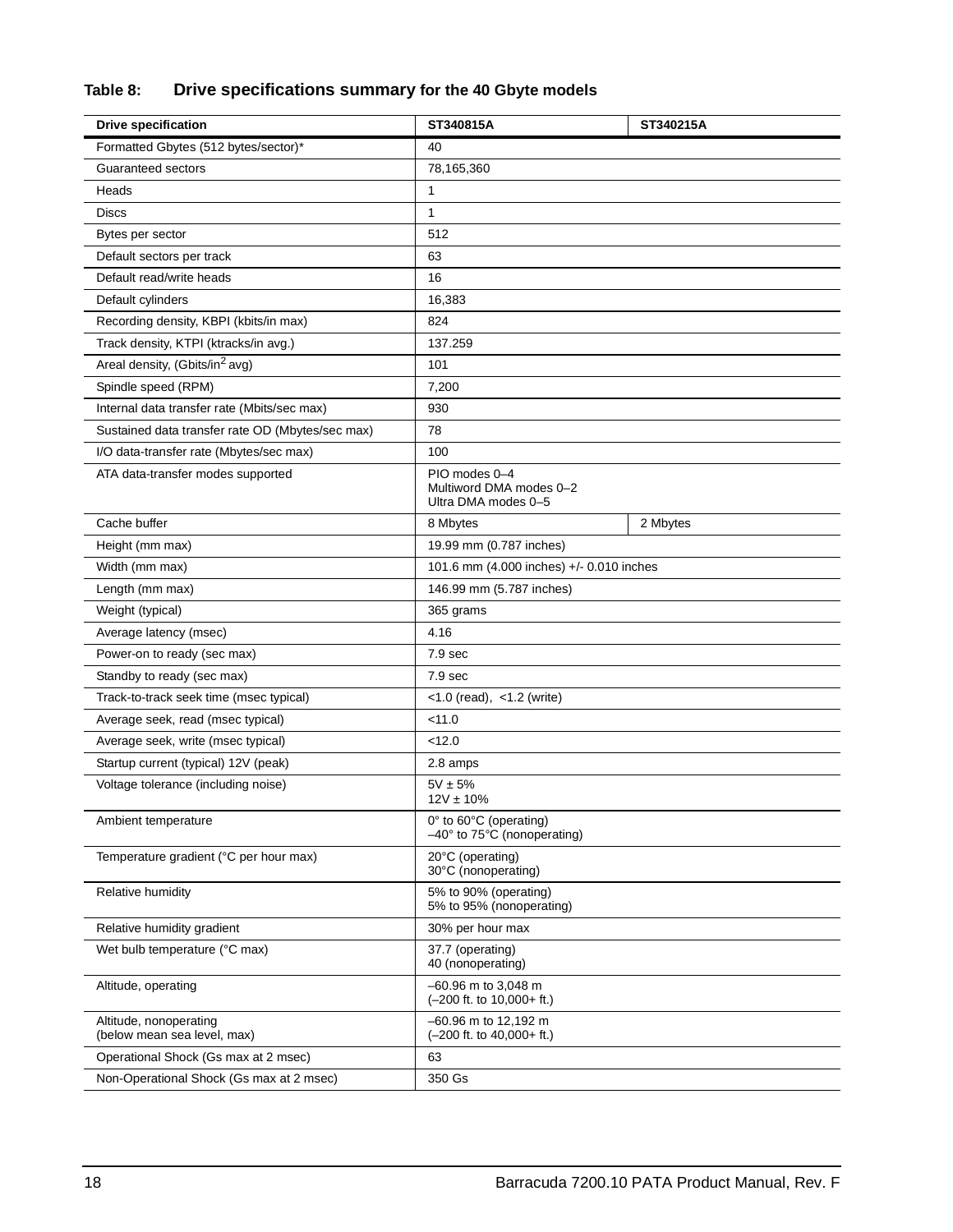| <b>Drive specification</b>                          | ST340815A                                                                                                                                                                                                                                                                                                                                                                                                                        | ST340215A                              |  |  |  |
|-----------------------------------------------------|----------------------------------------------------------------------------------------------------------------------------------------------------------------------------------------------------------------------------------------------------------------------------------------------------------------------------------------------------------------------------------------------------------------------------------|----------------------------------------|--|--|--|
| Vibration, operating                                | 22-350 Hz: 0.50 Gs<br>350-500 Hz:: 0.25 Gs                                                                                                                                                                                                                                                                                                                                                                                       | 5-22 Hz: 0.25 Gs, Limited displacement |  |  |  |
| Vibration, nonoperating                             | 5-22 Hz: 0.25 Gs, Limited displacement<br>22-350 Hz: 5.0 Gs<br>350-500 Hz:: 1.0 Gs                                                                                                                                                                                                                                                                                                                                               |                                        |  |  |  |
| Drive acoustics, sound power (bels)                 |                                                                                                                                                                                                                                                                                                                                                                                                                                  |                                        |  |  |  |
| Idle**                                              | 2.8 (typical)<br>$3.0$ (max)                                                                                                                                                                                                                                                                                                                                                                                                     |                                        |  |  |  |
| Quiet seek                                          | 3.0 (typical)<br>$3.2 \text{ (max)}$                                                                                                                                                                                                                                                                                                                                                                                             |                                        |  |  |  |
| Nonrecoverable read errors                          | 1 per $10^{14}$ bits read                                                                                                                                                                                                                                                                                                                                                                                                        |                                        |  |  |  |
| Annualized Failure Rate (AFR)                       | 0.34%                                                                                                                                                                                                                                                                                                                                                                                                                            |                                        |  |  |  |
| Warranty                                            | 5 years on distribution units.<br>To determine the warranty for a specific drive, use a web browser to<br>access the following web page:<br>www.seagate.com/support/service/<br>From this page, click on the "Verify Your Warranty" link. You will be asked<br>to provide the drive serial number, model number (or part number) and<br>country of purchase. The system will display the warranty information for<br>your drive. |                                        |  |  |  |
| Contact start-stop cycles (25°C, 50% rel. humidity) | 50,000                                                                                                                                                                                                                                                                                                                                                                                                                           |                                        |  |  |  |

\*One Gbyte equals one billion bytes when referring to hard drive capacity. Accessible capacity may vary depending on operating environment and formatting.

\*\*During periods of drive idle, some offline activity may occur according to the S.M.A.R.T. specification, which may increase acoustic and power to operational levels*.*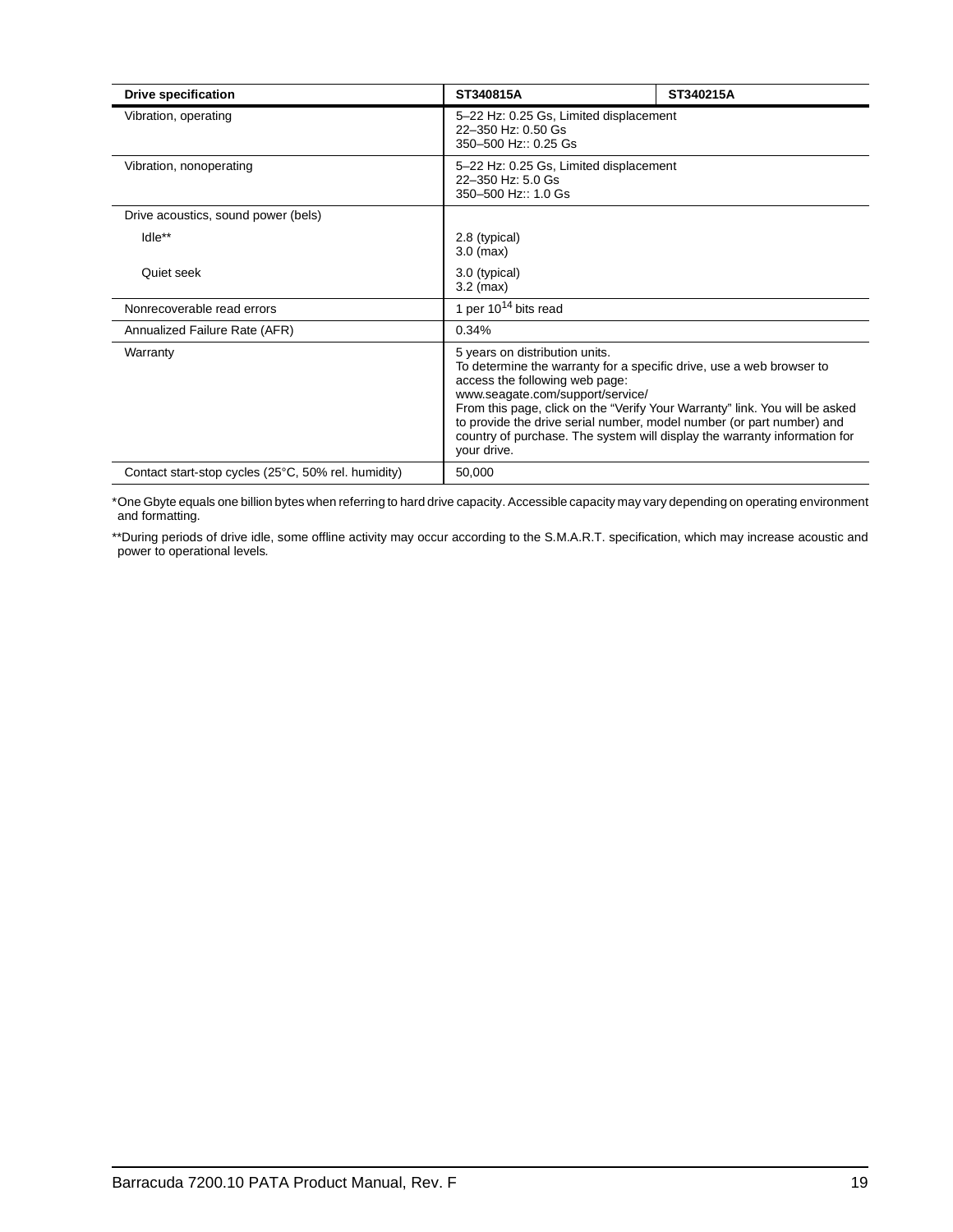## <span id="page-25-3"></span><span id="page-25-0"></span>**2.2 Formatted capacity**

| <b>Model</b> | <b>Formatted</b><br>capacity* | Guaranteed<br>sectors | <b>Bytes per sector</b> |
|--------------|-------------------------------|-----------------------|-------------------------|
| ST3750840A   | 750 Gbytes                    | 1,465,149,168         | 512                     |
| ST3750640A   | 750 Gbytes                    | 1,465,149,168         | 512                     |
| ST3500830A   | 500 Gbytes                    | 976,773,168           | 512                     |
| ST3500630A   | 500 Gbytes                    | 976,773,168           | 512                     |
| ST3400820A   | 400 Gbytes                    | 781,422,768           | 512                     |
| ST3400620A   | 400 Gbytes                    | 781,422,768           | 512                     |
| ST3320820A   | 320 Gbytes                    | 625,142,448           | 512                     |
| ST3320620A   | 320 Gbytes                    | 625,142,448           | 512                     |
| ST3300820A   | 300 Gbytes                    | 586,072,368           | 512                     |
| ST3300620A   | 300 Gbytes                    | 586,072,368           | 512                     |
| ST3250820A   | 250 Gbytes                    | 488,397,168           | 512                     |
| ST3250620A   | 250 Gbytes                    | 488,397,168           | 512                     |
| ST3200820A   | 200 Gbytes                    | 390,721,968           | 512                     |
| ST3160815A   | 160 Gbytes                    | 312,581,808           | 512                     |
| ST3160215A   | 160 Gbytes                    | 312,581,808           | 512                     |
| ST3120815A   | 120 Gbytes                    | 234,441,648           | 512                     |
| ST3120215A   | 120 Gbytes                    | 234,441,648           | 512                     |
| ST380815A    | 80 Gbytes                     | 156,301,488           | 512                     |
| ST380215A    | 80 Gbytes                     | 156,301,488           | 512                     |
| ST340815A    | 40 Gbytes                     | 78,165,360            | 512                     |
| ST340215A    | 40 Gbytes                     | 78,165,360            | 512                     |

\*One Gbyte equals one billion bytes when referring to hard drive capacity. Accessible capacity may vary depending on operating environment and formatting.

### <span id="page-25-5"></span><span id="page-25-1"></span>**2.2.1 LBA mode**

<span id="page-25-7"></span><span id="page-25-4"></span>When addressing these drives in LBA mode, all blocks (sectors) are consecutively numbered from 0 to  $n-1$ , where *n* is the number of guaranteed sectors as defined above*.*

See [Section 4.1.2, "Identify Device command"](#page-47-0) (words 60-61 and 100-103) for additional information about 48 bit addressing support of drives with capacities over 137 Gbytes.

## <span id="page-25-6"></span><span id="page-25-2"></span>**2.3 Default logical geometry**

| <b>Cylinders</b> | <b>Read/write heads</b> | Sectors per track |
|------------------|-------------------------|-------------------|
| 16,383           | 16                      | 63                |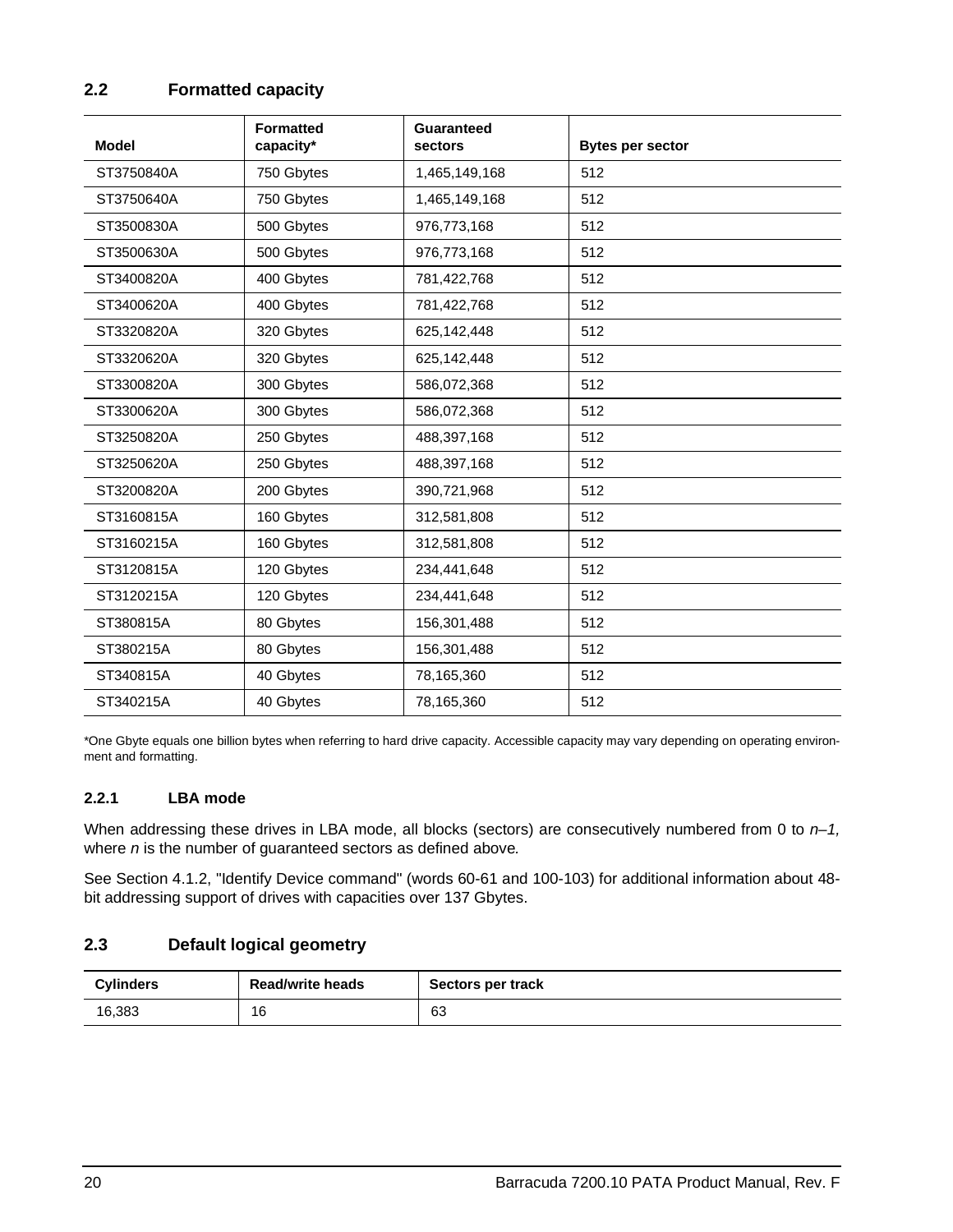## <span id="page-26-12"></span><span id="page-26-0"></span>**2.4 Recording and interface technology**

<span id="page-26-16"></span><span id="page-26-14"></span><span id="page-26-13"></span><span id="page-26-8"></span><span id="page-26-5"></span><span id="page-26-4"></span><span id="page-26-3"></span><span id="page-26-2"></span>

|                                                  |               | <b>Model capacity</b>  |            |     |     |         |     |     |     |    |    |
|--------------------------------------------------|---------------|------------------------|------------|-----|-----|---------|-----|-----|-----|----|----|
|                                                  | 750           | 500                    | 400        | 320 | 300 | 250     | 200 | 160 | 120 | 80 | 40 |
| Interface                                        | ATA           |                        |            |     |     |         |     |     |     |    |    |
| Recording method                                 | Perpendicular |                        |            |     |     |         |     |     |     |    |    |
| Recording density, KBPI<br>(kbits/inch max)      | 926           | 813                    | 813<br>781 |     |     |         | 824 |     |     |    |    |
| Track density, KTPI<br>(ktracks/inch avg)        | 145           |                        |            |     |     | 137,259 |     |     |     |    |    |
| Areal density<br>(Gbits/inch <sup>2</sup> avg)   | 128.2         | 114.4                  |            |     |     | 101     |     |     |     |    |    |
| Spindle speed (RPM)<br>$(\pm 0.2\%)$             | 7,200         |                        |            |     |     |         |     |     |     |    |    |
| Internal data transfer rate<br>(Mbits/sec max)   | 1,030<br>930  |                        |            |     |     |         |     |     |     |    |    |
| Sustained data transfer rate<br>(Mbytes/sec max) | 78            | 72                     |            |     |     |         | 78  |     |     |    |    |
| I/O data-transfer rate<br>(Mbytes/sec max)       |               | 100 (Ultra DMA mode 5) |            |     |     |         |     |     |     |    |    |

## <span id="page-26-15"></span><span id="page-26-11"></span><span id="page-26-9"></span><span id="page-26-7"></span><span id="page-26-1"></span>**2.5 Physical characteristics**

<span id="page-26-18"></span><span id="page-26-17"></span><span id="page-26-10"></span><span id="page-26-6"></span>

| Maximum height (200 - 750 Gbytes models)                                                                                                  | 26.1 mm (1.028 inches)            |
|-------------------------------------------------------------------------------------------------------------------------------------------|-----------------------------------|
| Maximum height (40 - 160 Gbyte models)                                                                                                    | 19.99 mm (0.787 inches)           |
| Maximum width                                                                                                                             | 101.6 mm (4.000 +/- 0.010 inches) |
| Maximum length                                                                                                                            | 146.99 mm (5.787 inches)          |
| <b>Typical weight</b>                                                                                                                     |                                   |
| ST3750840A and ST3750640A                                                                                                                 | 720 grams (1.59 lbs)              |
| ST3500830A and ST3500630A                                                                                                                 | 635 grams (1.4 lbs)               |
| ST3400820A and ST3400620A                                                                                                                 | 635 grams (1.4 lbs)               |
| ST3320820A and ST3320620A                                                                                                                 | 635 grams (1.4 lbs)               |
| ST3300820A and ST3300620A                                                                                                                 | 600 grams (1.32 lbs)              |
| ST3250820A, ST3250620A and ST3200820A                                                                                                     | 600 grams (1.32 lbs)              |
| ST3160815A, ST3160215A, ST3120815A and ST3120215A                                                                                         | 380 grams (0.838 lbs)             |
| ST380815A, ST380215A, ST340815A and ST340215A                                                                                             | 365 grams (0.805 lbs)             |
| Cache Size                                                                                                                                |                                   |
| ST3750640A, ST3500630A, ST3400620A, ST3320620A,<br>ST3300620A and ST3250620A                                                              | 16 Mbytes                         |
| ST3750840A, ST3500830A, ST3400820A, ST3320820A,<br>ST3300820A, ST3250820A, ST3200820A, ST3160815A,<br>ST3120815A, ST380815A and ST340815A | 8 Mbytes                          |
| ST3160215A, ST3120215A, ST380215A and ST340215A                                                                                           | 2 Mbytes                          |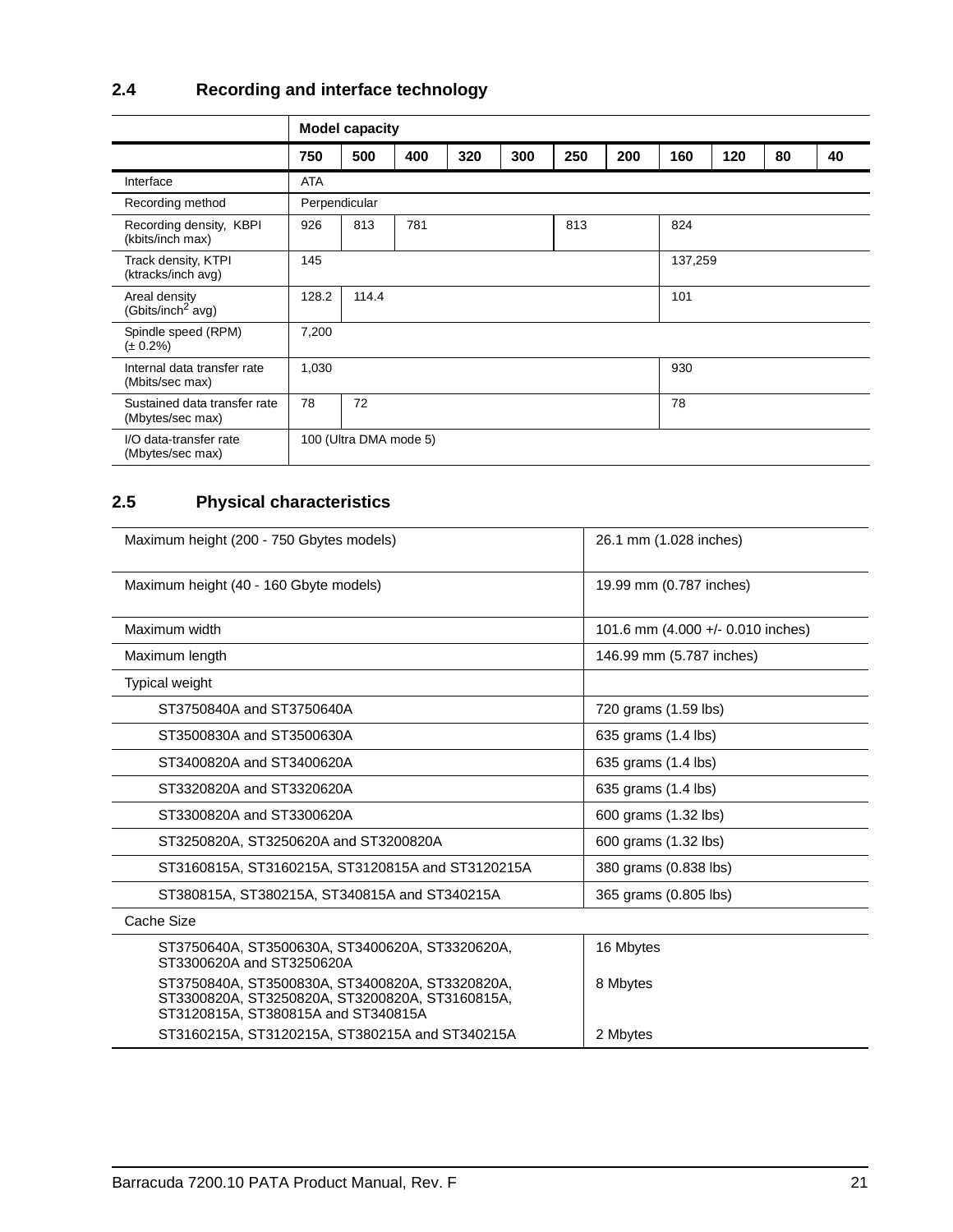## <span id="page-27-14"></span><span id="page-27-0"></span>**2.6 Seek time**

<span id="page-27-7"></span><span id="page-27-4"></span>Seek measurements are taken with nominal power at 25°C ambient temperature. All times are measured using drive diagnostics. The specifications in the table below are defined as follows:

- <span id="page-27-20"></span><span id="page-27-15"></span>• Track-to-track seek time is an average of all possible single-track seeks in both directions.
- <span id="page-27-5"></span>• Average seek time is a true statistical random average of at least 5,000 measurements of seeks between random tracks, less overhead.

| *Typical seek times (msec) | Read   | Write  |
|----------------------------|--------|--------|
| Track-to-track             | < 0.8  | < 1.0  |
| Average                    | < 11.0 | < 12.0 |
| Average latency:           | 4.16   | 4.16   |

\*Measured in quiet mode

**Note.** These drives are designed to consistently meet the seek times represented in this manual. Physical seeks, regardless of mode (such as track-to-track and average), are expected to meet or exceed the noted values. However, due to the manner in which these drives are formatted, benchmark tests that include command overhead or measure logical seeks may produce results that vary from these specifications.

### <span id="page-27-19"></span><span id="page-27-18"></span><span id="page-27-1"></span>**2.7 Start/stop times**

<span id="page-27-17"></span><span id="page-27-11"></span>

| Power-on to Ready (sec)     | 15 (max)   |
|-----------------------------|------------|
| Standby to Ready (sec)      | $15$ (max) |
| Ready to spindle stop (sec) | $10$ (max) |

### <span id="page-27-10"></span><span id="page-27-2"></span>**2.8 Power specifications**

<span id="page-27-6"></span>The drive receives DC power (+5V or +12V) through a four-pin standard drive power connector.

### <span id="page-27-9"></span><span id="page-27-3"></span>**2.8.1 Power consumption**

Power requirements for the drives are listed in the table on [page 23](#page-28-0). Typical power measurements are based on an average of drives tested, under nominal conditions, using +5.0V and +12.0V input voltage at 25°C ambient temperature.

### <span id="page-27-16"></span>**• Spinup power**

Spinup power is measured from the time of power-on to the time that the drive spindle reaches operating speed.

#### <span id="page-27-13"></span>**• Seek mode**

During seek mode, the read/write actuator arm moves toward a specific position on the disc surface and does not execute a read or write operation. Servo electronics are active. Seek mode power represents the worstcase power consumption, using only random seeks with read or write latency time. This mode is not typical and is provided for worst-case information.

#### <span id="page-27-12"></span>**• Read/write power and current**

Read/write power is measured with the heads on track, based on a 16-sector write followed by a 32-msec delay, then a 16-sector read followed by a 32-msec delay.

### <span id="page-27-8"></span>**• Operating power and current**

Operating power is measured using 40 percent random seeks, 40 percent read/write mode (1 write for each 10 reads) and 20 percent drive idle mode.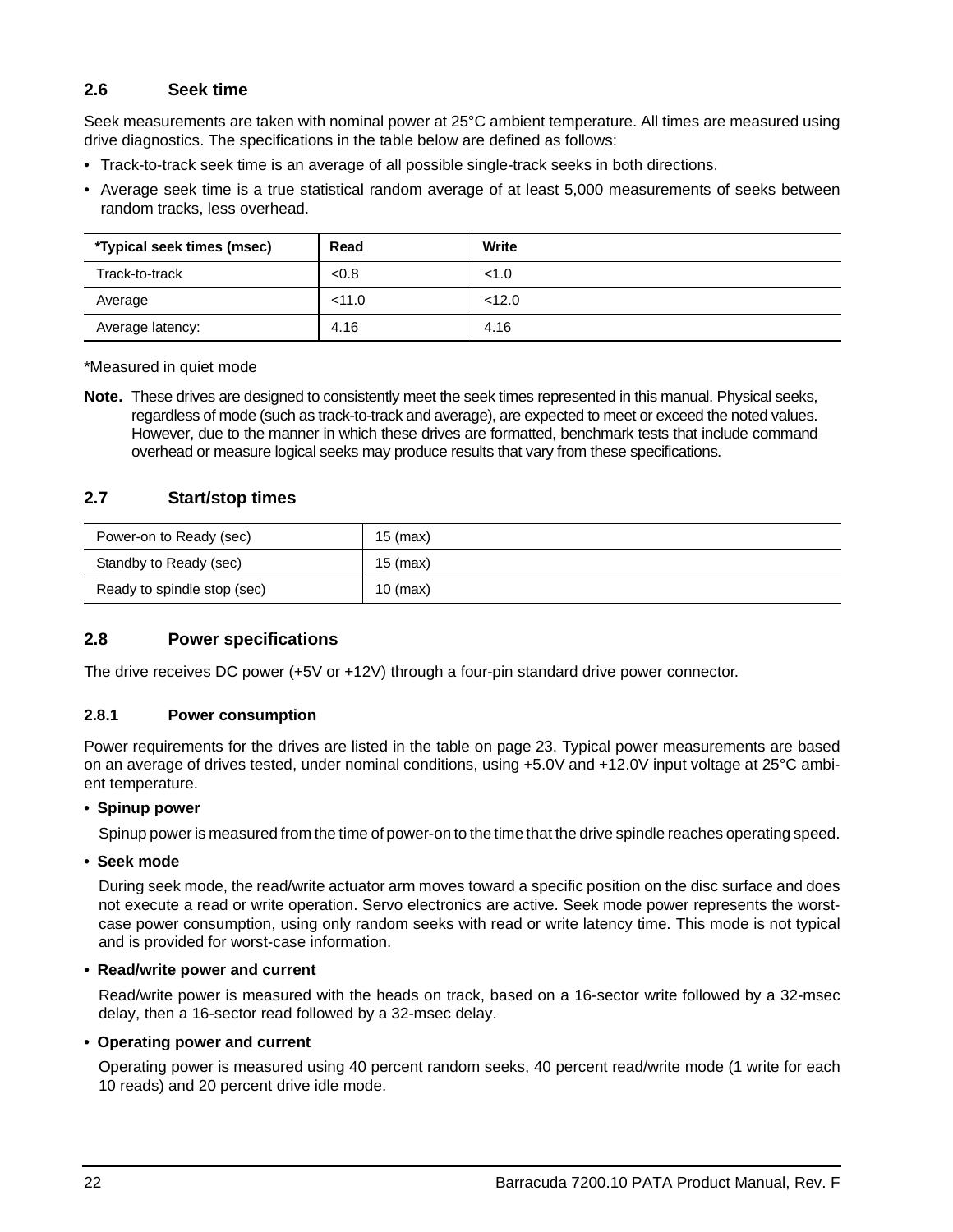#### <span id="page-28-2"></span>**• Idle mode power**

<span id="page-28-6"></span><span id="page-28-4"></span>Idle mode power is measured with the drive up to speed, with servo electronics active and with the heads in a random track location.

#### <span id="page-28-10"></span>**• Standby mode**

During Standby mode, the drive accepts commands, but the drive is not spinning, and the servo and read/ write electronics are in power-down mode.

#### <span id="page-28-0"></span>**Table 9: DC power requirements**

<span id="page-28-8"></span><span id="page-28-3"></span><span id="page-28-1"></span>

| Power dissipation (4-Disc values shown)  | Average<br>(watts, $25^{\circ}$ C) | Average<br>5V typ amps | Average<br>12V typ amps |
|------------------------------------------|------------------------------------|------------------------|-------------------------|
| Spinup                                   |                                    |                        | 2.80 (peak)             |
| Idle*                                    | 9.30                               | 0.611                  | 0.520                   |
| Idle with offline activity               | 10.40                              | 0.719                  | 0.567                   |
| Operating (40% r/w, 40% seek, 20% inop.) | 13.00                              | 0.772                  | 0.762                   |
| Seeking (random, 20% idle)               | 12.60                              | 0.613                  | 0.795                   |
| Standby                                  | 0.80                               | 0.106                  | 0.023                   |
| Sleep                                    | 0.80                               | 0.106                  | 0.023                   |

<span id="page-28-9"></span><span id="page-28-7"></span><span id="page-28-5"></span>\*During periods of drive idle, some offline activity may occur according to the S.M.A.R.T. specification, which may increase acoustic and power to operational levels*.*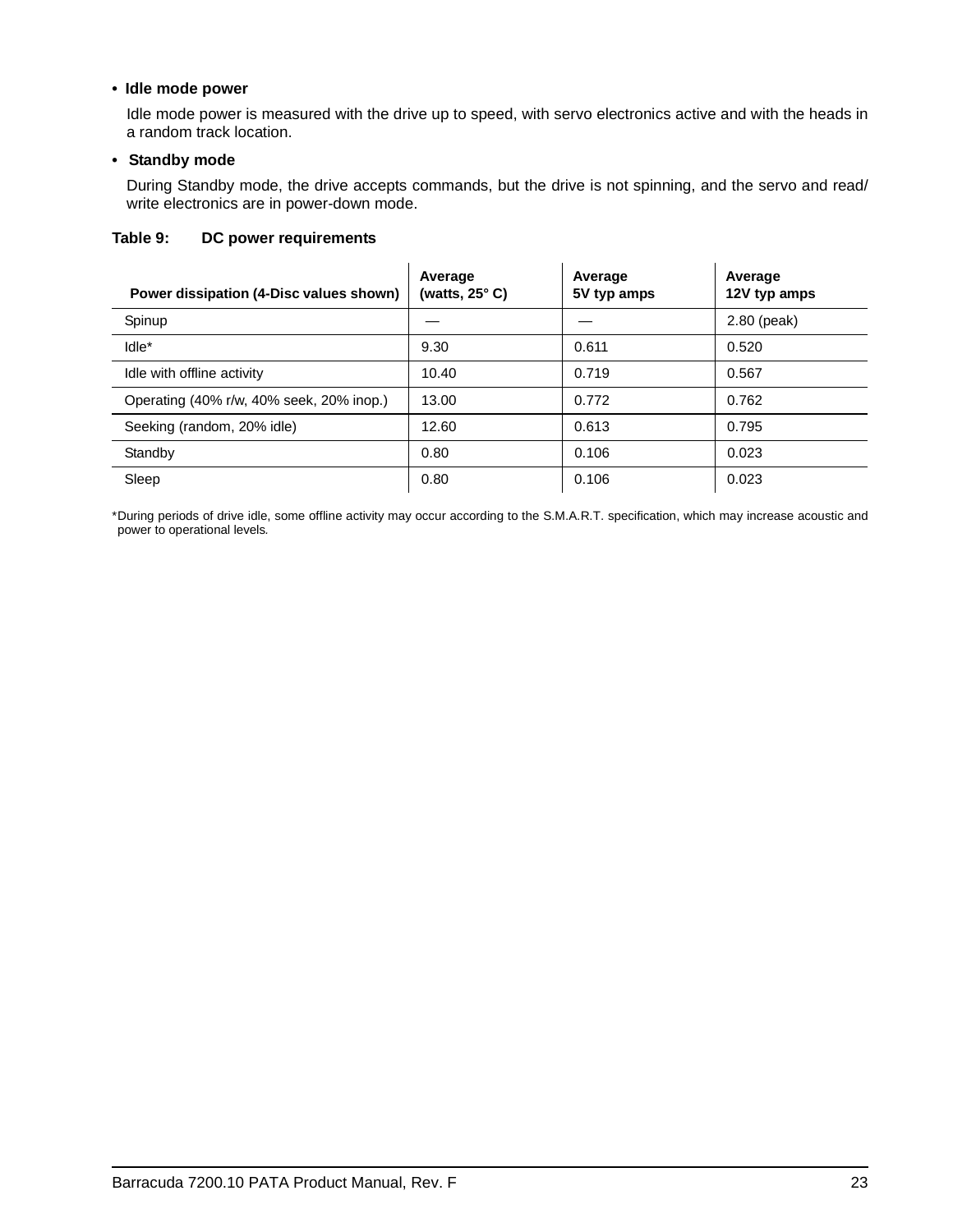### <span id="page-29-4"></span>**2.8.1.1 Typical current profile**



<span id="page-29-1"></span>**Figure 1 Typical 5V startup and operation current profile**



#### <span id="page-29-2"></span>**Figure 2 Typical 12V startup and operation current profile**

#### <span id="page-29-5"></span><span id="page-29-3"></span><span id="page-29-0"></span>**2.8.2 Conducted noise**

<span id="page-29-7"></span>Input noise ripple is measured at the host system power supply across an equivalent 80-ohm resistive load on the +12 volt line or an equivalent 15-ohm resistive load on the +5 volt line.

- Using 12-volt power, the drive is expected to operate with a maximum of 120 mV peak-to-peak square-wave injected noise at up to 10 MHz.
- Using 5-volt power, the drive is expected to operate with a maximum of 100 mV peak-to-peak square-wave injected noise at up to 10 MHz.
- <span id="page-29-6"></span>**Note.** Equivalent resistance is calculated by dividing the nominal voltage by the typical RMS read/write current.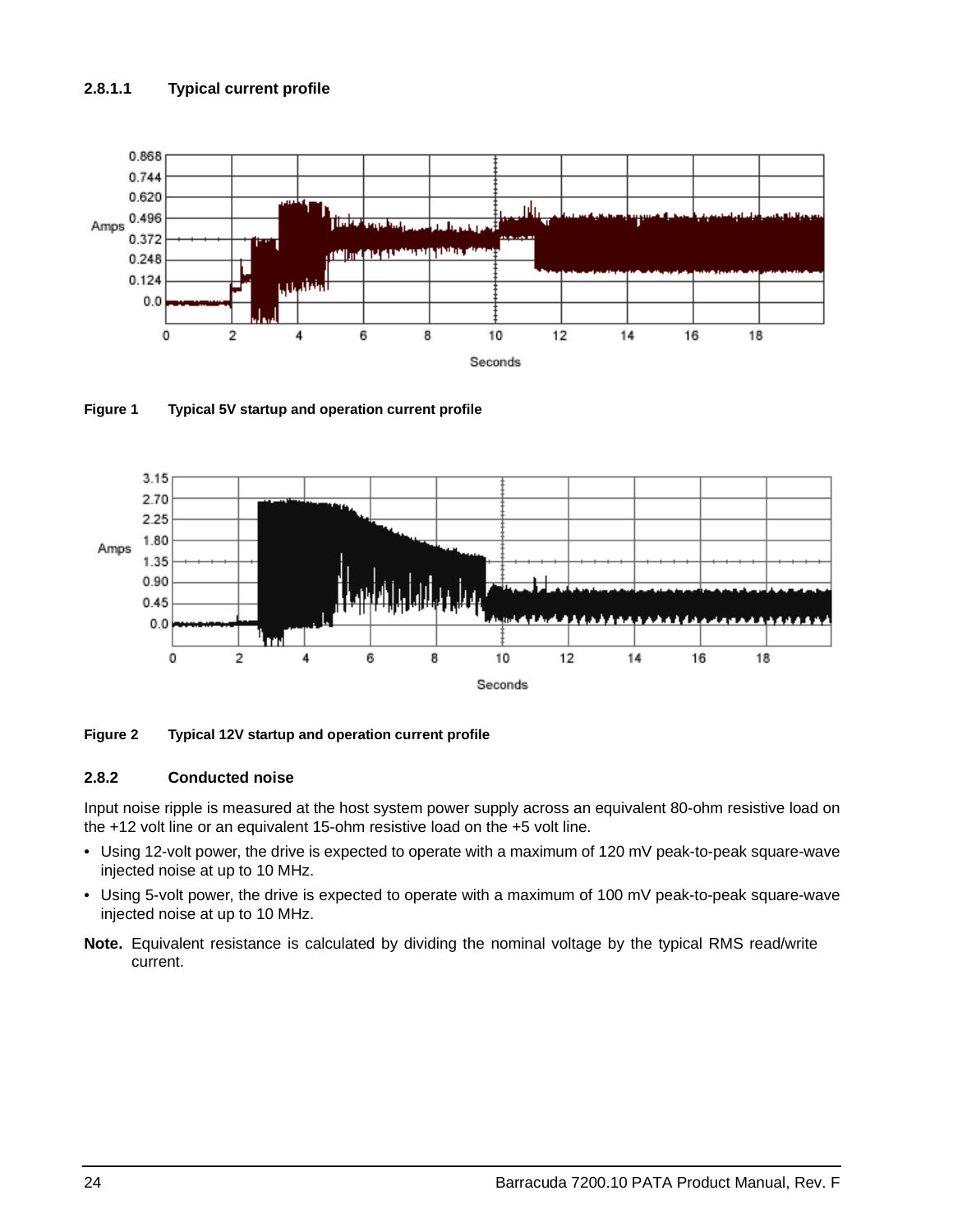### <span id="page-30-12"></span><span id="page-30-0"></span>**2.8.3 Voltage tolerance**

<span id="page-30-11"></span>Voltage tolerance (including noise):

 $5V \pm 5%$  $12V \pm 10%$ 

#### <span id="page-30-6"></span><span id="page-30-1"></span>**2.8.4 Power management modes**

<span id="page-30-7"></span><span id="page-30-5"></span>The drive provides programmable power management to provide greater energy efficiency. In most systems, you can control power management through the system setup program. The drive features the following power management modes:

| Power mode | <b>Heads</b> | <b>Spindle</b> | <b>Buffer</b>   |
|------------|--------------|----------------|-----------------|
| Active     | Tracking     | Rotating       | Enabled         |
| Idle       | Tracking     | Rotating       | Enabled         |
| Standby    | Parked       | Stopped        | Enabled         |
| Sleep      | Parked       | Stopped        | <b>Disabled</b> |

#### <span id="page-30-2"></span>**• Active mode**

<span id="page-30-4"></span>The drive is in Active mode during the read/write and seek operations.

#### **• Idle mode**

The buffer remains enabled, and the drive accepts all commands and returns to Active mode any time disc access is necessary.

#### <span id="page-30-9"></span>**• Standby mode**

The drive enters Standby mode when the host sends a Standby Immediate command. If the host has set the standby timer, the drive can also enter Standby mode automatically after the drive has been inactive for a specifiable length of time. The standby timer delay is established using a Standby or Idle command. In Standby mode, the drive buffer is enabled, the heads are parked and the spindle is at rest. The drive accepts all commands and returns to Active mode any time disc access is necessary.

#### <span id="page-30-8"></span>**• Sleep mode**

The drive enters Sleep mode after receiving a Sleep command from the host. In Sleep mode, the drive buffer is disabled, the heads are parked and the spindle is at rest. The drive leaves Sleep mode after it receives a Hard Reset or Soft Reset from the host. After receiving a reset, the drive exits Sleep mode and enters Standby mode with all current translation parameters intact.

#### <span id="page-30-3"></span>**• Idle and Standby timers**

<span id="page-30-10"></span>Each time the drive performs an Active function (read, write or seek), the standby timer is reinitialized and begins counting down from its specified delay times to zero. If the standby timer reaches zero before any drive activity is required, the drive makes a transition to Standby mode. In both Idle and Standby mode, the drive accepts all commands and returns to Active mode when disc access is necessary.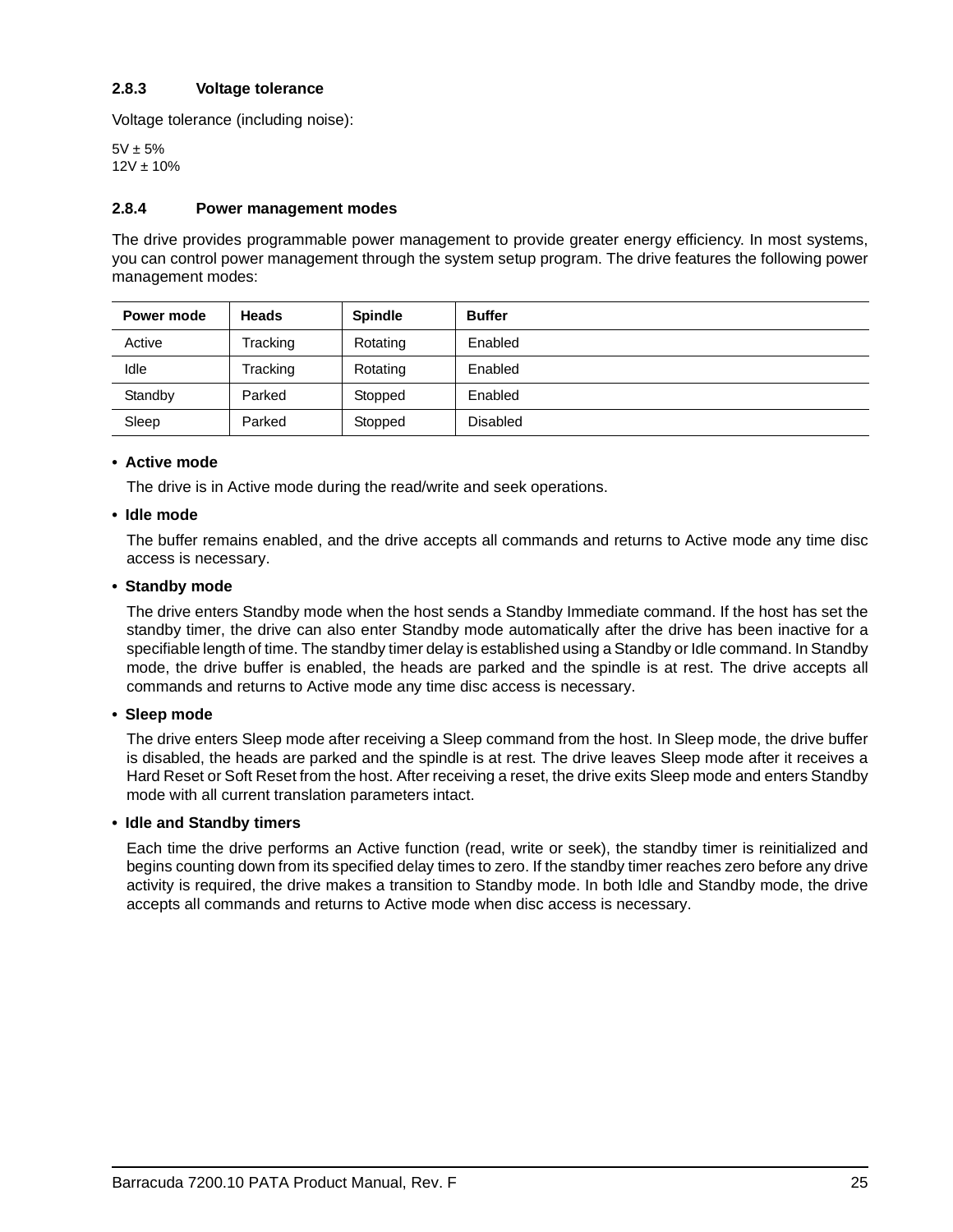## <span id="page-31-8"></span><span id="page-31-0"></span>**2.9 Environmental specifications**

### <span id="page-31-13"></span><span id="page-31-6"></span><span id="page-31-1"></span>**2.9.1 Ambient temperature**

<span id="page-31-11"></span><span id="page-31-7"></span>Ambient temperature is defined as the temperature of the environment immediately surrounding the drive. Actual drive case temperature should not exceed 69°C (156°F) within the operating ambient conditions. Recommended measurement locations are shown in [See Figure 6 on page 37](#page-42-0).

<span id="page-31-10"></span>Above 1,000 feet (305 meters), the maximum temperature is derated linearly to 112°F (44°C) at 10,000 feet (3,048 meters).

| Operating:    | $5^{\circ}$ to 60°C (41° to 140°F)              |
|---------------|-------------------------------------------------|
| Nonoperating: | $-40^{\circ}$ to 70°C ( $-40^{\circ}$ to 158°F) |

#### <span id="page-31-14"></span><span id="page-31-2"></span>**2.9.2 Temperature gradient**

| Operating:    | 20°C per hour (68°F per hour max), without condensation |
|---------------|---------------------------------------------------------|
| Nonoperating: | 30°C per hour (86°F per hour max)                       |

#### <span id="page-31-9"></span><span id="page-31-3"></span>**2.9.3 Humidity**

### <span id="page-31-12"></span>**2.9.3.1 Relative humidity**

| Operating:    | 5% to 90% noncondensing (30% per hour max) |
|---------------|--------------------------------------------|
| Nonoperating: | 5% to 95% noncondensing (30% per hour max) |

#### <span id="page-31-15"></span>**2.9.3.2 Wet bulb temperature**

| Operating:    | 37.7°C (99.9°F max)                                                              |
|---------------|----------------------------------------------------------------------------------|
| Nonoperating: | 200 - 750 GB models: 37.7°C (99.9°F max)<br>40 - 160 GB models: 40°C (104°F max) |

#### <span id="page-31-5"></span><span id="page-31-4"></span>**2.9.4 Altitude**

| Operating:    | $-60.96$ m to 3,048 m (-200 ft. to 10,000+ ft.)  |
|---------------|--------------------------------------------------|
| Nonoperating: | $-60.96$ m to 12,192 m (-200 ft. to 40,000+ ft.) |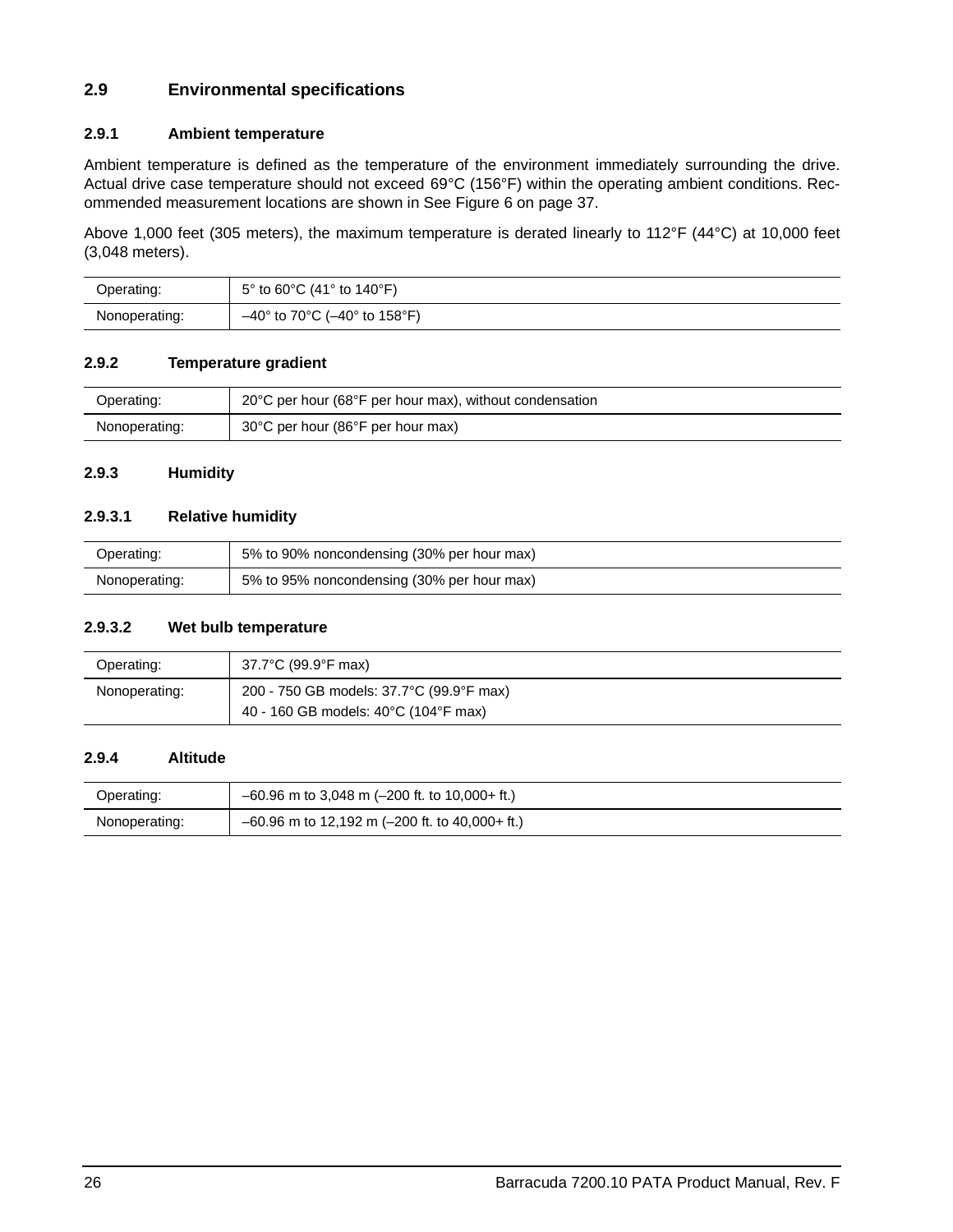### <span id="page-32-6"></span><span id="page-32-0"></span>**2.9.5 Shock**

All shock specifications assume that the drive is mounted securely with the input shock applied at the drive mounting screws. Shock may be applied in the X, Y or Z axis.

### <span id="page-32-4"></span>**2.9.5.1 Operating shock**

#### **1 and 2 Disc models**

These drives comply with the performance levels specified in this document when subjected to a maximum operating shock of 63 Gs based on half-sine shock pulses of 2 msec. Shocks should not be repeated more than two times per second.

#### **3 and 4 Disc models**

These drives comply with the performance levels specified in this document when subjected to a maximum operating shock of 68 Gs based on half-sine shock pulses of 2 msec. Shocks should not be repeated more than two times per second.

### <span id="page-32-2"></span>**2.9.5.2 Nonoperating shock**

#### **1 and 2 Disc models**

The nonoperating shock level that the drive can experience without incurring physical damage or degradation in performance when subsequently put into operation is 350 Gs based on a nonrepetitive half-sine shock pulse of 2 msec duration.

#### **3 and 4 Disc models**

The nonoperating shock level that the drive can experience without incurring physical damage or degradation in performance when subsequently put into operation is 300 Gs based on a nonrepetitive half-sine shock pulse of 2 msec duration.

#### <span id="page-32-7"></span><span id="page-32-1"></span>**2.9.6 Vibration**

All vibration specifications assume that the drive is mounted securely with the input vibration applied at the drive mounting screws. Vibration may be applied in the X, Y or Z axis.

### <span id="page-32-5"></span>**2.9.6.1 Operating vibration**

The following table lists the maximum vibration levels that the drive may experience while meeting the performance standards specified in this document.

| $5-22$ Hz  | 0.25 Gs (Limited displacement) |
|------------|--------------------------------|
| 22-350 Hz  | $0.50$ Gs                      |
| 350–500 Hz | $0.25$ Gs                      |

### <span id="page-32-3"></span>**2.9.6.2 Nonoperating vibration**

The following table lists the maximum nonoperating vibration that the drive may experience without incurring physical damage or degradation in performance when subsequently put into operation.

| $5-22$ Hz  | 0.25 Gs (limited displacement) |
|------------|--------------------------------|
| 22-350 Hz  | $5.0$ Gs                       |
| 350–500 Hz | 1.0 <sub>Gs</sub>              |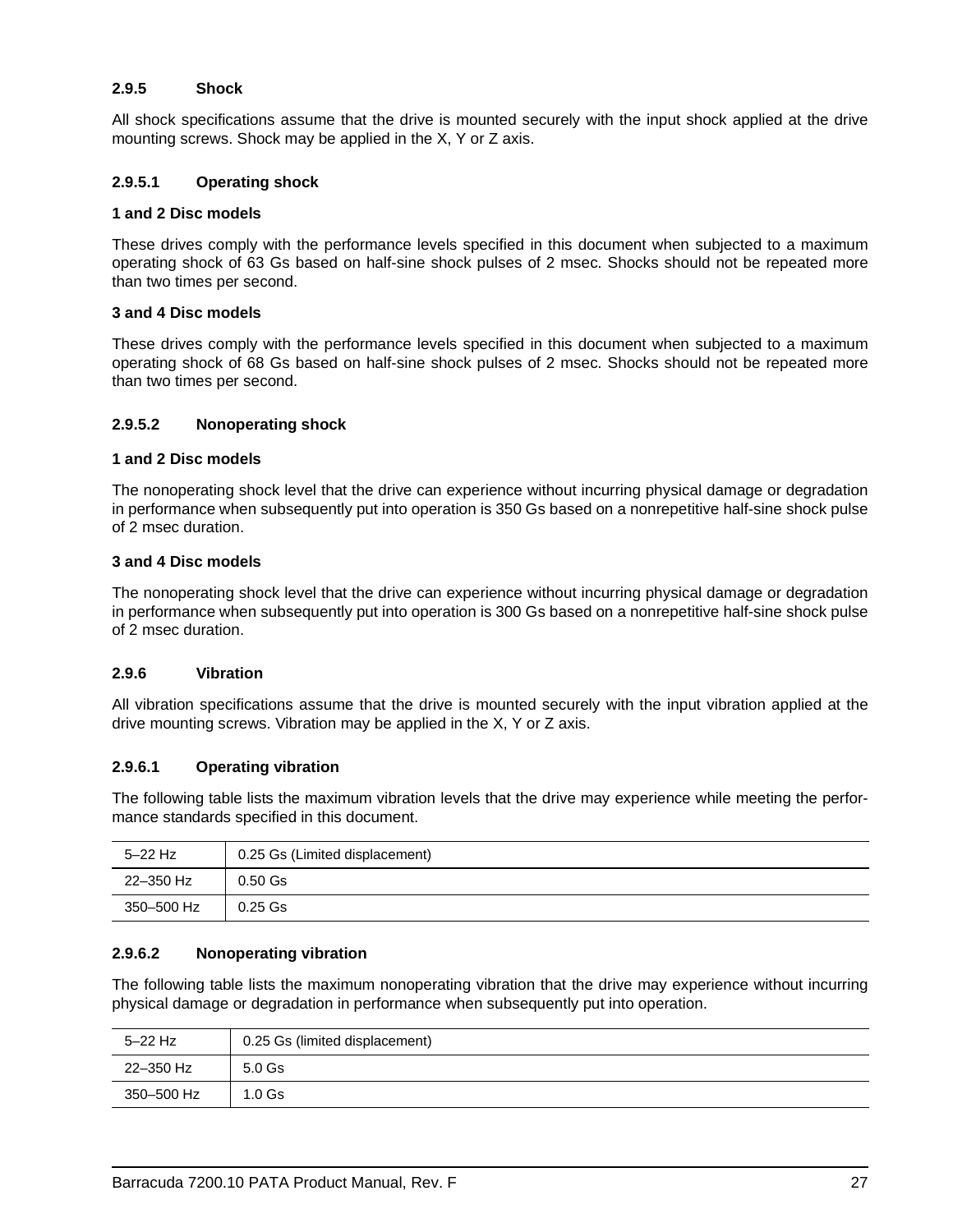### <span id="page-33-1"></span><span id="page-33-0"></span>**2.10 Acoustics**

Drive acoustics are measured as overall A-weighted acoustic sound power levels (no pure tones). All measurements are consistent with ISO document 7779. Sound power measurements are taken under essentially free-field conditions over a reflecting plane. For all tests, the drive is oriented with the cover facing upward.

**Note.** For seek mode tests, the drive is placed in seek mode only. The number of seeks per second is defined by the following equation:

<span id="page-33-3"></span><span id="page-33-2"></span>(Number of seeks per second =  $0.4$  / (average latency + average access time)

| Table 10: |  |  | <b>Fluid Dynamic Bearing (FDB) motor acoustics</b> |
|-----------|--|--|----------------------------------------------------|
|           |  |  |                                                    |

| <b>Acoustic mode</b>                                                                                     |                                    |                                    |
|----------------------------------------------------------------------------------------------------------|------------------------------------|------------------------------------|
|                                                                                                          | Idle*                              | <b>Quiet seek</b>                  |
| ST3750840A<br>ST3750640A<br>ST3500830A<br>ST3500630A                                                     | $2.8$ bels (typ)<br>3.0 bels (max) | $3.2$ bels (typ)<br>3.4 bels (max) |
| ST3400820A<br>ST3400620A<br>ST3320820A<br>ST3320620A                                                     | 2.7 bels (typ)<br>$3.0$ bels (max) | $3.0$ bels (typ)<br>3.4 bels (max) |
| ST3300820A<br>ST3300620A<br>ST3250820A<br>ST3250620A<br>ST3200820A                                       | $2.5$ bels (typ)<br>2.8 bels (max) | 3.0 bels (typ)<br>3.1 bels (max)   |
| ST3160815A<br>ST3160215A<br>ST3120815A<br>ST3120215A<br>ST380815A<br>ST380215A<br>ST340815A<br>ST340215A | $2.8$ bels (typ)<br>3.0 bels (max) | 3.0 bels (typ)<br>3.2 bels (max)   |

\*During periods of drive idle, some offline activity may occur according to the S.M.A.R.T. specification, which may increase acoustic and power to operational levels*.*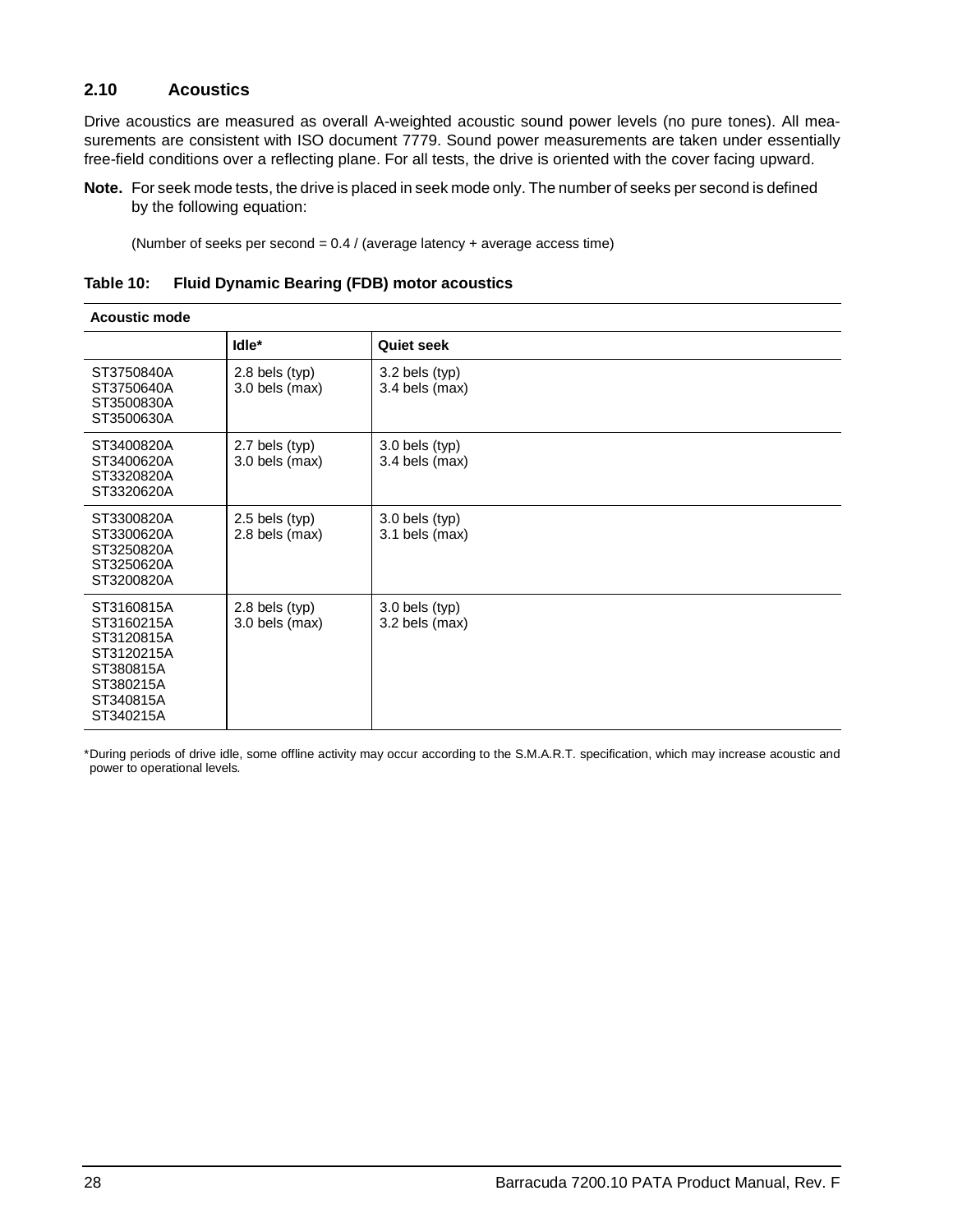## <span id="page-34-3"></span><span id="page-34-0"></span>**2.11 Electromagnetic immunity**

<span id="page-34-8"></span><span id="page-34-7"></span><span id="page-34-5"></span>When properly installed in a representative host system, the drive operates without errors or degradation in performance when subjected to the radio frequency (RF) environments defined in the following table:

| Table 11: |  | Radio frequency environments |
|-----------|--|------------------------------|
|           |  |                              |

<span id="page-34-10"></span><span id="page-34-9"></span><span id="page-34-6"></span><span id="page-34-4"></span><span id="page-34-2"></span><span id="page-34-1"></span>

| Test                      | <b>Description</b>                                                                                      | <b>Performance</b><br>level | Reference<br>standard             |
|---------------------------|---------------------------------------------------------------------------------------------------------|-----------------------------|-----------------------------------|
| Electrostatic discharge   | Contact, HCP, VCP: ± 4 kV; Air:<br>$\pm$ 8 kV                                                           | B                           | EN 61000-4-2: 95                  |
| Radiated RF immunity      | 80 to 1,000 MHz, 3 V/m,<br>80% AM with 1 kHz sine<br>900 MHz, 3 V/m, 50% pulse<br>modulation $@$ 200 Hz | A                           | EN 61000-4-3: 96<br>ENV 50204: 95 |
| Electrical fast transient | $\pm$ 1 kV on AC mains, $\pm$ 0.5 kV on<br>external I/O                                                 | B                           | EN 61000-4-4: 95                  |
| Surge immunity            | $\pm$ 1 kV differential, $\pm$ 2 kV com-<br>mon, AC mains                                               | B                           | EN 61000-4-5: 95                  |
| Conducted RF immunity     | 150 kHz to 80 MHz, 3 Vrms,<br>80% AM with 1 kHz sine                                                    | A                           | EN 61000-4-6: 97                  |
| Voltage dips, interrupts  | 0% open, 5 seconds<br>0% short, 5 seconds<br>40%, 0.10 seconds<br>70%, 0.01 seconds                     | C<br>C<br>C<br>в            | EN 61000-4-11: 94                 |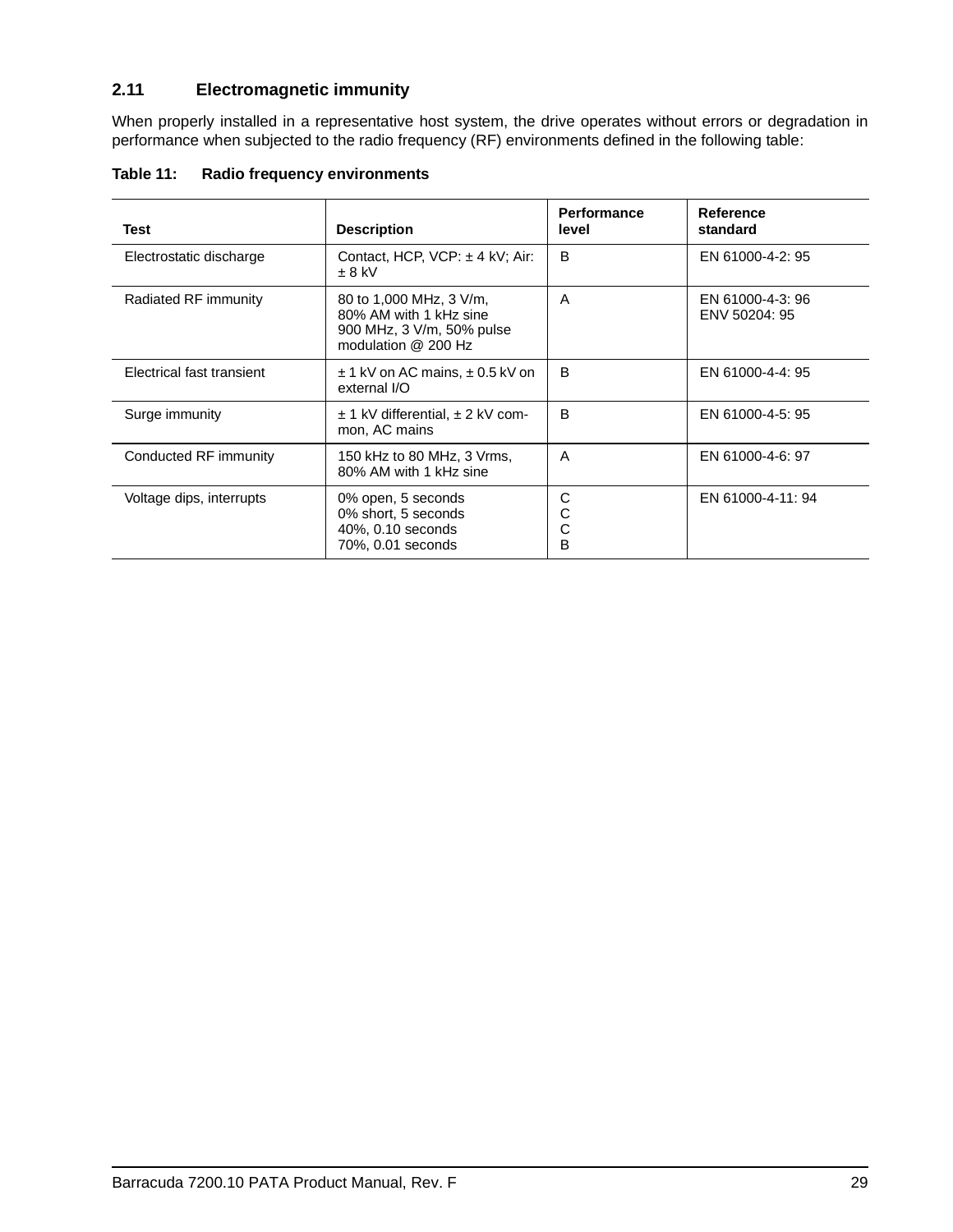## <span id="page-35-29"></span><span id="page-35-0"></span>**2.12 Reliability**

## <span id="page-35-25"></span><span id="page-35-24"></span><span id="page-35-7"></span><span id="page-35-5"></span><span id="page-35-1"></span>**2.12.1 Annualized Failure Rate (AFR) and Mean Time Between Failures (MTBF)**

The product shall achieve an Annualized Failure Rate (AFR) of 0.34% (MTBF of 0.7 million hours) when operated in an environment of ambient air temperatures of 25°C. Operation at temperatures outside the specifications in [Section 2.9](#page-31-0) may increase the product AFR (decrease MTBF). AFR and MTBF are population statistics that are not relevant to individual units.

AFR and MTBF specifications are based on the following assumptions for desktop personal computer environments:

- <span id="page-35-27"></span>• 2400 power-on-hours per year.
- 10,000 average motor start/stop cycles per year.
- Operations at nominal voltages.
- <span id="page-35-20"></span><span id="page-35-13"></span>• Temperatures outside the specifications in [Section 2.9](#page-31-0) may reduce the product reliability.
- Normal I/O duty cycle for desktop personal computers. Operation at excessive I/O duty cycle may degrade product reliability.

The desktop personal computer environment of power-on-hours, temperature, and I/O duty cycle affect the product AFR and MTBF. The AFR and MTBF will be degraded if used in a enterprise application.

<span id="page-35-33"></span><span id="page-35-31"></span><span id="page-35-28"></span><span id="page-35-26"></span><span id="page-35-18"></span><span id="page-35-12"></span><span id="page-35-8"></span>

| Nonrecoverable read errors    | 1 per $10^{14}$ bits read, max                                                                                                                                                                                                                                                                                                                                                                                                  |
|-------------------------------|---------------------------------------------------------------------------------------------------------------------------------------------------------------------------------------------------------------------------------------------------------------------------------------------------------------------------------------------------------------------------------------------------------------------------------|
| Annualized Failure Rate (AFR) | 0.34% (nominal power, 25°C ambient temperature)                                                                                                                                                                                                                                                                                                                                                                                 |
| Contact start-stop cycles     | 50,000 cycles<br>(at nominal voltage and temperature, with 60 cycles per hour and a 50% duty cycle)                                                                                                                                                                                                                                                                                                                             |
| Warranty                      | 5 years on distribution units.<br>To determine the warranty for a specific drive, use a web browser to access the fol-<br>lowing web page:<br>www.seagate.com/support/service/<br>From this page, click on the "Verify Your Warranty" link. You will be asked to provide<br>the drive serial number, model number (or part number) and country of purchase.<br>The system will display the warranty information for your drive. |
| Preventive maintenance        | None required.                                                                                                                                                                                                                                                                                                                                                                                                                  |

## <span id="page-35-23"></span><span id="page-35-10"></span><span id="page-35-6"></span><span id="page-35-2"></span>**2.13 Agency certification**

### <span id="page-35-30"></span><span id="page-35-3"></span>**2.13.1 Safety certification**

<span id="page-35-32"></span><span id="page-35-21"></span><span id="page-35-17"></span><span id="page-35-11"></span>The drives are recognized in accordance with UL 1950 and CSA C22.2 (950) and meet all applicable sections of IEC950 and EN 60950.

## <span id="page-35-14"></span><span id="page-35-4"></span>**2.13.2 Electromagnetic compatibility**

<span id="page-35-22"></span><span id="page-35-19"></span><span id="page-35-15"></span><span id="page-35-9"></span>Hard drives that display the CE mark comply with the European Union (EU) requirements specified in the Electromagnetic Compatibility Directive (89/336/EEC). Testing is performed to the levels specified by the product standards for Information Technology Equipment (ITE). Emission levels are defined by EN 55022, Class B and the immunity levels are defined by EN 55024.

<span id="page-35-16"></span>Drives are tested in representative end-user systems. Although CE-marked Seagate drives comply with the directives when used in the test systems, we cannot guarantee that all systems will comply with the directives. The drive is designed for operation inside a properly designed enclosure, with properly shielded I/O cable (if necessary) and terminators on all unused I/O ports. Computer manufacturers and system integrators should confirm EMC compliance and provide CE marking for their products.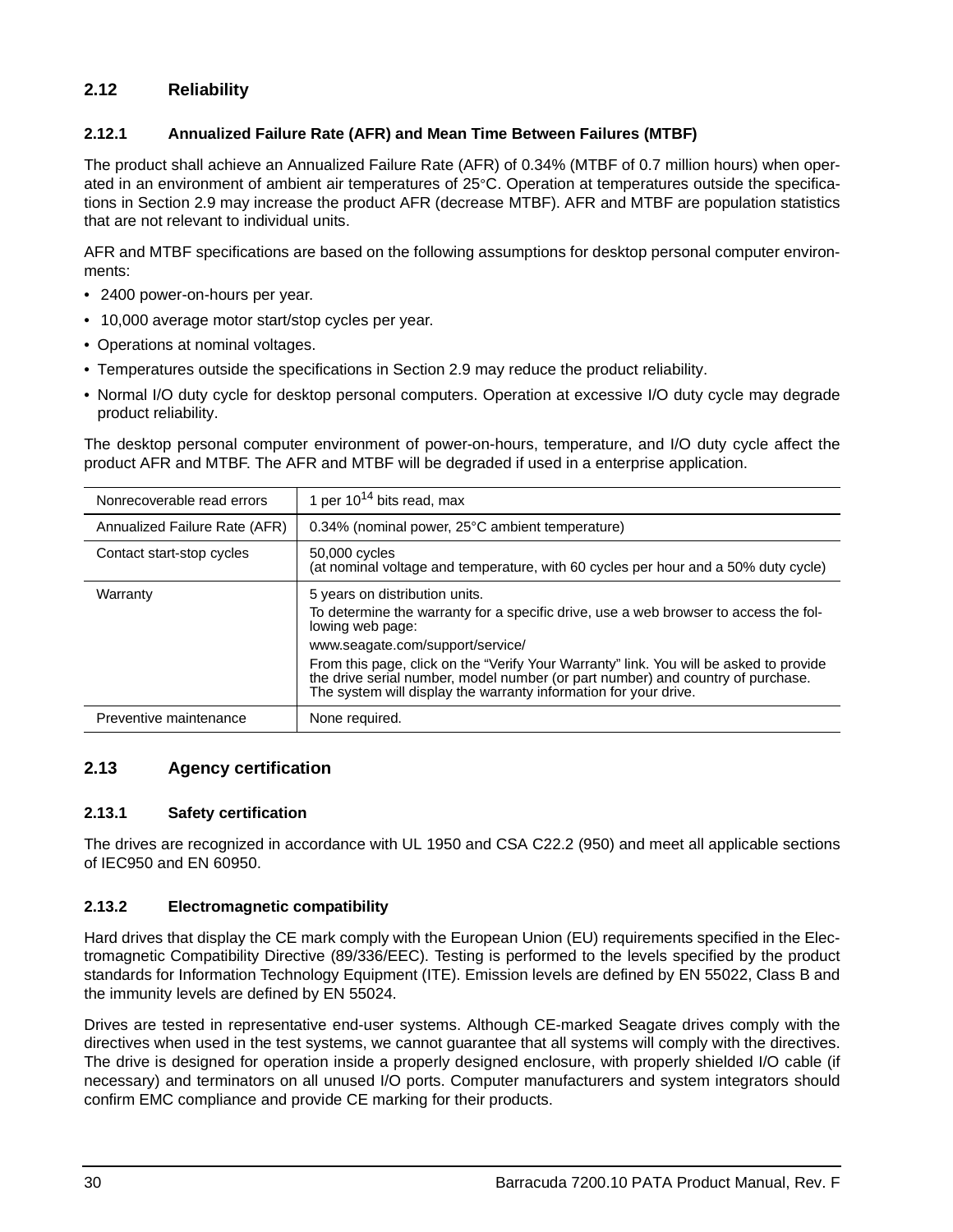### <span id="page-36-7"></span>**Korean RRL**

If these drives have the Korea Ministry of Information and Communication (MIC) logo, they comply with paragraph 1 of Article 11 of the Electromagnetic Compatibility control Regulation and meet the Electromagnetic Compatibility (EMC) Framework requirements of the Radio Research Laboratory (RRL) Ministry of Information and Communication Republic of Korea.

These drives have been tested and comply with the Electromagnetic Interference/Electromagnetic Susceptibility (EMI/EMS) for Class B products. Drives are tested in a representative, end-user system by a Korean-recognized lab.

- Family name: Barracuda 7200.10
- <span id="page-36-3"></span>• Certificate number: STX-L3510 (B)

### <span id="page-36-2"></span>**Australian C-Tick (N176)**

If these models have the C-Tick marking, they comply with the Australia/New Zealand Standard AS/NZS3548 1995 and meet the Electromagnetic Compatibility (EMC) Framework requirements of the Australian Communication Authority (ACA).

### <span id="page-36-5"></span><span id="page-36-0"></span>**2.13.3 FCC verification**

<span id="page-36-9"></span>These drives are intended to be contained solely within a personal computer or similar enclosure (not attached as an external device). As such, each drive is considered to be a subassembly even when it is individually marketed to the customer. As a subassembly, no Federal Communications Commission verification or certification of the device is required.

<span id="page-36-6"></span><span id="page-36-4"></span>Seagate Technology LLC has tested this device in enclosures as described above to ensure that the total assembly (enclosure, disc drive, motherboard, power supply, etc.) does comply with the limits for a Class B computing device, pursuant to Subpart J, Part 15 of the FCC rules. Operation with noncertified assemblies is likely to result in interference to radio and television reception.

<span id="page-36-8"></span>Radio and television interference. This equipment generates and uses radio frequency energy and if not installed and used in strict accordance with the manufacturer's instructions, may cause interference to radio and television reception.

This equipment is designed to provide reasonable protection against such interference in a residential installation. However, there is no guarantee that interference will not occur in a particular installation. If this equipment does cause interference to radio or television, which can be determined by turning the equipment on and off, you are encouraged to try one or more of the following corrective measures:

- Reorient the receiving antenna.
- Move the device to one side or the other of the radio or TV.
- Move the device farther away from the radio or TV.
- Plug the computer into a different outlet so that the receiver and computer are on different branch outlets.

If necessary, you should consult your dealer or an experienced radio/television technician for additional suggestions. You may find helpful the following booklet prepared by the Federal Communications Commission: *How to Identify and Resolve Radio-Television Interference Problems*. This booklet is available from the Superintendent of Documents, U.S. Government Printing Office, Washington, DC 20402. Refer to publication number 004-000-00345-4.

## <span id="page-36-1"></span>**2.14 Environmental protection**

Seagate designs its products to meet environmental protection requirements worldwide, including regulations restricting certain chemical substances.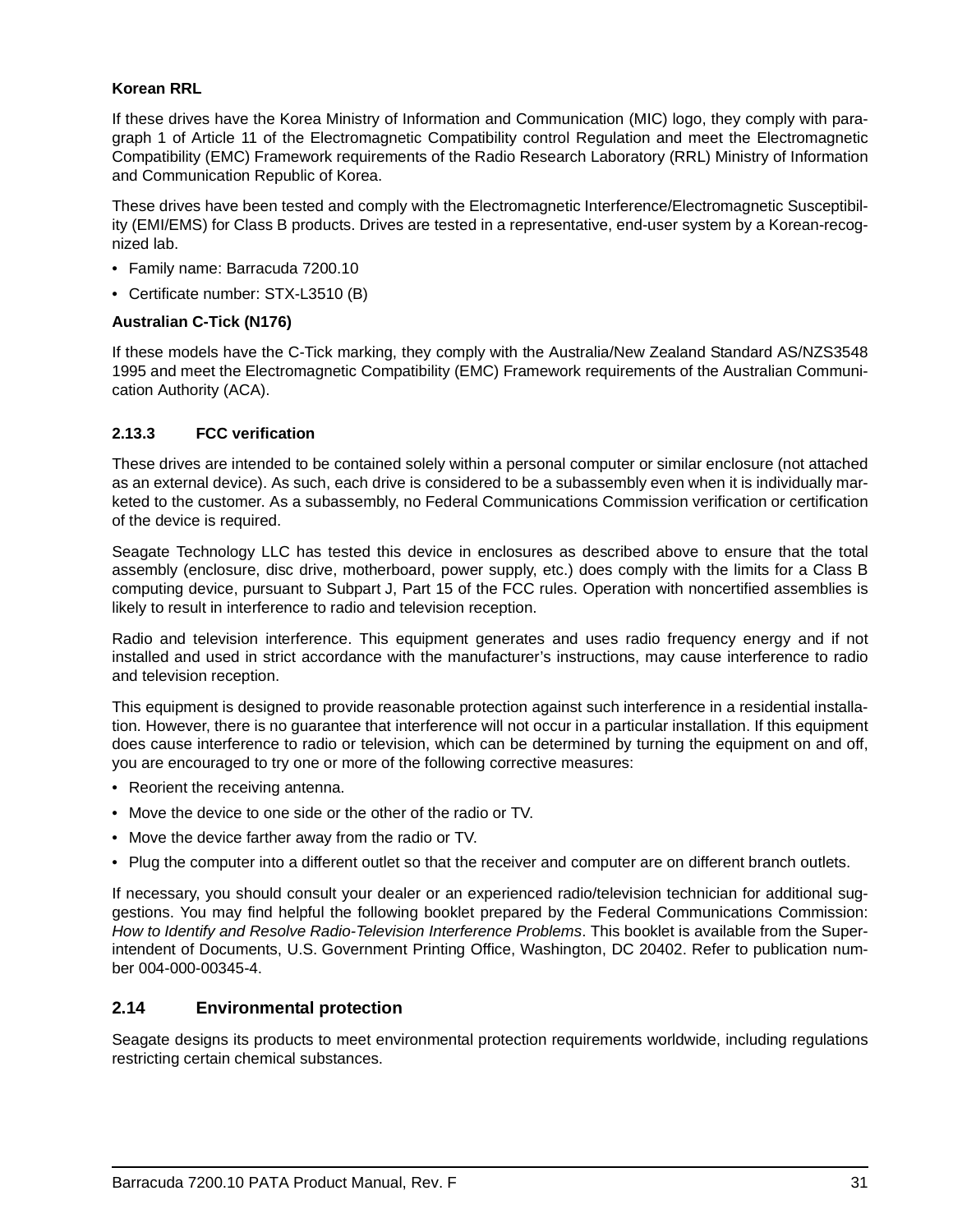### <span id="page-37-3"></span><span id="page-37-0"></span>**2.14.1 European Union Restriction of Hazardous Substances (RoHS)**

The European Union Restriction of Hazardous Substances (RoHS) Directive restricts the presence of chemical substances, including Lead (Pb), in electronic products effective July 2006.

A number of parts and materials in Seagate products are procured from external suppliers. We rely on the representations of our suppliers regarding the presence of RoHS substances in these parts and materials. Our supplier contracts require compliance with our chemical substance restrictions, and our suppliers document their compliance with our requirements by providing material content declarations for all parts and materials for the disc drives documented in this publication. Current supplier declarations include disclosure of the inclusion of any RoHS-regulated substance in such parts or materials.

Seagate also has internal systems in place to ensure ongoing compliance with the RoHS Directive and all laws and regulations which restrict chemical content in electronic products. These systems include standard operating procedures that ensure that restricted substances are not utilized in our manufacturing operations, laboratory analytical validation testing, and an internal auditing process to ensure that all standard operating procedures are complied with.

## <span id="page-37-2"></span><span id="page-37-1"></span>**2.15 Corrosive environment**

Seagate electronic drive components pass accelerated corrosion testing equivalent to 10 years exposure to light industrial environments containing sulfurous gases, chlorine and nitric oxide, classes G and H per ASTM B845. However, this accelerated testing cannot duplicate every potential application environment. Users should use caution exposing any electronic components to uncontrolled chemical pollutants and corrosive chemicals as electronic drive component reliability can be affected by the installation environment. The silver, copper, nickel and gold films used in Seagate products are especially sensitive to the presence of sulfide, chloride, and nitrate contaminants. Sulfur is found to be the most damaging. In addition, electronic components should never be exposed to condensing water on the surface of the printed circuit board assembly (PCBA) or exposed to an ambient relative humidity greater than 95%. Materials used in cabinet fabrication, such as vulcanized rubber, that can outgas corrosive compounds should be minimized or eliminated. The useful life of any electronic equipment may be extended by replacing materials near circuitry with sulfide-free alternatives.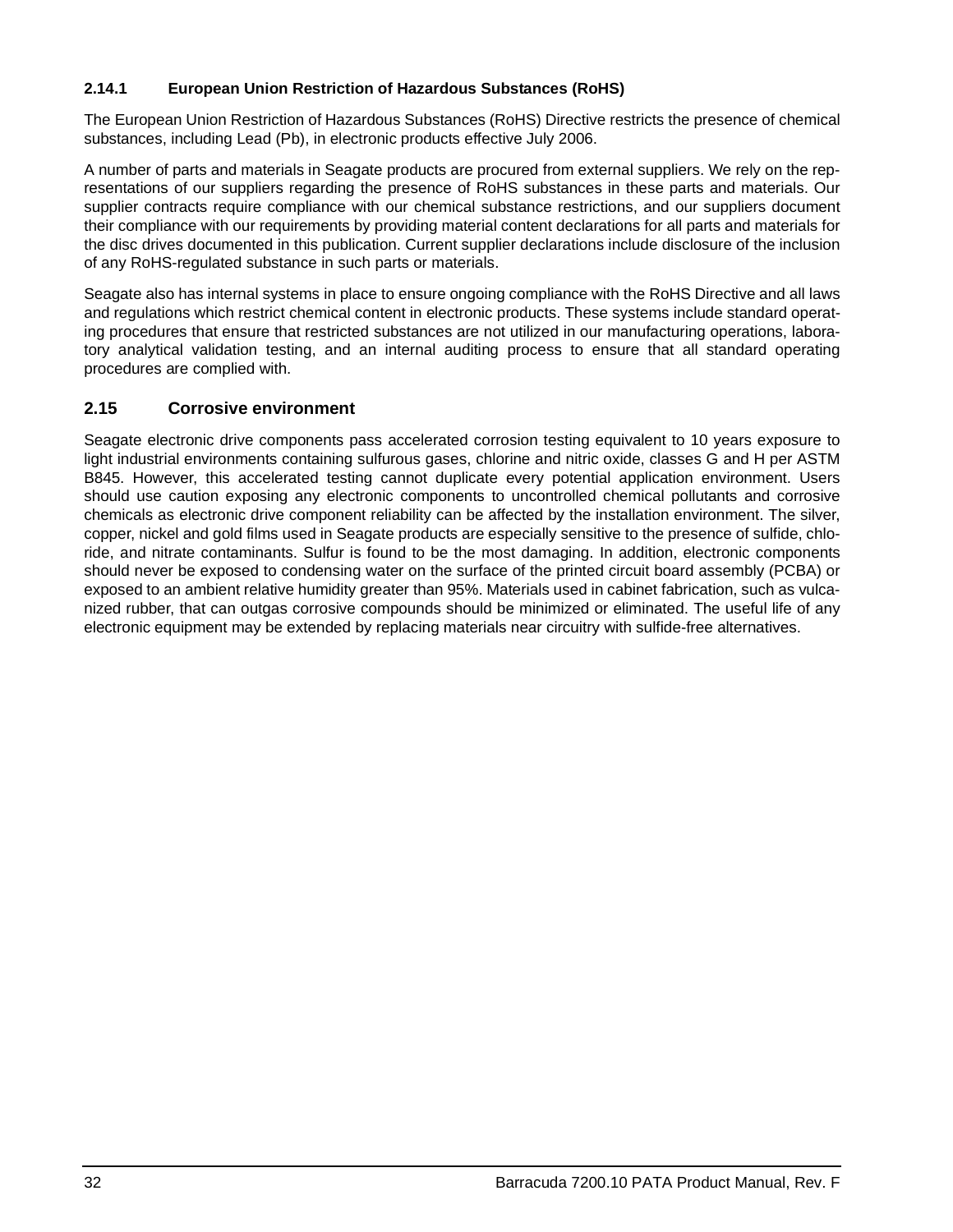## <span id="page-38-4"></span><span id="page-38-2"></span><span id="page-38-0"></span>**3.0 Configuring and mounting the drive**

This section contains the specifications and instructions for configuring and mounting the drive.

## <span id="page-38-5"></span><span id="page-38-3"></span><span id="page-38-1"></span>**3.1 Handling and static discharge precautions**

After unpacking, and before installation, the drive may be exposed to potential handling and electrostatic discharge (ESD) hazards. Observe the following standard handling and static-discharge precautions:

### **Caution:**

- Before handling the drive, put on a grounded wrist strap, or ground yourself frequently by touching the metal chassis of a computer that is plugged into a grounded outlet. Wear a grounded wrist strap throughout the entire installation procedure.
- Handle the drive by its edges or frame *only*.
- The drive is extremely fragile—handle it with care. Do not press down on the drive top cover.
- Always rest the drive on a padded, antistatic surface until you mount it in the computer.
- Do not touch the connector pins or the printed circuit board.
- Do not remove the factory-installed labels from the drive or cover them with additional labels. Removal voids the warranty. Some factory-installed labels contain information needed to service the drive. Other labels are used to seal out dirt and contamination.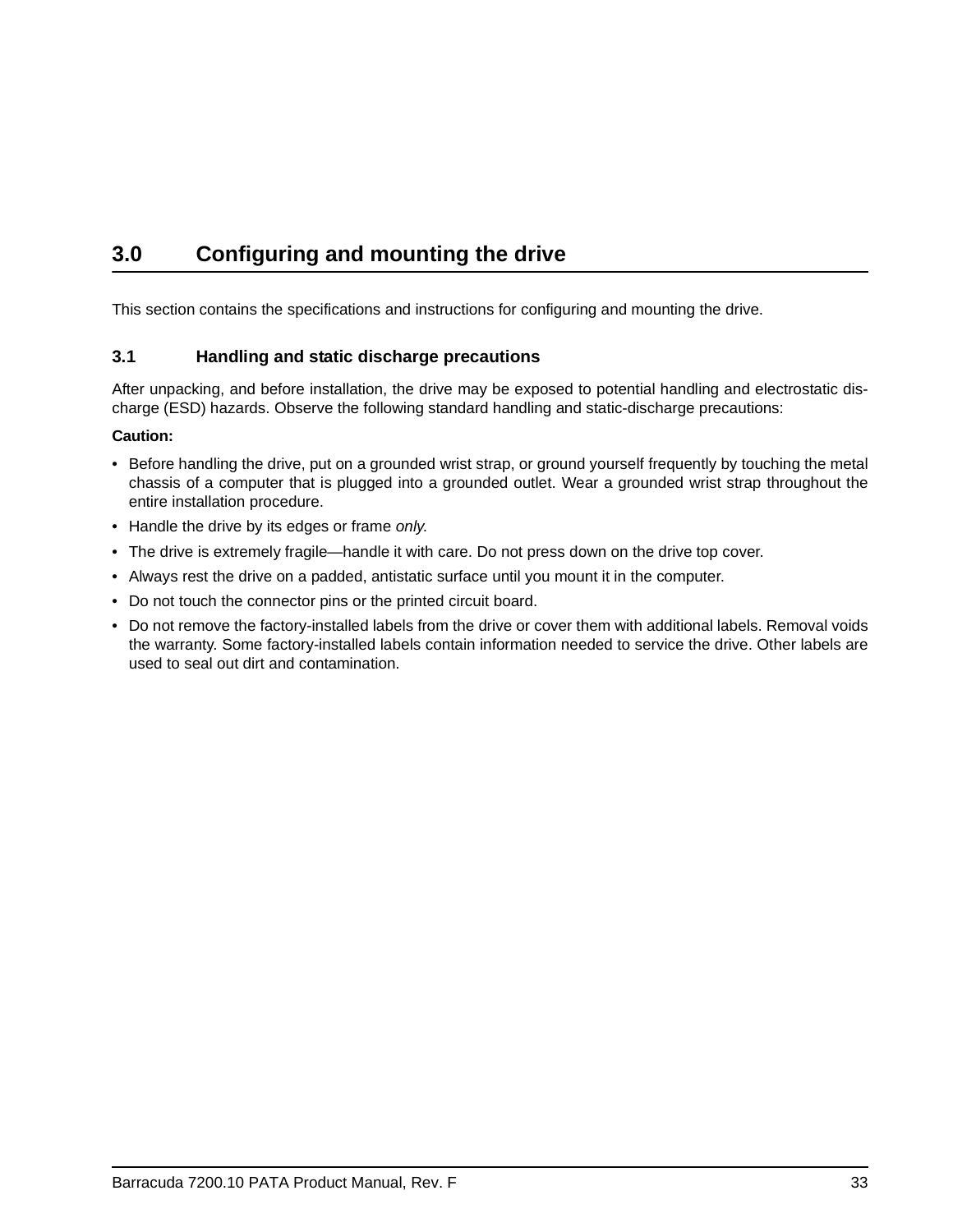## <span id="page-39-2"></span><span id="page-39-0"></span>**3.2 Breather filter hole precautions**

This section contains information regarding the precautions which should be taken regarding the breather filter hole in Seagate hard disc drives. Proper precautions should be taken to ensure full functionality and prevent possible damage to the drive.



<span id="page-39-1"></span>**Figure 3 Breather filter hole location**

### **Caution: Do not cover, seal, or insert any object into this hole.**

This hole has two purposes:

- To allow condensation inside the hard disc to escape
- To allow air pressure inside the hard disc to equalize with ambient pressure
- **Note.** If this hole is covered, sealed, or penetrated by any object, the drive reliability may be compromised and could lead to permanent damage. Covering or sealing this hole voids the warranty.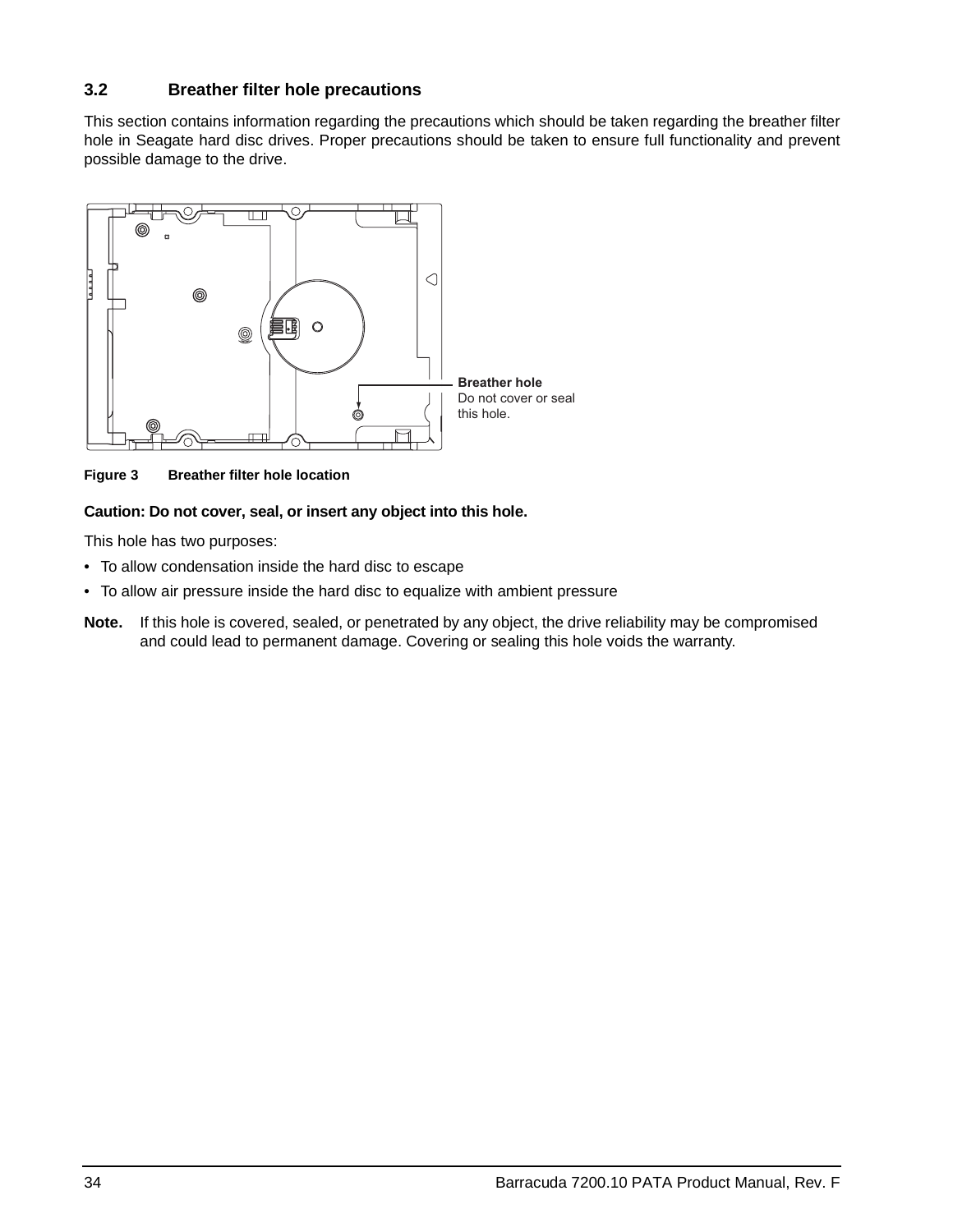## <span id="page-40-6"></span><span id="page-40-0"></span>**3.3 Jumper settings**

### <span id="page-40-8"></span><span id="page-40-1"></span>**3.3.1 Master/slave configuration**

The options jumper block shown in Figure [4](#page-40-3) is used to configure the drive for operation. It is the 8-pin dual header between the interface connector and the power connector. Use the following settings to configure the drive as a master or a slave.

**Master or single drive.** The drive is configured at the factory for a master or single drive operation with a jumper set on pins 7 and 8.

<span id="page-40-9"></span>**Drive as slave.** Remove all jumpers.

#### <span id="page-40-7"></span>**Drive as master with a non-ATA-compatible slave.**

Use this jumper setting *only* if the drive does not work as a master with no jumpers installed.



### <span id="page-40-3"></span>**Figure 4 Master/slave jumper settings**

### <span id="page-40-4"></span><span id="page-40-2"></span>**3.3.2 Cable-select option**

<span id="page-40-5"></span>Computers that use cable select determine the master and slave drives by selecting or deselecting pin 28, CSEL, on the interface bus. Master and slave drives are determined by their physical position on the cable. To enable cable select, set a jumper on pins 5 and 6 as shown in Figure [4.](#page-40-3) Refer to your computer manual to determine whether your computer supports this option.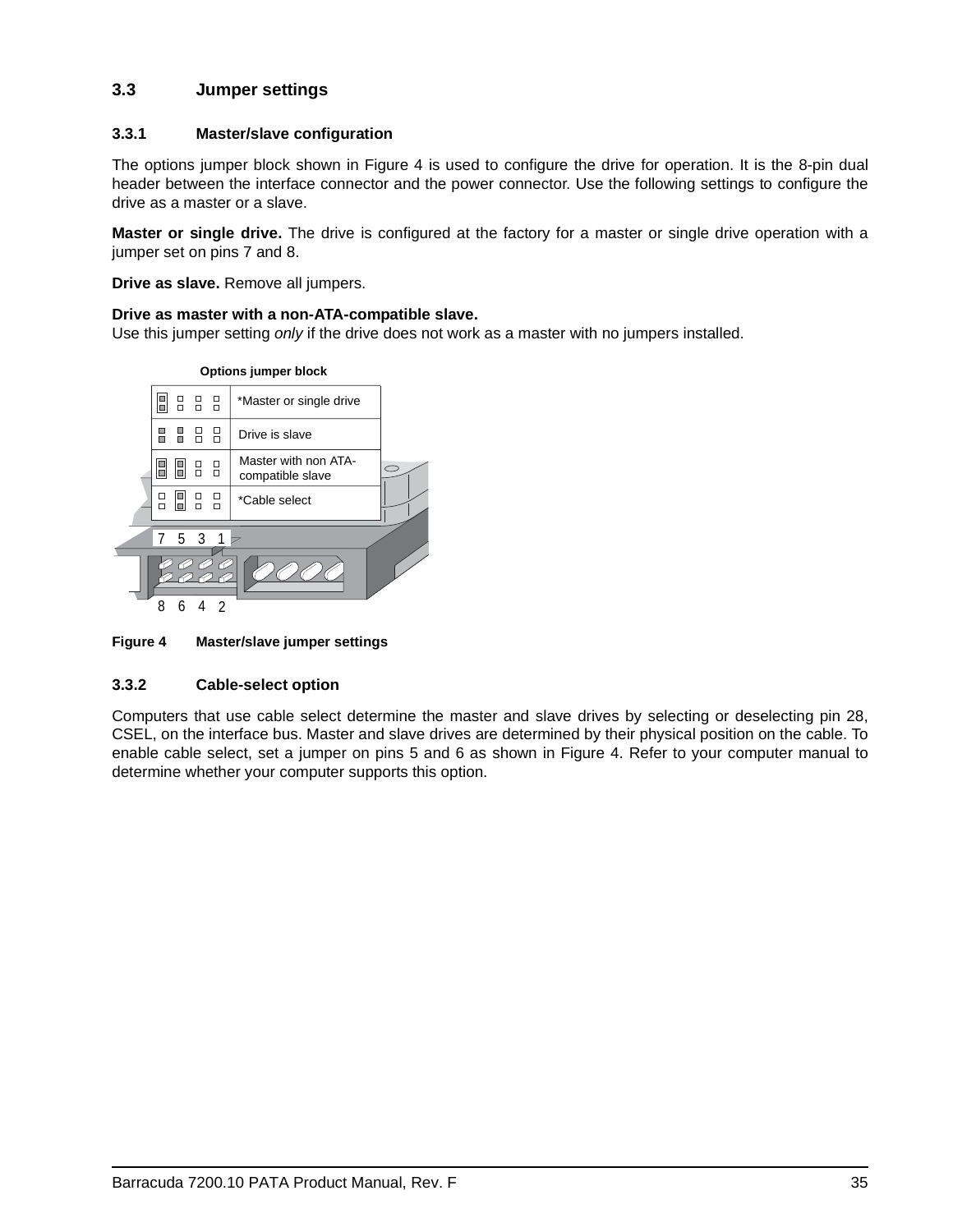### <span id="page-41-9"></span><span id="page-41-0"></span>**3.3.3 Ultra ATA/100 cable**

An 80-conductor 40-pin cable is required to run Ultra DMA mode 3, mode 4, and mode 5. This cable uses even-numbered conductors connected to the ground pins to improve signal integrity.



<span id="page-41-10"></span><span id="page-41-7"></span><span id="page-41-3"></span>**Note.** If you are using a 40-pin, 80-conductor cable, attach the blue connector to the motherboard, the black connector to the master drive, and the gray connector to the slave.

<span id="page-41-4"></span><span id="page-41-2"></span>**Figure 5 Ultra ATA cable connectors**

**Note.** The drive supports both host and drive cable detection. The host detects the 80-conductor cable by sampling pin 34, CBLID–, on the interface bus. The drive detects the 80-conductor cable by sensing a capacitor at the host side through the CBLID– signal. The result is reported in a Fast Rise Detected bit (bit 13 of word 93 in the Identify drive parameter block).

## <span id="page-41-5"></span><span id="page-41-1"></span>**3.4 Drive mounting**

<span id="page-41-6"></span>You can mount the drive in any orientation using four screws in the side-mounting holes or four screws in the bottom-mounting holes. See Figure [6](#page-42-0) for drive mounting dimensions. Follow these important mounting precautions when mounting the drive:

- Allow a minimum clearance of 0.030 inches (0.76 mm) around the entire perimeter of the drive for cooling.
- <span id="page-41-8"></span>• Use only 6-32 UNC mounting screws.
- Do not overtighten the mounting screws (maximum torque: 6 inch-lb.).
- Do not use a drive interface cable that is more than 18 inches long.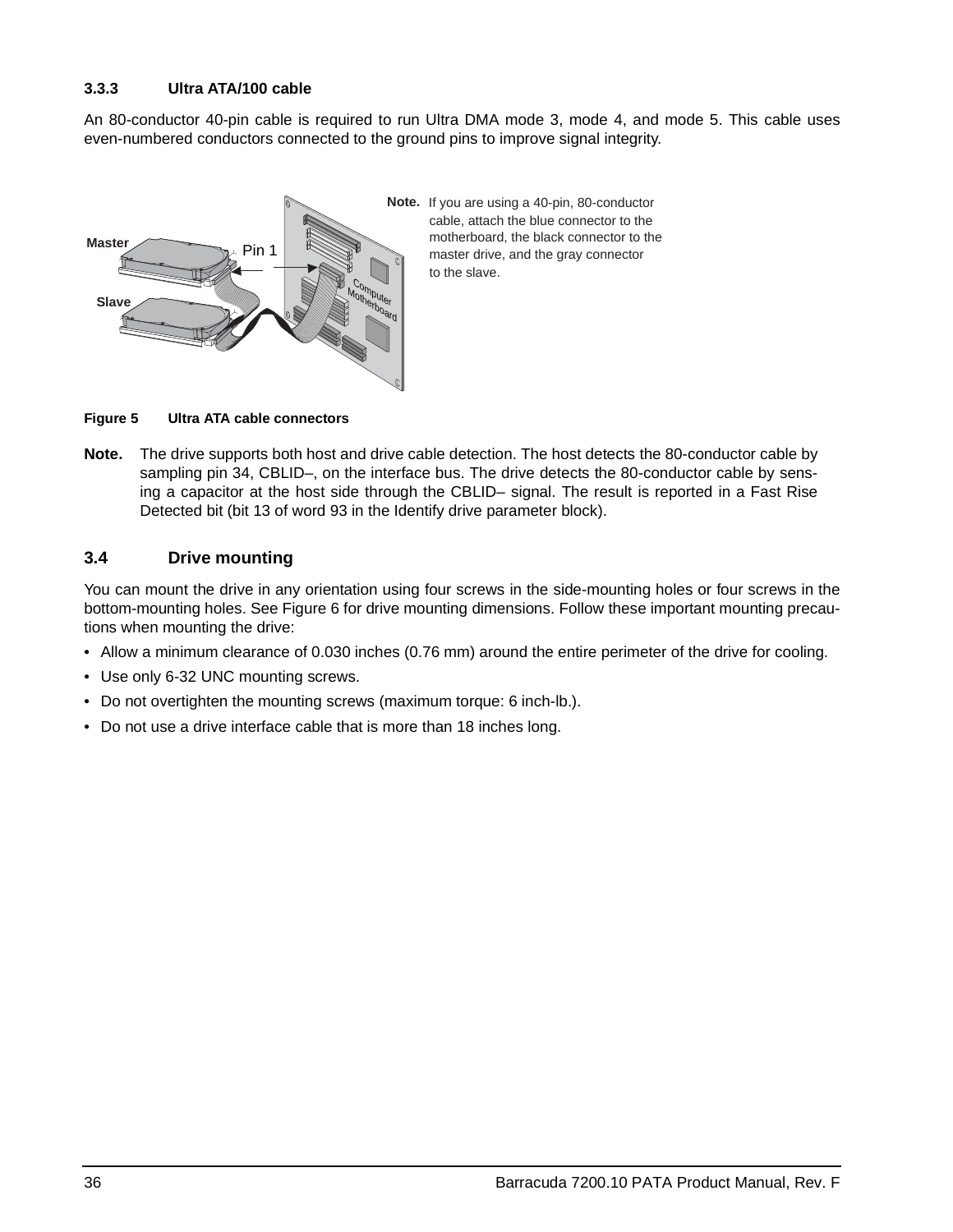#### **Notes:**

**1.** Dimensions are shown in inches (mm).

2 Dimensions per SFF-8301 specification.



<span id="page-42-0"></span>**Figure 6 Mounting dimensions for 200-750 GB models**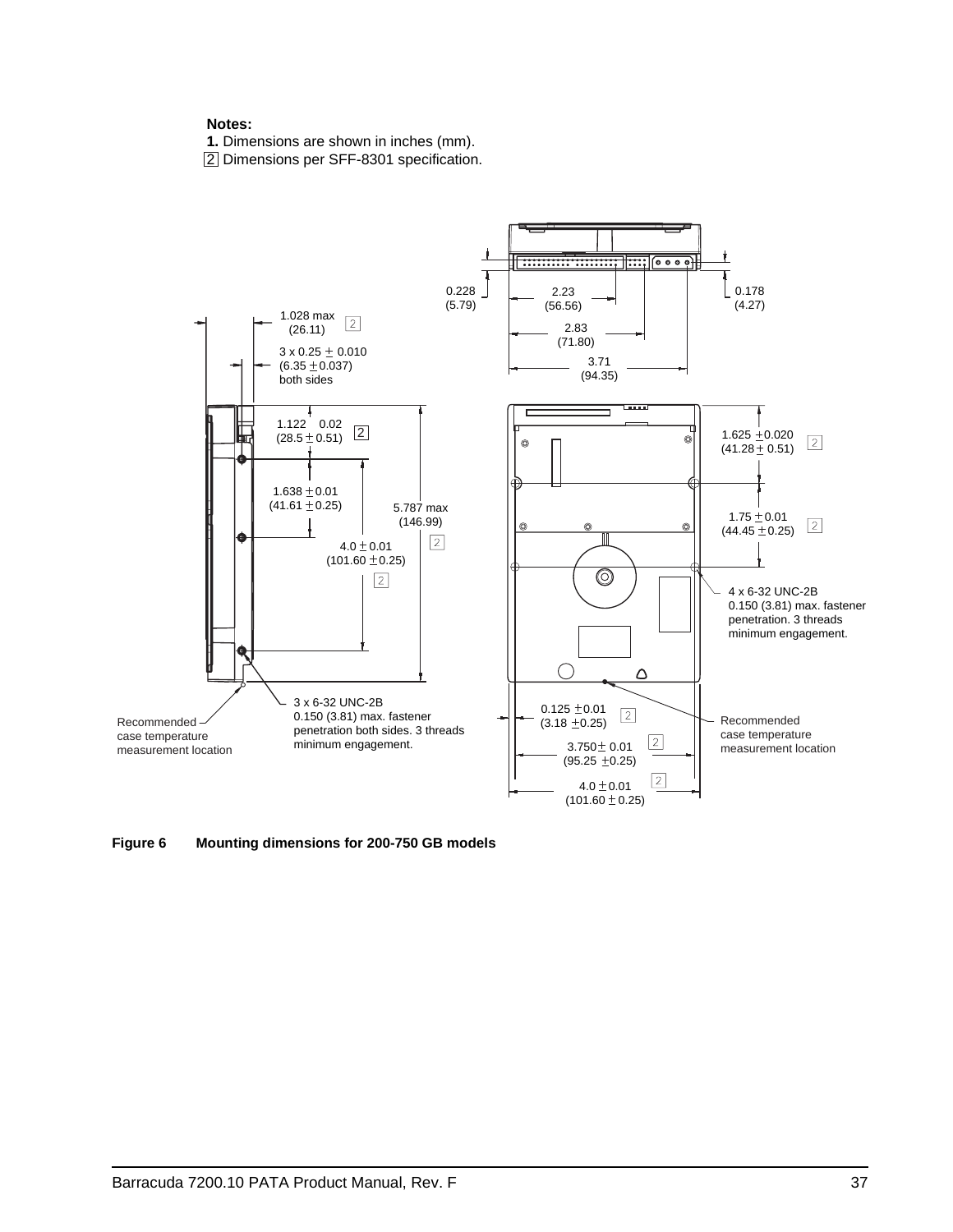

<span id="page-43-0"></span>**Figure 7 Mounting dimensions for 40-160 GB models**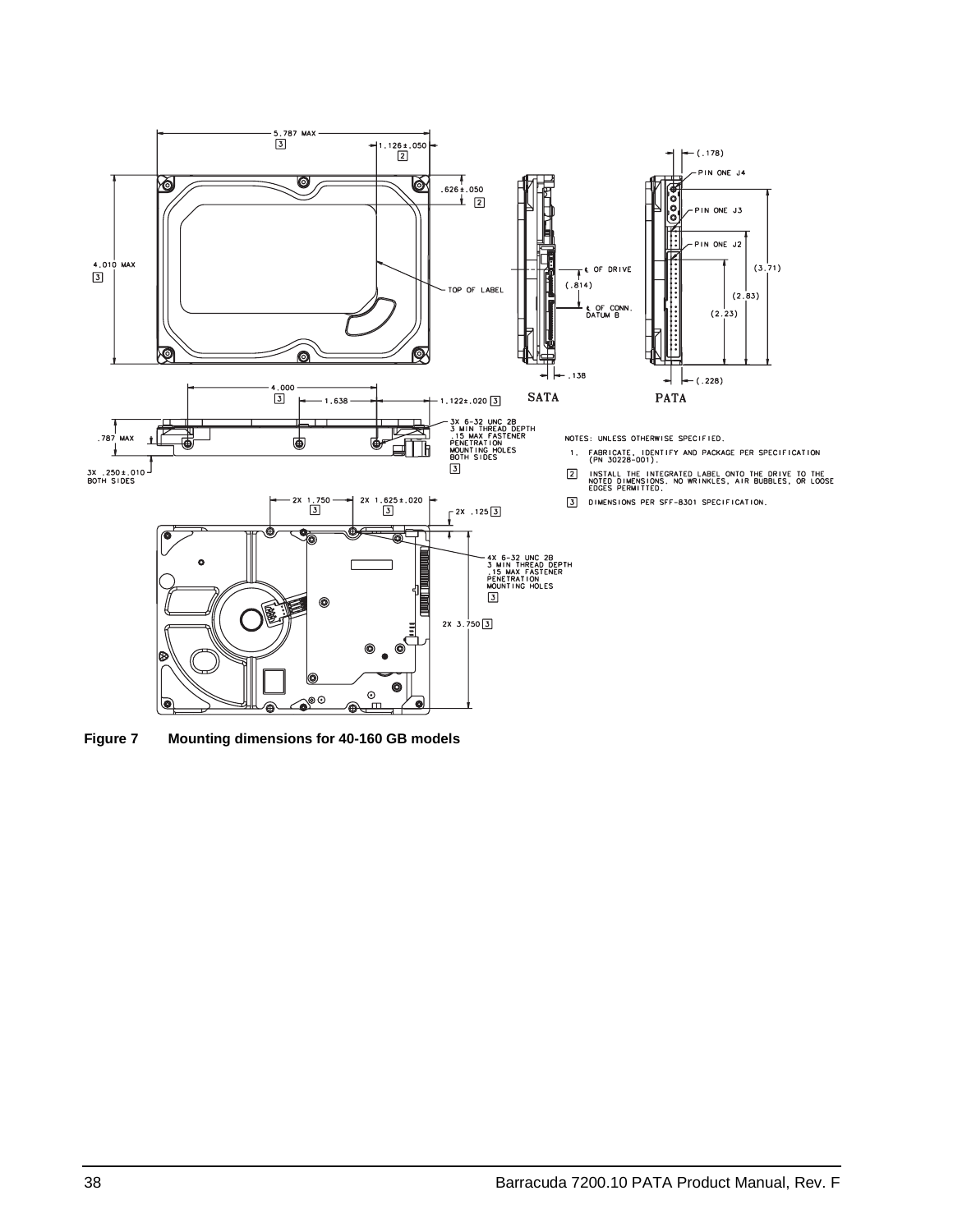## <span id="page-44-5"></span><span id="page-44-3"></span><span id="page-44-0"></span>**4.0 ATA interface**

<span id="page-44-9"></span><span id="page-44-7"></span>These drives use the industry-standard ATA task file interface that supports 16-bit data transfers. It supports ATA programmed input/output (PIO) modes 0–4; multiword DMA modes 0–2, and Ultra DMA modes 0–5. The drive also supports the use of the IORDY signal to provide reliable high-speed data transfers.

You can use a daisy-chain cable to connect two drives to a single AT host bus. For detailed information about the ATA interface, refer to the draft of *AT Attachment with Packet Interface Extension (ATA/ATAPI-7), NCITS T13 1410D,* subsequently referred to as the *Draft ATA-7 Standard*.

### <span id="page-44-10"></span><span id="page-44-8"></span><span id="page-44-6"></span><span id="page-44-4"></span><span id="page-44-1"></span>**4.1 ATA interface signals and connector pins**

[Figure 8 on page 39](#page-44-2) summarizes the signals on the ATA interface connector that the drive supports. For a detailed description of these signals, refer to the *Draft ATA-7 Standard.* 

| Drive pin #     | Signal name                 |          | Host pin # and signal description                                                 |
|-----------------|-----------------------------|----------|-----------------------------------------------------------------------------------|
| 1               | Reset-                      | 1        | <b>Hardware Reset</b>                                                             |
| $\overline{2}$  | Ground                      | 2        | Ground                                                                            |
| 3               | DD7                         | 3        | Host Data Bus Bit 7                                                               |
| 4               | D <sub>D</sub> <sub>8</sub> | 4        | Host Data Bus Bit 8                                                               |
| 5               | DD <sub>6</sub>             | 5        | Host Data Bus Bit 6                                                               |
| 6               | DD <sub>9</sub>             | 6        | Host Data Bus Bit 9                                                               |
| 7               | DD <sub>5</sub>             | 7        | Host Data Bus Bit 5                                                               |
| 8               | DD10                        | 8        | Host Data Bus Bit 10                                                              |
| 9               | DD <sub>4</sub>             | 9        | Host Data Bus Bit 4                                                               |
| 10              | DD11                        | 10       | Host Data Bus Bit 11                                                              |
| 11              | DD <sub>3</sub>             | 11       | Host Data Bus Bit 3                                                               |
| 12              | DD12                        | 12       | Host Data Bus Bit 12                                                              |
| 13              | DD <sub>2</sub>             | 13       | Host Data Bus Bit 2                                                               |
| 14              | DD13                        | 14       | Host Data Bus Bit 13                                                              |
| 15              | DD <sub>1</sub>             | 15       | Host Data Bus Bit 1                                                               |
| 16              | DD14                        | 16       | Host Data Bus Bit 14                                                              |
| 17              | DD <sub>0</sub>             | 17       | Host Data Bus Bit 0                                                               |
| 18              | DD15                        | 18       | Device Data (15:0)                                                                |
| 19              | Ground                      | 19       | Ground                                                                            |
| 20              | (removed)                   | 20       | (No Pin)                                                                          |
| 21              | DMARQ                       | 21       | <b>DMA Request</b>                                                                |
| 22              | Ground                      | 22       | Ground                                                                            |
| 23              | DIOW-                       | 23       | Device I/O Write:                                                                 |
| 24              | STOP                        | 24       | Stop Ultra DMA Burst                                                              |
| 25              | Ground<br>DIOR–             | 25       | Ground<br>Device I/O Read:                                                        |
|                 | HDMARDY-                    |          | Host Ultra DMA Ready:                                                             |
|                 | <b>HSTROBE</b>              |          | Host Ultra DMA Data Strobe                                                        |
| 26              | Ground                      | 26       | Ground                                                                            |
| 27              | <b>IORDY</b>                | 27       | I/O Channel Ready                                                                 |
|                 | DDMARDY-                    |          | Device Ultra DMA Ready                                                            |
|                 | <b>DSTROBE</b>              |          | Device Ulta DMA Data Strobe                                                       |
| 28              | CSEL                        | 28       | Cable Select                                                                      |
| 29              | DMACK-                      | 29       | <b>DMA Acknowledge</b>                                                            |
| 30              | Ground                      | 30       | Ground                                                                            |
| 31              | <b>INTRQ</b>                | 31       | Device Interrupt                                                                  |
| 32              | IOCS16-                     | 32       | Reserved                                                                          |
| 33              | DA1                         | 33       | Host Address Bus Bit 1                                                            |
| 34              | PDIAG-                      | 34       | <b>Passed Diagnostics</b>                                                         |
|                 | CBLID-                      |          | Cable Assembly Type Identifier                                                    |
| 35              | DA0                         | 35       | Device Address (2:0)                                                              |
| 36              | DA <sub>2</sub>             | 36       | Device Address (2:0)                                                              |
| 37              | CS <sub>0</sub> -           | 37       | Chip Select (1:0)                                                                 |
| 38              | CS1-                        | 38       | Chip Select (1:0)                                                                 |
| 39              | DASP-                       | 39<br>40 | Drive Active/Slave Present                                                        |
| 40              | Ground                      |          | Ground                                                                            |
|                 |                             |          | Pins 28, 34 and 39 are used for master-slave communication (details shown below). |
| Drive 1 (slave) | Drive 0 (master)            |          | Host                                                                              |
| 28              | 28                          |          | 28<br>CSEL                                                                        |
| 34              | 34                          |          | 34<br><b>PDIAG</b>                                                                |
| 39              | 39                          |          | DASP-<br>39                                                                       |
|                 |                             |          |                                                                                   |

<span id="page-44-2"></span>**Figure 8 I/O pins and supported ATA signals**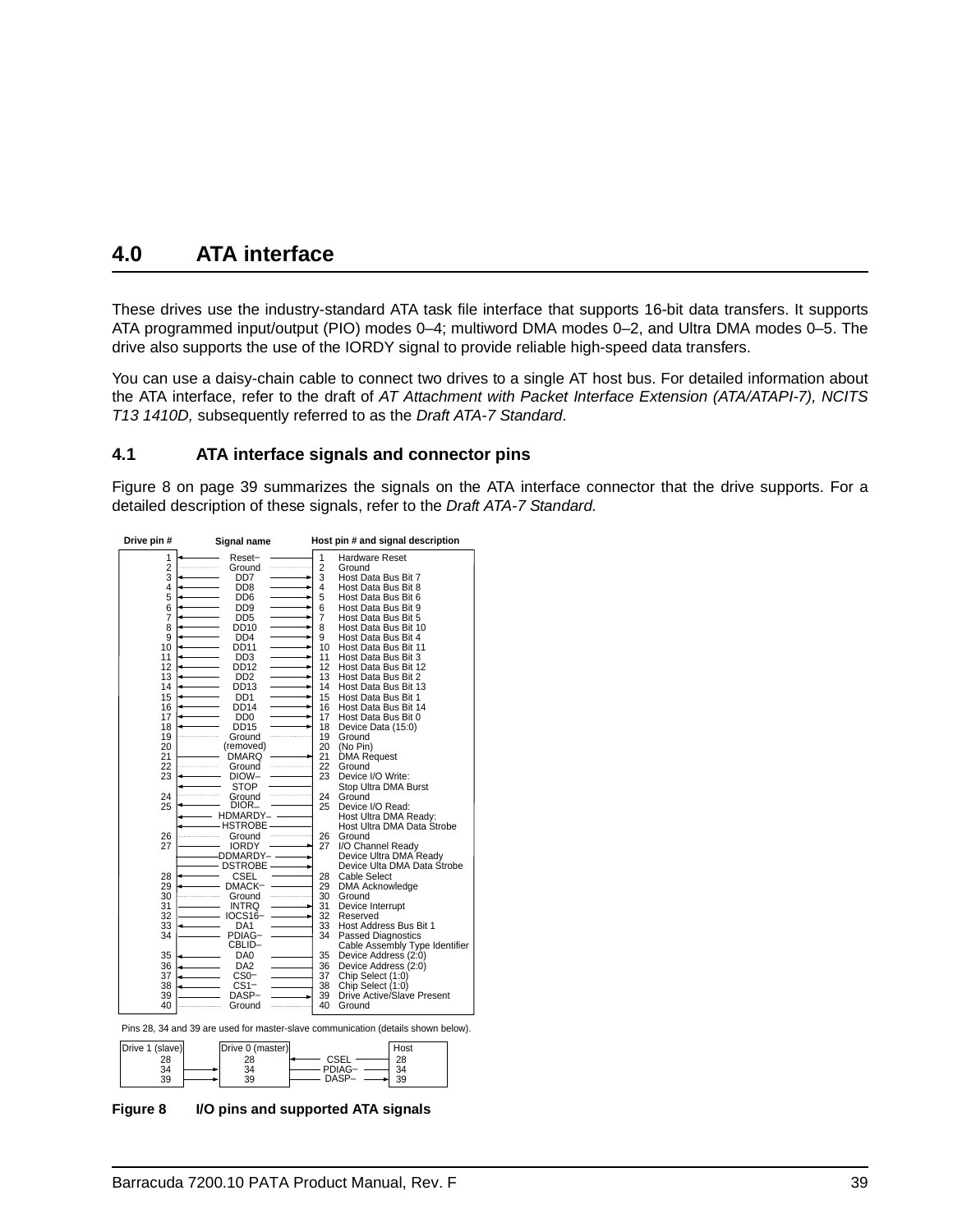## <span id="page-45-3"></span><span id="page-45-1"></span><span id="page-45-0"></span>**4.1.1 Supported ATA commands**

The following table lists ATA-standard commands that the drive supports. For a detailed description of the ATA commands, refer to the *Draft ATA-7 Standard.* [See "S.M.A.R.T. commands" on page 46](#page-51-0) for details and subcommands used in the S.M.A.R.T. implementation.

| Table 12: | <b>Supported ATA commands</b> |
|-----------|-------------------------------|
|           |                               |

<span id="page-45-35"></span><span id="page-45-34"></span><span id="page-45-33"></span><span id="page-45-32"></span><span id="page-45-31"></span><span id="page-45-30"></span><span id="page-45-29"></span><span id="page-45-28"></span><span id="page-45-27"></span><span id="page-45-26"></span><span id="page-45-25"></span><span id="page-45-24"></span><span id="page-45-23"></span><span id="page-45-22"></span><span id="page-45-21"></span><span id="page-45-20"></span><span id="page-45-19"></span><span id="page-45-18"></span><span id="page-45-17"></span><span id="page-45-16"></span><span id="page-45-15"></span><span id="page-45-14"></span><span id="page-45-13"></span><span id="page-45-12"></span><span id="page-45-11"></span><span id="page-45-10"></span><span id="page-45-9"></span><span id="page-45-8"></span><span id="page-45-7"></span><span id="page-45-6"></span><span id="page-45-5"></span><span id="page-45-4"></span><span id="page-45-2"></span>

| <b>Command name</b>                 | Command code (in hex)     |
|-------------------------------------|---------------------------|
| <b>Check Power Mode</b>             | 98 $_{H}$ or E5 $_{H}$    |
| Device Configuration Freeze Lock    | $B1_H$ / $C1_H$           |
| Device Configuration Identify       | $B1_H$ / $C2_H$           |
| <b>Device Configuration Restore</b> | $B1_H$ / $C0_H$           |
| <b>Device Configuration Set</b>     | $B1_H$ / $C3_H$           |
| Device Reset                        | 08 <sub>H</sub>           |
| Download Microcode                  | 92 <sub>H</sub>           |
| <b>Execute Device Diagnostics</b>   | 90 <sub>H</sub>           |
| <b>Flush Cache</b>                  | E7 <sub>H</sub>           |
| Flush Cache Extended                | $EA$ H                    |
| <b>Format Track</b>                 | 50 <sub>H</sub>           |
| <b>Identify Device</b>              | $EC_{H}$                  |
| Idle                                | $97_H$ or E3 <sub>H</sub> |
| Idle Immediate                      | 95 $H$ or E1 $H$          |
| <b>Initialize Device Parameters</b> | 91 <sub>H</sub>           |
| <b>Read Buffer</b>                  | $E4_H$                    |
| Read DMA                            | $C8_H$                    |
| Read DMA Extended                   | 25 <sub>H</sub>           |
| <b>Read DMA Without Retries</b>     | $C9_H$                    |
| Read Log Ext                        | $2F_H$                    |
| <b>Read Multiple</b>                | $C4_H$                    |
| Read Multiple Extended              | 29 <sub>H</sub>           |
| <b>Read Native Max Address</b>      | F8 <sub>H</sub>           |
| Read Native Max Address Extended    | 27 <sub>H</sub>           |
| <b>Read Sectors</b>                 | 20 <sub>H</sub>           |
| <b>Read Sectors Extended</b>        | 24 <sub>H</sub>           |
| <b>Read Sectors Without Retries</b> | $21_H$                    |
| <b>Read Verify Sectors</b>          | 40 <sub>H</sub>           |
| Read Verify Sectors Extended        | 42 <sub>H</sub>           |
| Read Verify Sectors Without Retries | 41 <sub>H</sub>           |
| Recalibrate                         | 10 <sub>H</sub>           |
| Security Disable Password           | F6 <sub>H</sub>           |
| <b>Security Erase Prepare</b>       | F3 <sub>H</sub>           |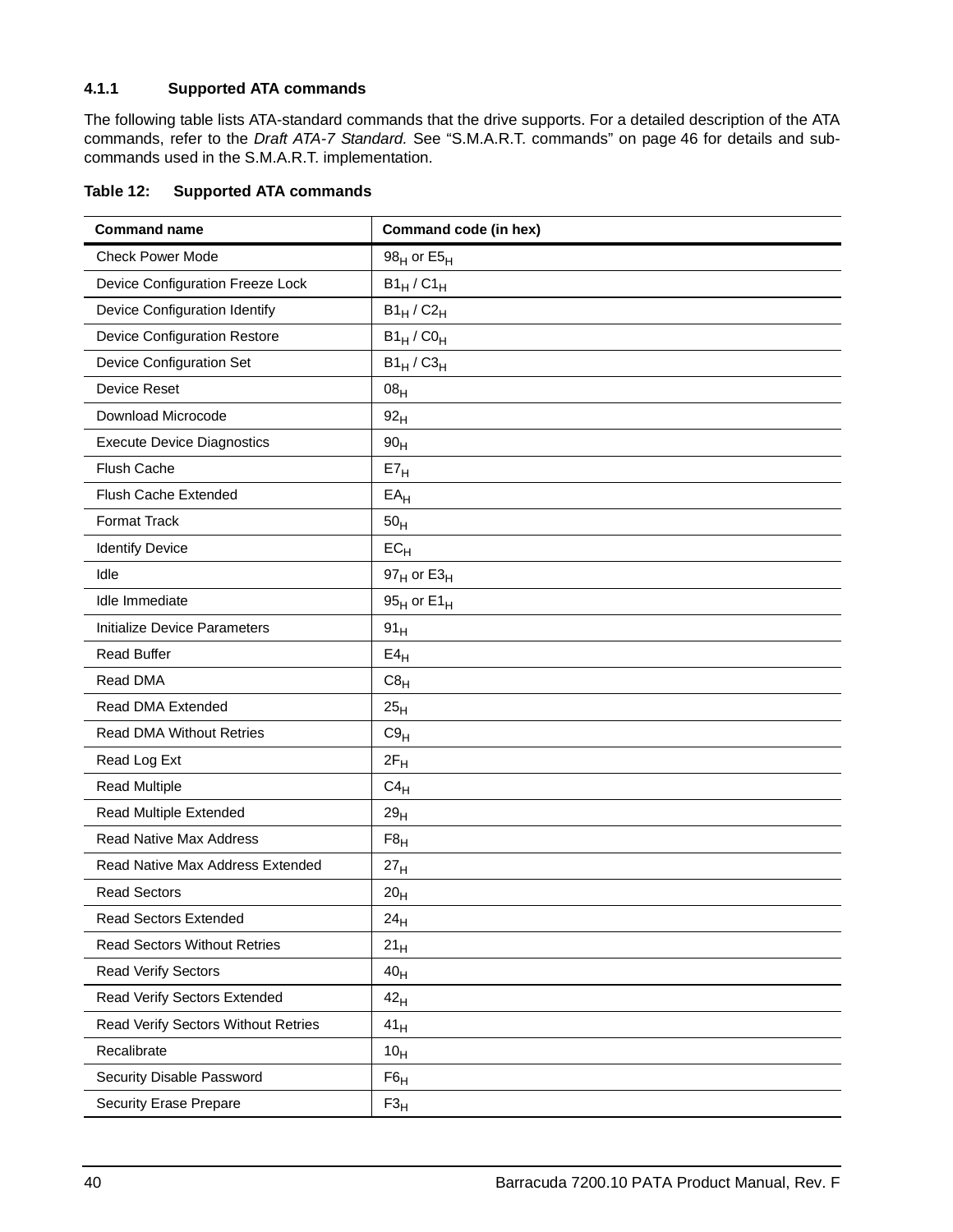<span id="page-46-31"></span><span id="page-46-30"></span><span id="page-46-29"></span><span id="page-46-28"></span><span id="page-46-27"></span><span id="page-46-26"></span><span id="page-46-25"></span><span id="page-46-24"></span><span id="page-46-23"></span><span id="page-46-22"></span><span id="page-46-21"></span><span id="page-46-20"></span><span id="page-46-19"></span><span id="page-46-18"></span><span id="page-46-17"></span><span id="page-46-16"></span><span id="page-46-15"></span><span id="page-46-14"></span><span id="page-46-13"></span><span id="page-46-12"></span><span id="page-46-11"></span><span id="page-46-10"></span><span id="page-46-9"></span><span id="page-46-8"></span><span id="page-46-7"></span><span id="page-46-6"></span><span id="page-46-5"></span><span id="page-46-4"></span><span id="page-46-3"></span><span id="page-46-2"></span><span id="page-46-1"></span><span id="page-46-0"></span>

| <b>Command name</b>                                                                                                                               | Command code (in hex)                                                                                                                                    |
|---------------------------------------------------------------------------------------------------------------------------------------------------|----------------------------------------------------------------------------------------------------------------------------------------------------------|
| Security Erase Unit                                                                                                                               | $F4_H$                                                                                                                                                   |
| <b>Security Freeze</b>                                                                                                                            | F5 <sub>H</sub>                                                                                                                                          |
| Security Set Password                                                                                                                             | $F1_H$                                                                                                                                                   |
| <b>Security Unlock</b>                                                                                                                            | $F2_{H}$                                                                                                                                                 |
| Seek                                                                                                                                              | 70 <sub>H</sub>                                                                                                                                          |
| <b>Set Features</b>                                                                                                                               | $EF_H$                                                                                                                                                   |
| Set Max Address                                                                                                                                   | F9 <sub>H</sub>                                                                                                                                          |
| Note: Individual Set Max Address<br>commands are identified by the value<br>placed in the Set Max Features regis-<br>ter as defined to the right. | Address:<br>00 <sub>H</sub><br>Password:<br>01 <sub>H</sub><br>Lock:<br>02 <sub>H</sub><br>Unlock:<br>03 <sub>H</sub><br>Freeze Lock:<br>04 <sub>H</sub> |
| Set Max Address Extended                                                                                                                          | 37 <sub>H</sub>                                                                                                                                          |
| Set Multiple Mode                                                                                                                                 | $C6_H$                                                                                                                                                   |
| Sleep                                                                                                                                             | 99 $_H$ or E6 $_H$                                                                                                                                       |
| S.M.A.R.T. Disable Operations                                                                                                                     | $B0_H / D9_H$                                                                                                                                            |
| S.M.A.R.T. Enable/Disable Autosave                                                                                                                | $B0_H / D2_H$                                                                                                                                            |
| S.M.A.R.T. Enable Operations                                                                                                                      | $B0_H / D8_H$                                                                                                                                            |
| S.M.A.R.T. Execute Offline                                                                                                                        | $B0_H / D4_H$                                                                                                                                            |
| S.M.A.R.T. Read Attribute Thresholds                                                                                                              | $B0_H / D1_H$                                                                                                                                            |
| S.M.A.R.T. Read Data                                                                                                                              | $B0_H / D0_H$                                                                                                                                            |
| S.M.A.R.T. Read Log Sector                                                                                                                        | $B0_H / D5_H$                                                                                                                                            |
| S.M.A.R.T. Return Status                                                                                                                          | $BO_H / DA_H$                                                                                                                                            |
| S.M.A.R.T. Save Attribute Values                                                                                                                  | $B0_H / D3_H$                                                                                                                                            |
| S.M.A.R.T. Write Log Sector                                                                                                                       | $B0_H / D6_H$                                                                                                                                            |
| Standby                                                                                                                                           | 96 <sub>H</sub> or E2 <sub>H</sub>                                                                                                                       |
| Standby Immediate                                                                                                                                 | 94 $H$ or E0 $H$                                                                                                                                         |
| <b>Write Buffer</b>                                                                                                                               | E8 <sub>H</sub>                                                                                                                                          |
| Write DMA                                                                                                                                         | CA <sub>H</sub>                                                                                                                                          |
| Write DMA Extended                                                                                                                                | 35 <sub>H</sub>                                                                                                                                          |
| Write DMA Without Retries                                                                                                                         | CB <sub>H</sub>                                                                                                                                          |
| Write Log Extended                                                                                                                                | $3F_H$                                                                                                                                                   |
| Write Multiple                                                                                                                                    | C5 <sub>H</sub>                                                                                                                                          |
| Write Multiple Extended                                                                                                                           | 39 <sub>H</sub>                                                                                                                                          |
| <b>Write Sectors</b>                                                                                                                              | 30 <sub>H</sub>                                                                                                                                          |
| <b>Write Sectors Without Retries</b>                                                                                                              | 31 <sub>H</sub>                                                                                                                                          |
| Write Sectors Extended                                                                                                                            | 34 <sub>H</sub>                                                                                                                                          |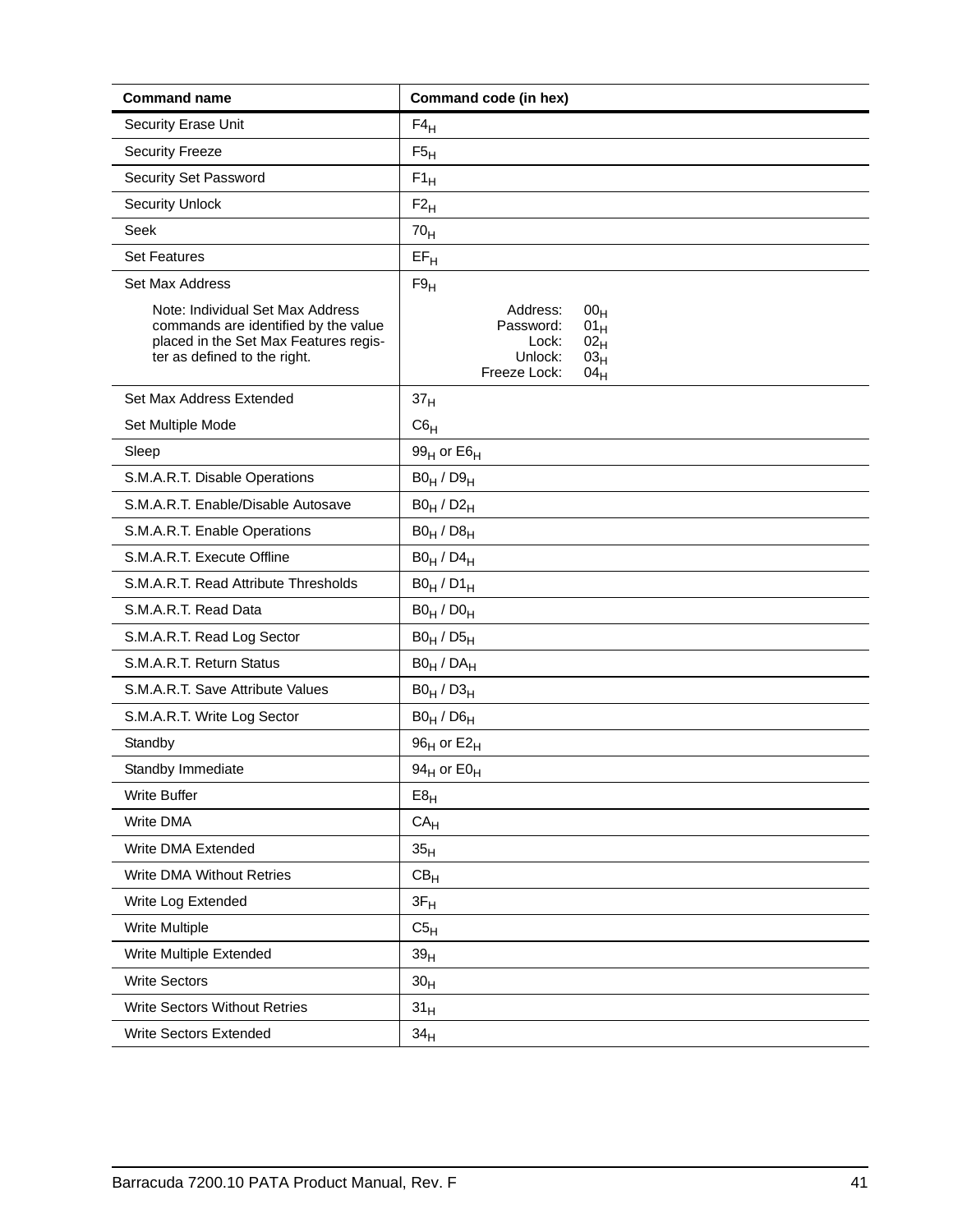## <span id="page-47-1"></span><span id="page-47-0"></span>**4.1.2 Identify Device command**

The Identify Device command (command code  $EC_H$ ) transfers information about the drive to the host following power up. The data is organized as a single 512-byte block of data, whose contents are shown in the Table 12 on page 40. All reserved bits or words should be set to zero. Parameters listed with an "x" are drive-specific or vary with the state of the drive. [See Section 2.0 on page 3 f](#page-8-0)or default parameter settings.

The following commands contain drive-specific features that may not be included in the *Draft ATA-7 Standard.* 

| Word         | <b>Description</b>                                                                                                                                | Value             |
|--------------|---------------------------------------------------------------------------------------------------------------------------------------------------|-------------------|
| 0            | Configuration information:<br>• Bit $15: 0 = ATA$ ; $1 = ATAPI$<br>· Bit 7: removable media<br>· Bit 6: removable controller<br>• Bit 0: reserved | $OC5A_H$          |
| $\mathbf{1}$ | Number of logical cylinders                                                                                                                       | 16,383            |
| 2            | ATA-reserved                                                                                                                                      | 0000 <sub>H</sub> |
| 3            | Number of logical heads                                                                                                                           | 16                |
| 4            | Retired                                                                                                                                           | 0000 <sub>H</sub> |
| 5            | Retired                                                                                                                                           | 0000 <sub>H</sub> |
| 6            | Number of logical sectors per logical track: 63                                                                                                   | $003F_H$          |
| $7 - 9$      | Retired                                                                                                                                           | 0000 <sub>H</sub> |
| $10 - 19$    | Serial number: (20 ASCII characters, $0000_H$ = none)                                                                                             | <b>ASCII</b>      |
| 20           | Retired                                                                                                                                           | 0000 <sub>H</sub> |
| 21           | Retired                                                                                                                                           | 0400 <sub>H</sub> |
| 22           | Obsolete                                                                                                                                          | 0000 <sub>H</sub> |
| $23 - 26$    | Firmware revision (8 ASCII character string, padded with blanks to end<br>of string)                                                              | X.XX              |
| $27 - 46$    | Drive model number<br>(40 ASCII characters, padded with blanks to end of string)                                                                  | ST3xxxxxA         |
| 47           | (Bits 7-0) Maximum sectors per interrupt on Read multiple and Write<br>multiple (16)                                                              | $8010_H$          |
| 48           | Reserved                                                                                                                                          | 0000 <sub>H</sub> |
| 49           | Standard Standby timer, IORDY supported and may be disabled                                                                                       | 2F00 <sub>H</sub> |
| 50           | ATA-reserved                                                                                                                                      | 0000 <sub>H</sub> |
| 51           | PIO data-transfer cycle timing mode                                                                                                               | $0200_H$          |
| 52           | Retired                                                                                                                                           | $0200_H$          |
| 53           | Words 54-58, 64-70 and 88 are valid                                                                                                               | 0007 <sub>H</sub> |
| 54           | Number of current logical cylinders                                                                                                               | $xxxx_{H}$        |
| 55           | Number of current logical heads                                                                                                                   | $xxxx_{H}$        |
| 56           | Number of current logical sectors per logical track                                                                                               | <b>XXXXH</b>      |
| $57 - 58$    | Current capacity in sectors                                                                                                                       | $xxxx_{H}$        |
| 59           | Number of sectors transferred during a Read Multiple or Write Multiple<br>command                                                                 | XXXH              |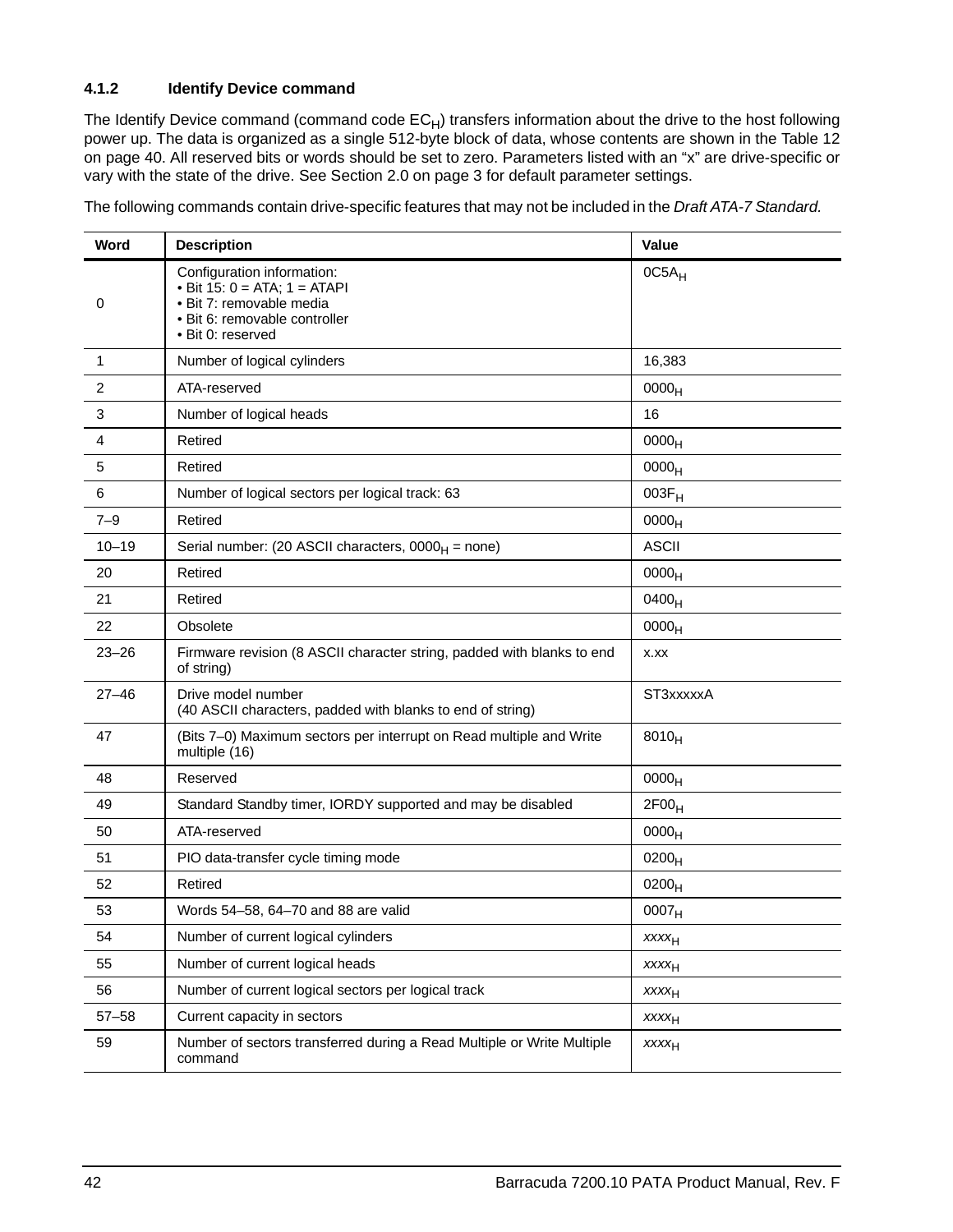| Word      | <b>Description</b>                                                                                                                                                                                                                                                                                                                                                                                                                              | <b>Value</b>                                                                                                                                                                              |
|-----------|-------------------------------------------------------------------------------------------------------------------------------------------------------------------------------------------------------------------------------------------------------------------------------------------------------------------------------------------------------------------------------------------------------------------------------------------------|-------------------------------------------------------------------------------------------------------------------------------------------------------------------------------------------|
| $60 - 61$ | Total number of user-addressable LBA sectors available<br>(see Section 2.2 for related information)<br>*Note: The maximum value allowed in this field is: OFFFFFFFh<br>(268,435,455 sectors, 137 Gbytes). Drives with capacities over 137<br>Gbytes will have OFFFFFFFh in this field and the actual number of user-<br>addressable LBAs specified in words 100-103. This is required for<br>drives that support the 48-bit addressing feature. | 0FFFFFFFFh*<br>$ST3120815A = 234,441,648$<br>$ST3120215A = 234,441,648$<br>$ST380815A = 156,301,488$<br>$ST380215A = 156,301,488$<br>$ST340815A = 78,165,360$<br>$ST340215A = 78,165,360$ |
| 62        | Retired                                                                                                                                                                                                                                                                                                                                                                                                                                         | 0000 <sub>H</sub>                                                                                                                                                                         |
| 63        | Multiword DMA active and modes supported<br>(see note following this table)                                                                                                                                                                                                                                                                                                                                                                     | XX07 <sub>H</sub>                                                                                                                                                                         |
| 64        | Advanced PIO modes supported (modes 3 and 4 supported)                                                                                                                                                                                                                                                                                                                                                                                          | 0003 <sub>H</sub>                                                                                                                                                                         |
| 65        | Minimum multiword DMA transfer cycle time per word (120 nsec)                                                                                                                                                                                                                                                                                                                                                                                   | $0078_H$                                                                                                                                                                                  |
| 66        | Recommended multiword DMA transfer cycle time per word (120 nsec)                                                                                                                                                                                                                                                                                                                                                                               | 0078 <sub>H</sub>                                                                                                                                                                         |
| 67        | Minimum PIO cycle time without IORDY flow control (240 nsec)                                                                                                                                                                                                                                                                                                                                                                                    | $00F0_H$                                                                                                                                                                                  |
| 68        | Minimum PIO cycle time with IORDY flow control (120 nsec)                                                                                                                                                                                                                                                                                                                                                                                       | 0078 <sub>H</sub>                                                                                                                                                                         |
| 69-74     | ATA-reserved                                                                                                                                                                                                                                                                                                                                                                                                                                    | 0000 <sub>H</sub>                                                                                                                                                                         |
| 75        | Queue depth                                                                                                                                                                                                                                                                                                                                                                                                                                     | 0000 <sub>H</sub>                                                                                                                                                                         |
| 76-79     | SATA-specific                                                                                                                                                                                                                                                                                                                                                                                                                                   | XXXH                                                                                                                                                                                      |
| 80        | Major version number                                                                                                                                                                                                                                                                                                                                                                                                                            | $007E_H$                                                                                                                                                                                  |
| 81        | Minor version number                                                                                                                                                                                                                                                                                                                                                                                                                            | 0000 <sub>H</sub>                                                                                                                                                                         |
| 82        | Command sets supported                                                                                                                                                                                                                                                                                                                                                                                                                          | $346B_H$                                                                                                                                                                                  |
| 83        | Command sets supported                                                                                                                                                                                                                                                                                                                                                                                                                          | $7D01_H$                                                                                                                                                                                  |
| 84        | Command sets support extension                                                                                                                                                                                                                                                                                                                                                                                                                  | 4003 <sub>H</sub>                                                                                                                                                                         |
| 85        | Command sets enabled                                                                                                                                                                                                                                                                                                                                                                                                                            | $34xx_H$                                                                                                                                                                                  |
| 86        | Command sets enabled                                                                                                                                                                                                                                                                                                                                                                                                                            | $3$ xxx $_H$                                                                                                                                                                              |
| 87        | Command sets enable extension                                                                                                                                                                                                                                                                                                                                                                                                                   | 4003 <sub>H</sub>                                                                                                                                                                         |
| 88        | Ultra DMA support and current mode<br>(see note following this table)                                                                                                                                                                                                                                                                                                                                                                           | $xx3F_H$                                                                                                                                                                                  |
| 89        | Security erase time                                                                                                                                                                                                                                                                                                                                                                                                                             | 0000 <sub>H</sub>                                                                                                                                                                         |
| 90        | Enhanced security erase time                                                                                                                                                                                                                                                                                                                                                                                                                    | 0000 <sub>H</sub>                                                                                                                                                                         |
| 92        | Master password revision code                                                                                                                                                                                                                                                                                                                                                                                                                   | <b>FFFE<sub>H</sub></b>                                                                                                                                                                   |
| 93        | Hardware reset value (see description following this table)                                                                                                                                                                                                                                                                                                                                                                                     | $xxxx_{H}$                                                                                                                                                                                |
| 95-99     | ATA-reserved                                                                                                                                                                                                                                                                                                                                                                                                                                    | 0000 <sub>H</sub>                                                                                                                                                                         |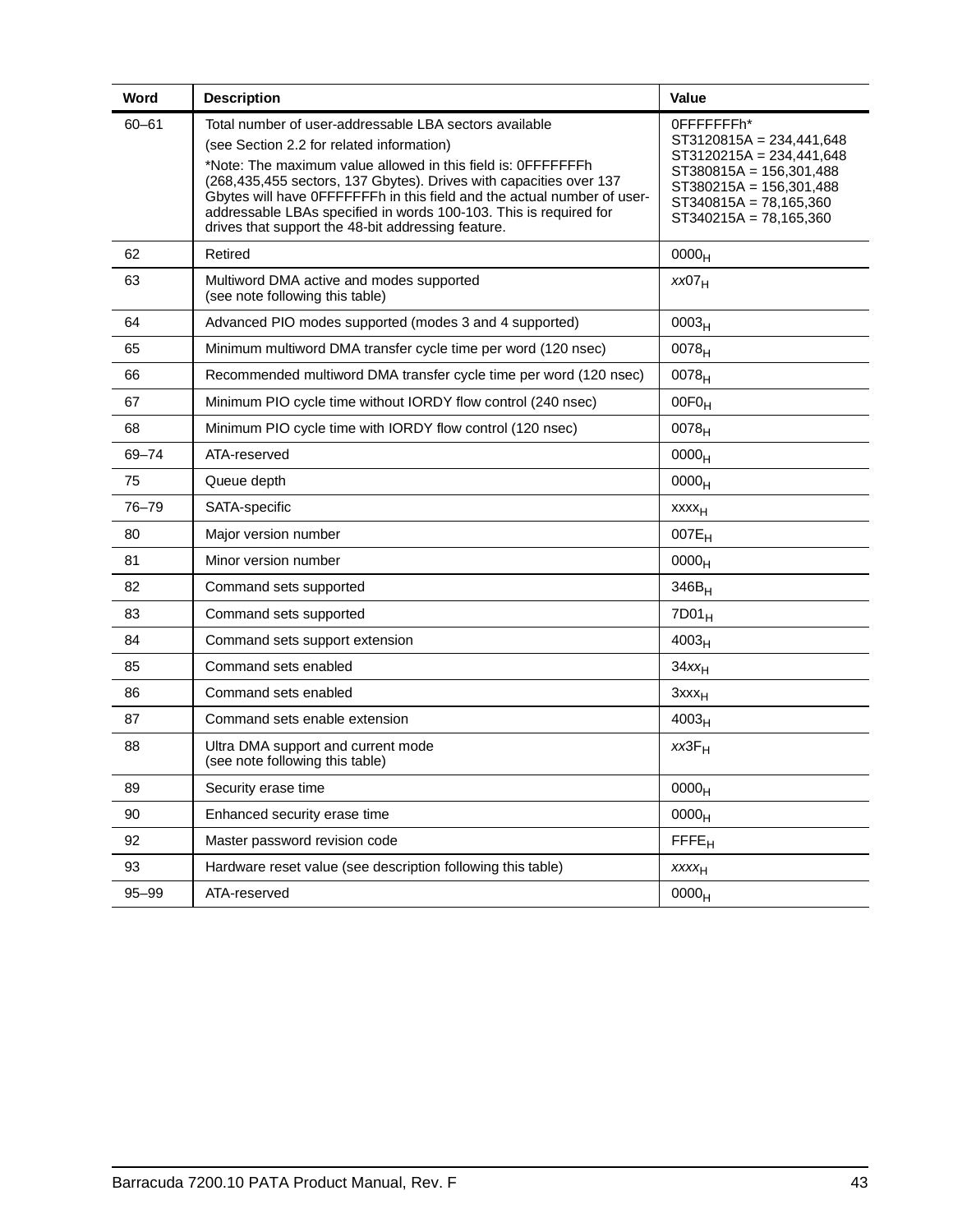| Word        | <b>Description</b>                                                                                                                                                                                                           | Value                                                                                                                                                                                                                                                                                                                                                                                                                                                                                                                                                                                                                                 |
|-------------|------------------------------------------------------------------------------------------------------------------------------------------------------------------------------------------------------------------------------|---------------------------------------------------------------------------------------------------------------------------------------------------------------------------------------------------------------------------------------------------------------------------------------------------------------------------------------------------------------------------------------------------------------------------------------------------------------------------------------------------------------------------------------------------------------------------------------------------------------------------------------|
| 100-103     | Total number of user-addressable LBA sectors available (see Section<br>2.2 for related information). These words are required for drives that<br>support the 48-bit addressing feature. Maximum value:<br>0000FFFFFFFFFFFFh. | $ST3750840A = 1,465,149,168$<br>$ST3750640A = 1,465,149,168$<br>ST3500830A = 976,773,168<br>ST3500630A = 976,773,168<br>$ST3400820A = 781.422.768$<br>ST3400620A = 781,422,768<br>$ST3320820A = 625,142,448$<br>$ST3320620A = 625,142,448$<br>ST3300820A = 586,072,368<br>$ST3300620A = 86,072,368$<br>$ST3250820A = 488,397,168$<br>$ST3250620A = 488,397,168$<br>ST3200820A = 390,721,968<br>$ST3160815A = 312,581,808$<br>$ST3160215A = 312,581,808$<br>$ST3120815A = 234,441,648$<br>$ST3120215A = 234.441.648$<br>$ST380815A = 156,301,488$<br>$ST380215A = 156,301,488$<br>$ST340815A = 78,165,360$<br>$ST340215A = 78,165,360$ |
| $104 - 127$ | ATA-reserved                                                                                                                                                                                                                 | 0000 <sub>H</sub>                                                                                                                                                                                                                                                                                                                                                                                                                                                                                                                                                                                                                     |
| 128         | Security status                                                                                                                                                                                                              | $0001_H$                                                                                                                                                                                                                                                                                                                                                                                                                                                                                                                                                                                                                              |
| 129-159     | Seagate-reserved                                                                                                                                                                                                             | XXXH                                                                                                                                                                                                                                                                                                                                                                                                                                                                                                                                                                                                                                  |
| 160-254     | ATA-reserved                                                                                                                                                                                                                 | 0000 <sub>H</sub>                                                                                                                                                                                                                                                                                                                                                                                                                                                                                                                                                                                                                     |
| 255         | Integrity word                                                                                                                                                                                                               | $xxA5_H$                                                                                                                                                                                                                                                                                                                                                                                                                                                                                                                                                                                                                              |

**Note.** Advanced Power Management (APM) and Automatic Acoustic Management (AAM) features are not supported

**Note.** See the bit descriptions below for words 63, 88, and 93 of the Identify Drive data:

| Description (if bit is set to 1) |                                           |  |
|----------------------------------|-------------------------------------------|--|
| <b>Bit</b>                       | Word 63                                   |  |
| 0                                | Multiword DMA mode 0 is supported.        |  |
| 1                                | Multiword DMA mode 1 is supported.        |  |
| 2                                | Multiword DMA mode 2 is supported.        |  |
| 8                                | Multiword DMA mode 0 is currently active. |  |
| 9                                | Multiword DMA mode 1 is currently active. |  |
| 10                               | Multiword DMA mode 2 is currently active. |  |
| <b>Bit</b>                       | Word 88                                   |  |
| 0                                | Ultra DMA mode 0 is supported.            |  |
| 1                                | Ultra DMA mode 1 is supported.            |  |
| 2                                | Ultra DMA mode 2 is supported.            |  |
| 3                                | Ultra DMA mode 3 is supported.            |  |
| 4                                | Ultra DMA mode 4 is supported.            |  |
| 5                                | Ultra DMA mode 5 is supported.            |  |
| 8                                | Ultra DMA mode 0 is currently active.     |  |
| 9                                | Ultra DMA mode 1 is currently active.     |  |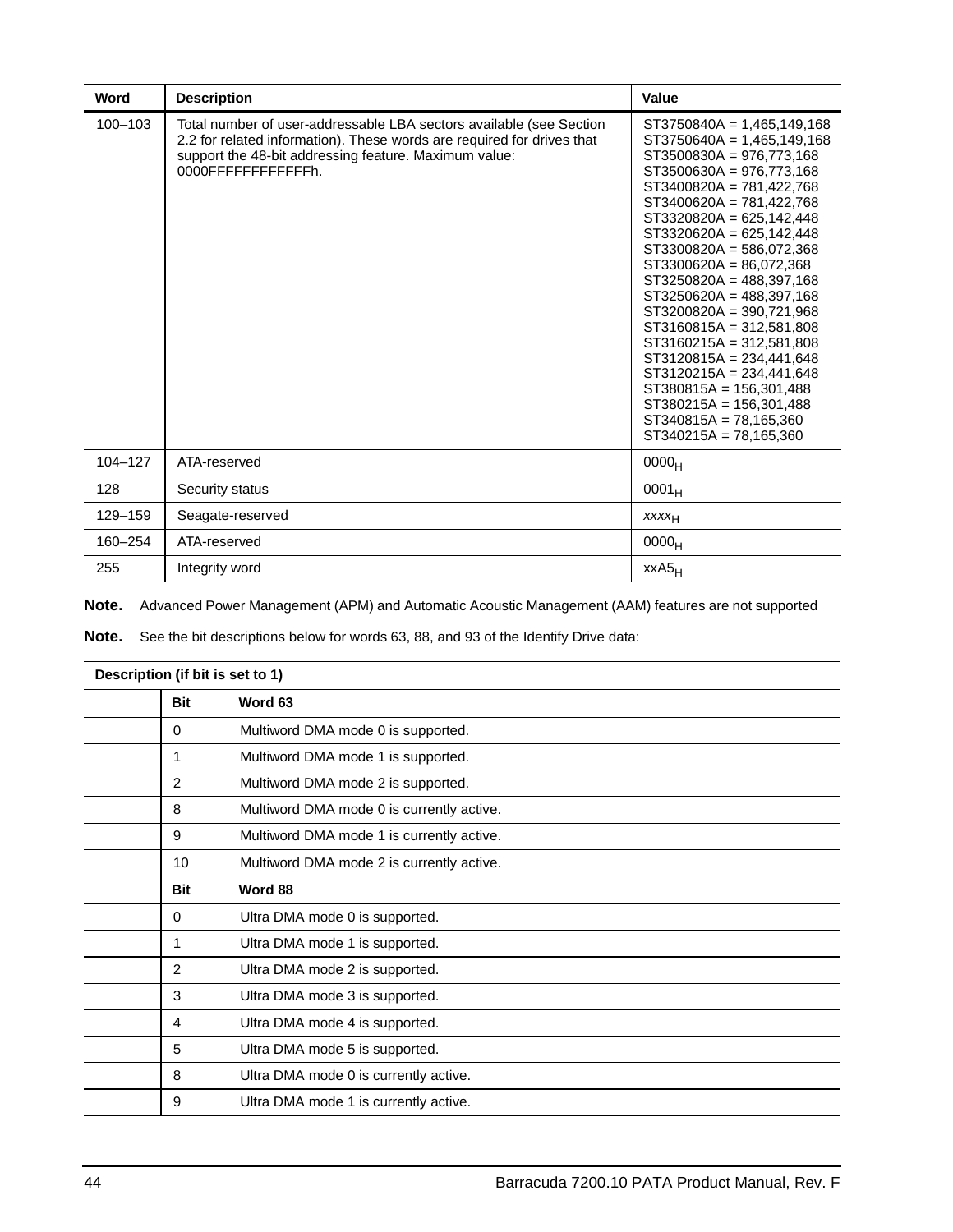| 10         | Ultra DMA mode 2 is currently active.                                                                               |
|------------|---------------------------------------------------------------------------------------------------------------------|
| 11         | Ultra DMA mode 3 is currently active.                                                                               |
| 12         | Ultra DMA mode 4 is currently active.                                                                               |
| 13         | Ultra DMA mode 5 is currently active.                                                                               |
| <b>Bit</b> | Word 93                                                                                                             |
| 13         | I = 80-conductor cable detected, CBLID above VIH<br>$0 = 40$ -conductor cable detected, CBLID below V <sub>IL</sub> |

#### <span id="page-50-3"></span><span id="page-50-0"></span>**4.1.3 Set Features command**

This command controls the implementation of various features that the drive supports. When the drive receives this command, it sets BSY, checks the contents of the Features register, clears BSY and generates an interrupt. If the value in the register does not represent a feature that the drive supports, the command is aborted. Power-on default has the read look-ahead and write caching features enabled. The acceptable values for the Features register are defined as follows:

<span id="page-50-2"></span><span id="page-50-1"></span>

| 02 <sub>H</sub>          | Enable write cache (default).                          |                                                              |  |  |  |
|--------------------------|--------------------------------------------------------|--------------------------------------------------------------|--|--|--|
| 03 <sub>H</sub>          |                                                        | Set transfer mode (based on value in Sector Count register). |  |  |  |
|                          |                                                        | Sector Count register values:                                |  |  |  |
|                          | 00 <sub>H</sub>                                        | Set PIO mode to default (PIO mode 2).                        |  |  |  |
|                          | 01 <sub>H</sub>                                        | Set PIO mode to default and disable IORDY (PIO mode 2).      |  |  |  |
|                          | 08 <sub>H</sub>                                        | PIO mode 0                                                   |  |  |  |
|                          | 09 <sub>H</sub>                                        | PIO mode 1                                                   |  |  |  |
|                          | $0A_H$                                                 | PIO mode 2                                                   |  |  |  |
|                          | 0B <sub>H</sub>                                        | PIO mode 3                                                   |  |  |  |
|                          | $OC_{H}$                                               | PIO mode 4 (default)                                         |  |  |  |
|                          | 20 <sub>H</sub>                                        | Multiword DMA mode 0                                         |  |  |  |
|                          | 21 <sub>H</sub>                                        | Multiword DMA mode 1                                         |  |  |  |
|                          | 22 <sub>H</sub>                                        | Multiword DMA mode 2                                         |  |  |  |
|                          | 40 <sub>H</sub>                                        | Ultra DMA mode 0                                             |  |  |  |
|                          | 41 <sub>H</sub>                                        | Ultra DMA mode 1                                             |  |  |  |
|                          | 42 <sub>H</sub>                                        | Ultra DMA mode 2                                             |  |  |  |
|                          | 43 <sub>H</sub>                                        | Ultra DMA mode 3                                             |  |  |  |
|                          | 44 <sub>H</sub>                                        | Ultra DMA mode 4                                             |  |  |  |
|                          | 45 <sub>H</sub>                                        | Ultra DMA mode 5                                             |  |  |  |
| 55 <sub>H</sub>          | Disable read look-ahead (read cache) feature.          |                                                              |  |  |  |
| 82 <sub>H</sub>          | Disable write cache.                                   |                                                              |  |  |  |
| $AA_H$                   | Enable read look-ahead (read cache) feature (default). |                                                              |  |  |  |
| $\mathsf{F1}_\mathsf{H}$ | Report full capacity available                         |                                                              |  |  |  |

**Note.** At power-on, or after a hardware or software reset, the default values of the features are as indicated above.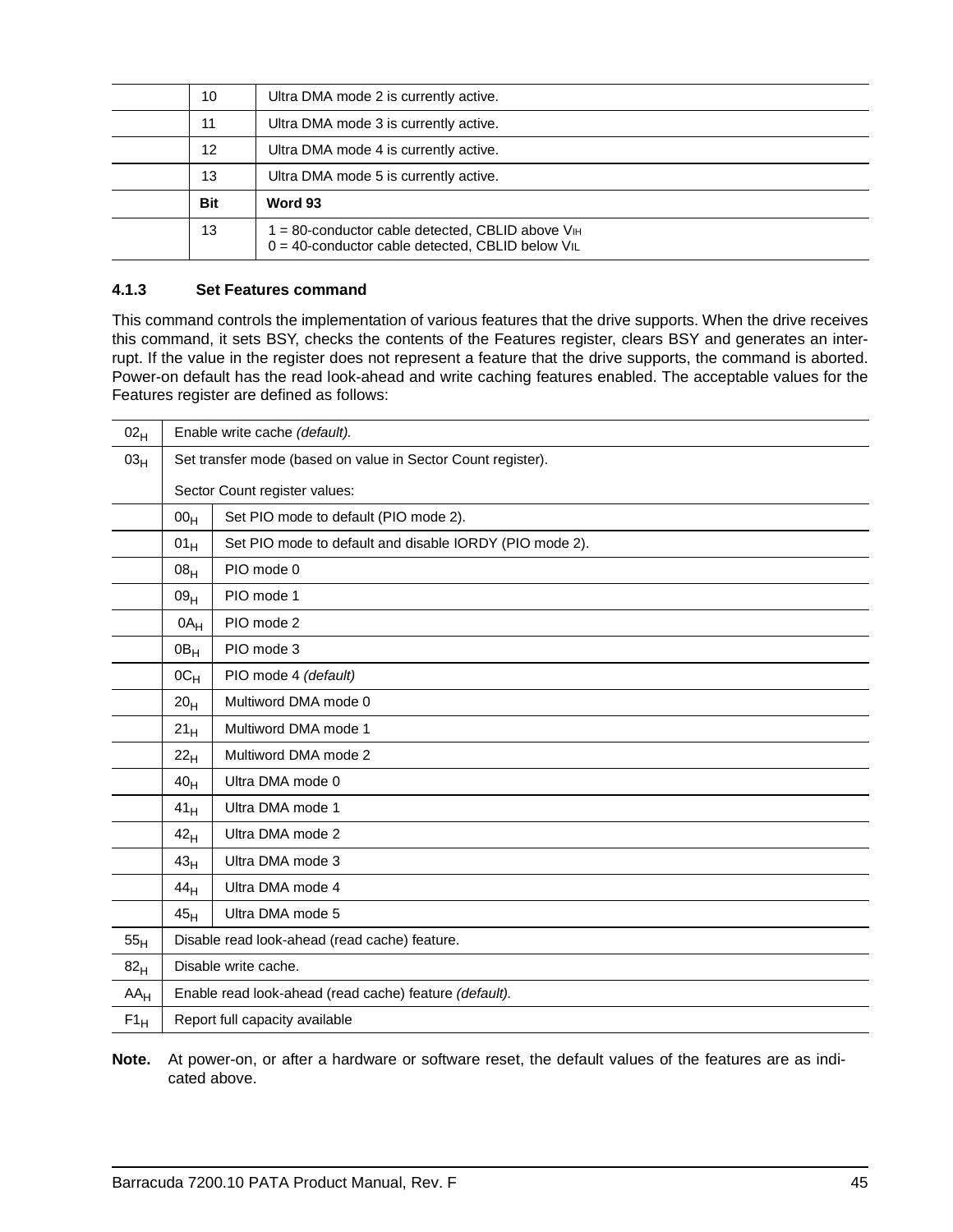## <span id="page-51-5"></span><span id="page-51-0"></span>**4.1.4 S.M.A.R.T. commands**

<span id="page-51-4"></span>S.M.A.R.T. provides near-term failure prediction for disc drives. When S.M.A.R.T. is enabled, the drive monitors predetermined drive attributes that are susceptible to degradation over time. If self-monitoring determines that a failure is likely, S.M.A.R.T. makes a status report available to the host. Not all failures are predictable. S.M.A.R.T. predictability is limited to the attributes the drive can monitor. For more information on S.M.A.R.T. commands and implementation, see the *Draft ATA-7 Standard.*

<span id="page-51-6"></span><span id="page-51-3"></span><span id="page-51-2"></span><span id="page-51-1"></span>SeaTools diagnostic software activates a built-in drive self-test (DST S.M.A.R.T. command for D4 $_H$ ) that eliminates unnecessary drive returns. The diagnostic software ships with all new drives and is also available at: http://seatools.seagate.com.

This drive is shipped with S.M.A.R.T. features disabled. You must have a recent BIOS or software package that supports S.M.A.R.T. to enable this feature. The table below shows the S.M.A.R.T. command codes that the drive uses.

| <b>Code in features</b><br>register | S.M.A.R.T. command                               |
|-------------------------------------|--------------------------------------------------|
| D0 <sub>H</sub>                     | S.M.A.R.T. Read Data                             |
| $D2_H$                              | S.M.A.R.T. Enable/Disable Attribute Autosave     |
| D3 <sub>H</sub>                     | S.M.A.R.T. Save Attribute Values                 |
| $D4_H$                              | S.M.A.R.T. Execute Off-line Immediate (runs DST) |
| D5 <sub>H</sub>                     | S.M.A.R.T. Read Log Sector                       |
| D6 <sub>H</sub>                     | S.M.A.R.T. Write Log Sector                      |
| D8 <sub>H</sub>                     | S.M.A.R.T. Enable Operations                     |
| D9 <sub>H</sub>                     | S.M.A.R.T. Disable Operations                    |
| DA <sub>H</sub>                     | S.M.A.R.T. Return Status                         |

**Note.** If an appropriate code is not written to the Features Register, the command is aborted and 0*x*04 (abort) is written to the Error register.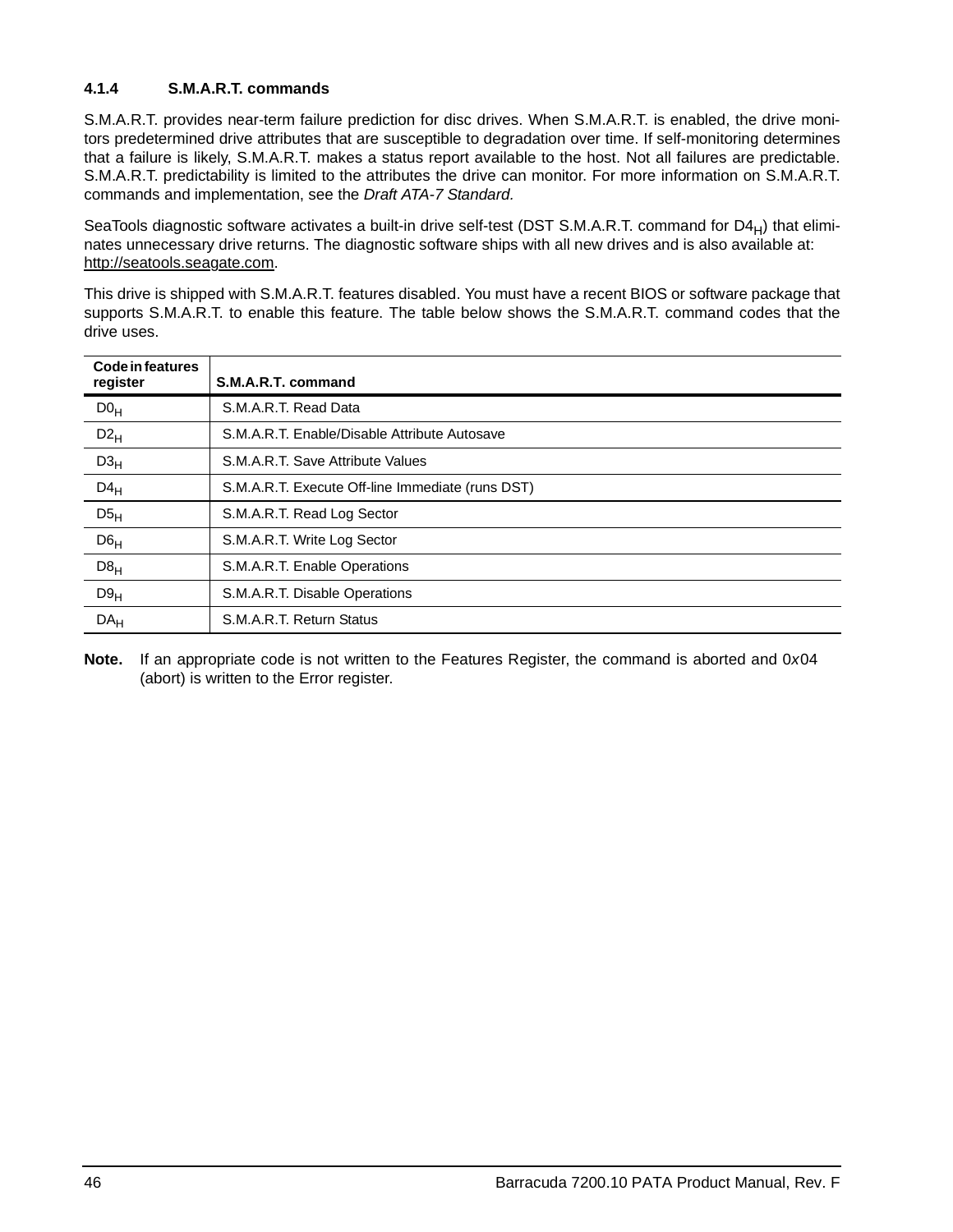## <span id="page-52-1"></span><span id="page-52-0"></span>**5.0 Seagate Technology support services**

#### **Internet**

For information regarding Seagate products and services, visit www.seagate.com. Worldwide support is available 24 hours daily by email for your questions.

#### **Presales Support:**

Presales@Seagate.com

#### **Technical Support:**

DiscSupport@Seagate.com

#### **Warranty Support:**

http://www.seagate.com/support/service/index.html

#### **mySeagate**

my.seagate.com is the industry's first Web portal designed specifically for OEMs and distributors. It provides self-service access to critical applications, personalized content and the tools that allow our partners to manage their Seagate account functions. Submit pricing requests, orders and returns through a single, password-protected Web interface-anytime, anywhere in the world.

#### **spp.seagate.com**

spp.seagate.com supports Seagate resellers with product information, program benefits and sales tools. You may register for customized communications that are not available on the web. These communications contain product launch, EOL, pricing, promotions and other channel-related information. To learn more about the benefits or to register, go to spp.seagate.com, any time, from anywhere in the world.

## **Seagate Service Centers**

#### **Presales Support**

Our Presales Support staff can help you determine which Seagate products are best suited for your specific application or computer system, as well as product availability and compatibility.

### **Technical Support**

Seagate technical support is available to assist you online at support.seagate.com or through one of our call centers. Have your system configuration information and your "ST" model number available.

**SeaTDD**™ **(+1-405-324-3655)** is a telecommunications device for the deaf (TDD). You can send questions or comments 24 hours daily and exchange messages with a technical support specialist during normal business hours for the call center in your region.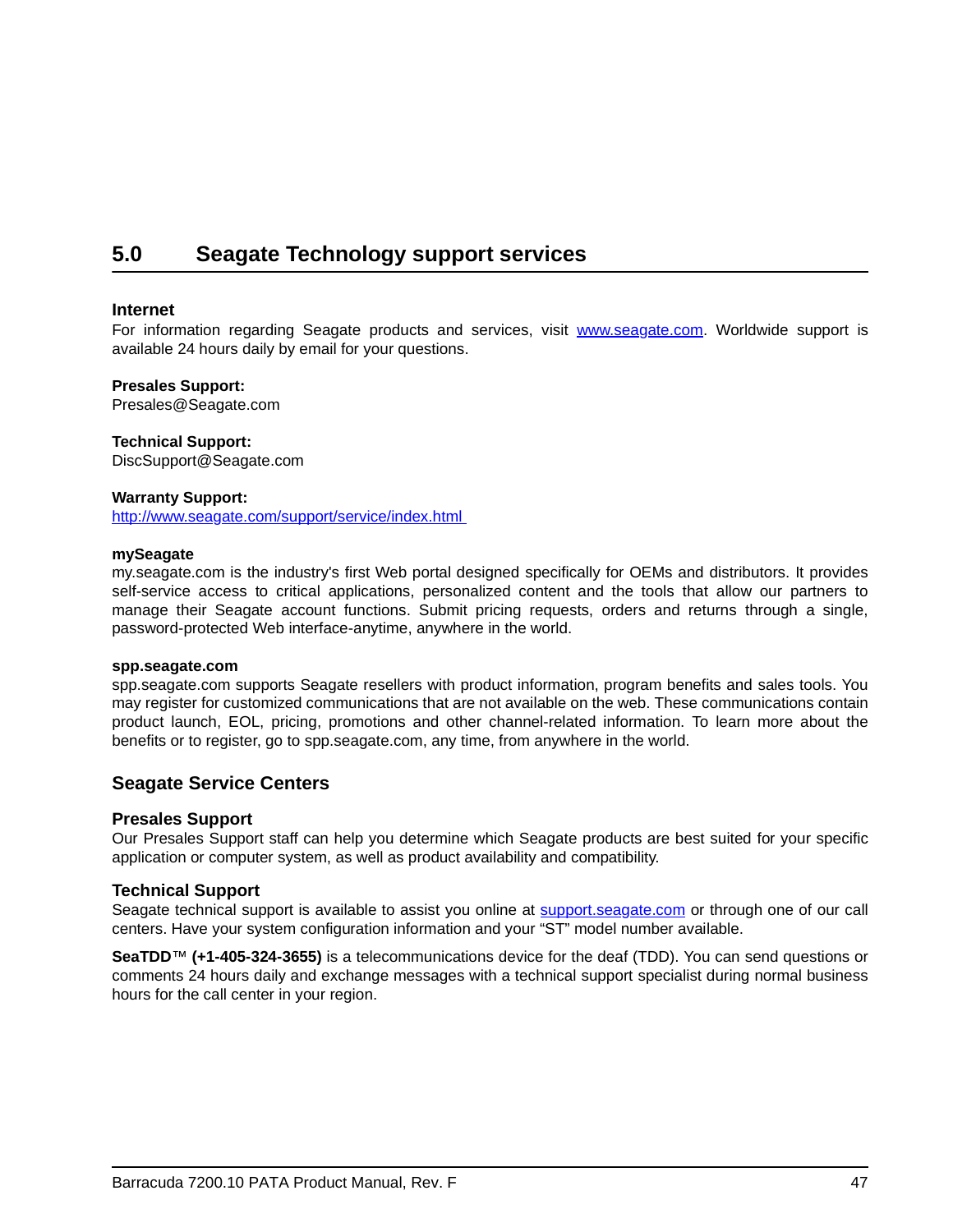## **Customer Service Operations**

### **Warranty Service**

Seagate offers worldwide customer support for Seagate products. Seagate distributors, OEMs and other direct customers should contact their Seagate Customer Service Operations (CSO) representative for warrantyrelated issues. Resellers or end users of drive products should contact their place of purchase or Seagate warranty service for assistance. Have your serial number and model or part number available.

### **Data Recovery Services**

Seagate offers data recovery services for all formats and all brands of storage media. Our data recovery services labs are currently located throughout the world. . Additional information, including an online request form and data loss prevention resources, is available at http://services.seagate.com/index.aspx

### **Authorized Service Centers**

Seagate Service Centers are available on a global basis for the return of defective products. Contact your customer support representative for the location nearest you.

## **USA/Canada/Latin America support services**

For an extensive list of telephone numbers to technical support, presales and warranty service in USA/ Canada/Latin America, including business hours, go to the "Contact Us" page on www.seagate.com.

## **Global Customer Support**

| <b>Presales, Technical, and Warranty Support</b> |                  |                 |                                   |
|--------------------------------------------------|------------------|-----------------|-----------------------------------|
| <b>Call Center</b><br>USA, Canada,               | <b>Toll-free</b> | Direct dial     |                                   |
| and Mexico                                       | 1-800-SEAGATE    | +1-405-324-4700 |                                   |
| <b>Data Recovery Services</b>                    |                  |                 |                                   |
| <b>Call Center</b>                               | <b>Toll-free</b> | Direct dial     | <b>FAX</b>                        |
| USA, Canada,<br>and Mexico                       | 1-800-475-01435  | +1-905-474-2162 | 1-800-475-0158<br>+1-905-474-2459 |

## **Europe, the Middle East and Africa Support Services**

For an extensive list of telephone numbers to technical support, presales and warranty service in Europe, the Middle East and Africa, go to the "Contact Us" page on www.seagate.com.

## **Asia/Pacific Support Services**

For an extensive list of telephone numbers to technical support, presales and warranty service in Asia/Pacific, go to the "Contact Us" page on www.seagate.com.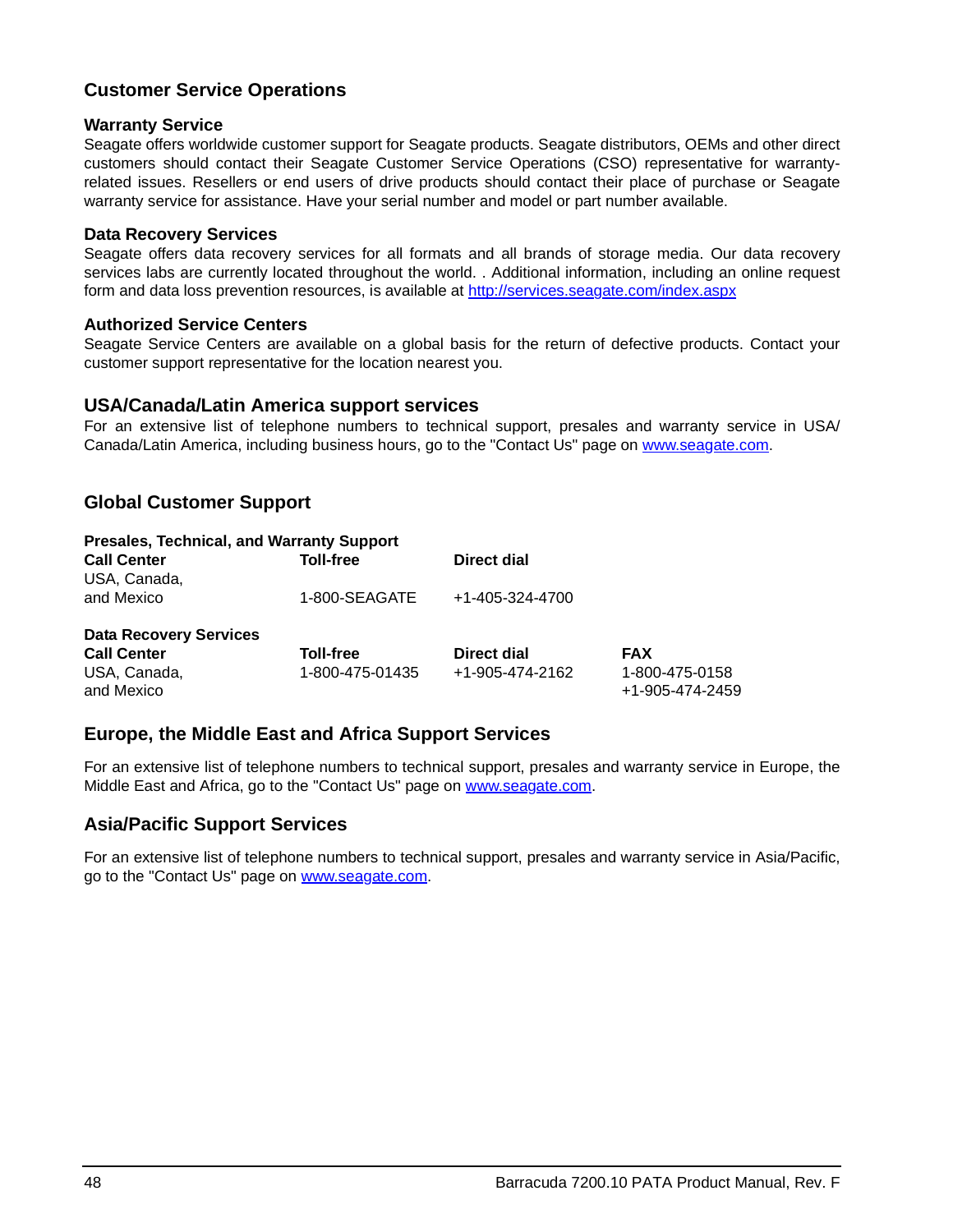# **Index**

## **A**

acoustics [28](#page-33-1) Active mode [25](#page-30-2) AFR [30](#page-35-5) agency certification (regulatory) [30](#page-35-6) altitude [26](#page-31-5) ambient conditions [3](#page-8-2) ambient temperature [22](#page-27-4), [26](#page-31-6) Annualized Failure Rate [30](#page-35-7) Annualized Failure Rate (AFR) [30](#page-35-8) areal density [1](#page-6-1), [21](#page-26-2) ATA interface [39](#page-44-3) ATA-standard commands [40](#page-45-1) Australian C-Tick [31](#page-36-2) autodetection [1](#page-6-2) average seek time [22](#page-27-5)

## **B**

BPI [21](#page-26-3) breat[her filter hole precautions](#page-6-3) [34](#page-39-2) burst 1

## **C**

cable [36](#page-41-3) cable select [1](#page-6-4) cable-select option [35](#page-40-4) cache [1](#page-6-5) case temperature [26](#page-31-7) CE mark [30](#page-35-9) certification [30](#page-35-10) Check Power Mode [40](#page-45-2) commands [40](#page-45-3) conducted noise [24](#page-29-3) conducted RF immunity [29](#page-34-1) configuring the drive [33](#page-38-2) connector pins [39](#page-44-4) connectors [36](#page-41-4) Corrosive environment [32](#page-37-2) CSA C22.2 (950) [30](#page-35-11) CSEL [35](#page-40-5) C-Tick [31](#page-36-3) current profile [24](#page-29-4) cycles [30](#page-35-12)

## **D**

data-transfer rates [1](#page-6-6) DC power [22](#page-27-6) density [21](#page-26-4) Device Configuration Freeze Lock [40](#page-45-4) Device Configuration Identify [40](#page-45-5)

Device Configuration Restore [40](#page-45-6) Device Configuration Set [40](#page-45-7) Device Reset [40](#page-45-8) diagnostic software [1](#page-6-7), [46](#page-51-1) dissipation [23](#page-28-1) Download Microcode [40](#page-45-9) drive diagnostics [22](#page-27-7) drive monitoring [1](#page-6-8) drive self-test [1,](#page-6-9) [46](#page-51-2) DST [46](#page-51-3) duty cycle [30](#page-35-13)

## **E**

electrical fast transient [29](#page-34-2) electromagnetic compatibility [30](#page-35-14) Electromagnetic Compatibility Directive [30](#page-35-15) electromagnetic immunity [29](#page-34-3) electrostatic discharge [29](#page-34-4) EMC compliance [30](#page-35-16) EN 60950 [30](#page-35-17) enclosures [31](#page-36-4) environmental specifications [26](#page-31-8) EPRML [21](#page-26-5) error-correction algorithms [1](#page-6-10) errors [30](#page-35-18) European Union [30](#page-35-19) Execute Device Diagnostics [40](#page-45-10)

## **F**

failure prediction [46](#page-51-4) FCC verification [31](#page-36-5) Features register [45](#page-50-1) Flush Cache [40](#page-45-11) Flush Cache Extended [40](#page-45-12) Format Track [40](#page-45-13) formatted capacity [20](#page-25-3) frequency [29](#page-34-5)

## **G**

guaranteed sectors [20](#page-25-4)

## **H**

handling [33](#page-38-3) heads [1](#page-6-11) height [21](#page-26-6) humidity [26](#page-31-9)

## **I**

I/O data-transfer rate [21](#page-26-7) I/O duty cycle [30](#page-35-20) Identify Device [40](#page-45-14) Identify Device command [42](#page-47-1) Idle [40](#page-45-15)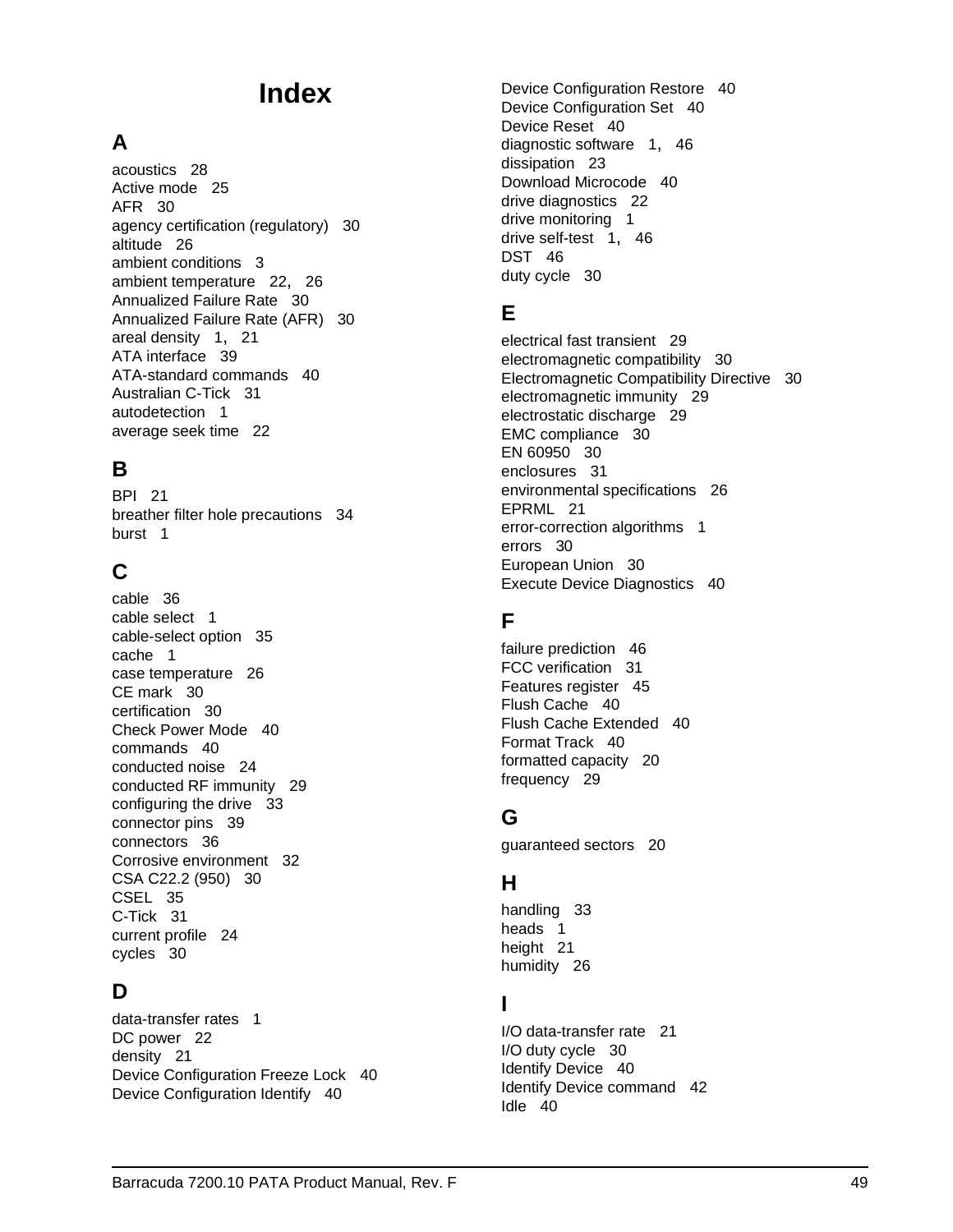Idle and Standby timers [25](#page-30-3) Idle Immediate [40](#page-45-16) Idle mode [25](#page-30-4) Idle mode power [23](#page-28-2) IEC950 [30](#page-35-21) Information Technology Equipment [30](#page-35-22) Initialize Device Parameters [40](#page-45-17) interface [21](#page-26-8), [39](#page-44-5) interface signals [39](#page-44-6) interference [31](#page-36-6) internal data-transfer rate OD [21](#page-26-9) ISO document 7779 [28](#page-33-2)

## **J**

jumper settings [35](#page-40-6)

## **K**

Korean RRL [31](#page-36-7)

## **L**

LBA mode [20](#page-25-5) length [21](#page-26-10) logical geometry [20](#page-25-6)

## **M**

maintenance [30](#page-35-23) master [35](#page-40-7) master/slave [1](#page-6-12) Master/slave configuration [35](#page-40-8) maximum temperature [26](#page-31-10) Mean Time Between Failures [30](#page-35-24) measurement locations [26](#page-31-11) modes [39](#page-44-7) monitoring [1](#page-6-13) mounting the drive [33](#page-38-4), [36](#page-41-5) MTBF [30](#page-35-25)

## **N**

noise [24](#page-29-5) nominal power [3](#page-8-3) nonoperating shock [27](#page-32-2) nonoperating vibration [27](#page-32-3) Nonrecoverable read errors [30](#page-35-26)

## **O**

operating power and current [22](#page-27-8) operating shock [27](#page-32-4) operating vibration [27](#page-32-5) orientation [36](#page-41-6)

## **P**

physical characteristics [21](#page-26-11)

pins [39](#page-44-8) PIO [39](#page-44-9) power consumption [22](#page-27-9) power dissipation [23](#page-28-3) power management [25](#page-30-5) power specifications [22](#page-27-10) power-management modes [25](#page-30-6) Power-on to Ready [22](#page-27-11) power-on-hours [30](#page-35-27) precautions [36](#page-41-7) programmable power management [25](#page-30-7)

## **R**

radiated RF immunity [29](#page-34-6) radio and television interference [31](#page-36-8) radio frequency [29](#page-34-7) random track location [23](#page-28-4) Read Buffer [40](#page-45-18) Read DMA [40](#page-45-19) Read DMA Extended [40](#page-45-20) Read DMA without Retries [40](#page-45-21) read errors [30](#page-35-28) Read Log Ext [40](#page-45-22) Read Multiple [1,](#page-6-14) [40](#page-45-23) Read Multiple Extended [40](#page-45-24) Read Native Max Address [40](#page-45-25) Read Native Max Address Extended [40](#page-45-26) Read Sectors [40](#page-45-27) Read Sectors Extended [40](#page-45-28) Read Sectors Without Retries [40](#page-45-29) Read Verify Sectors [40](#page-45-30) Read Verify Sectors Extended [40](#page-45-31) Read Verify Sectors Without Retries [40](#page-45-32) read/write power and current [22](#page-27-12) Recalibrate [40](#page-45-33) recording and interface technology [21](#page-26-12) recording density [21](#page-26-13) recording heads [1](#page-6-15) recording method [21](#page-26-14) register [45](#page-50-2) relative humidity [26](#page-31-12) reliability [30](#page-35-29) resistance [24](#page-29-6) resistive load [24](#page-29-7) RF [29](#page-34-8) RoHS [32](#page-37-3)

## **S**

S.M.A.R.T. commands [46](#page-51-5) S.M.A.R.T. Disable Operations [41](#page-46-0) S.M.A.R.T. drive monitoring [1](#page-6-16) S.M.A.R.T. Enable Operations [41](#page-46-1) S.M.A.R.T. Enable/Disable Autosave [41](#page-46-2) S.M.A.R.T. Execute Offline [41](#page-46-3)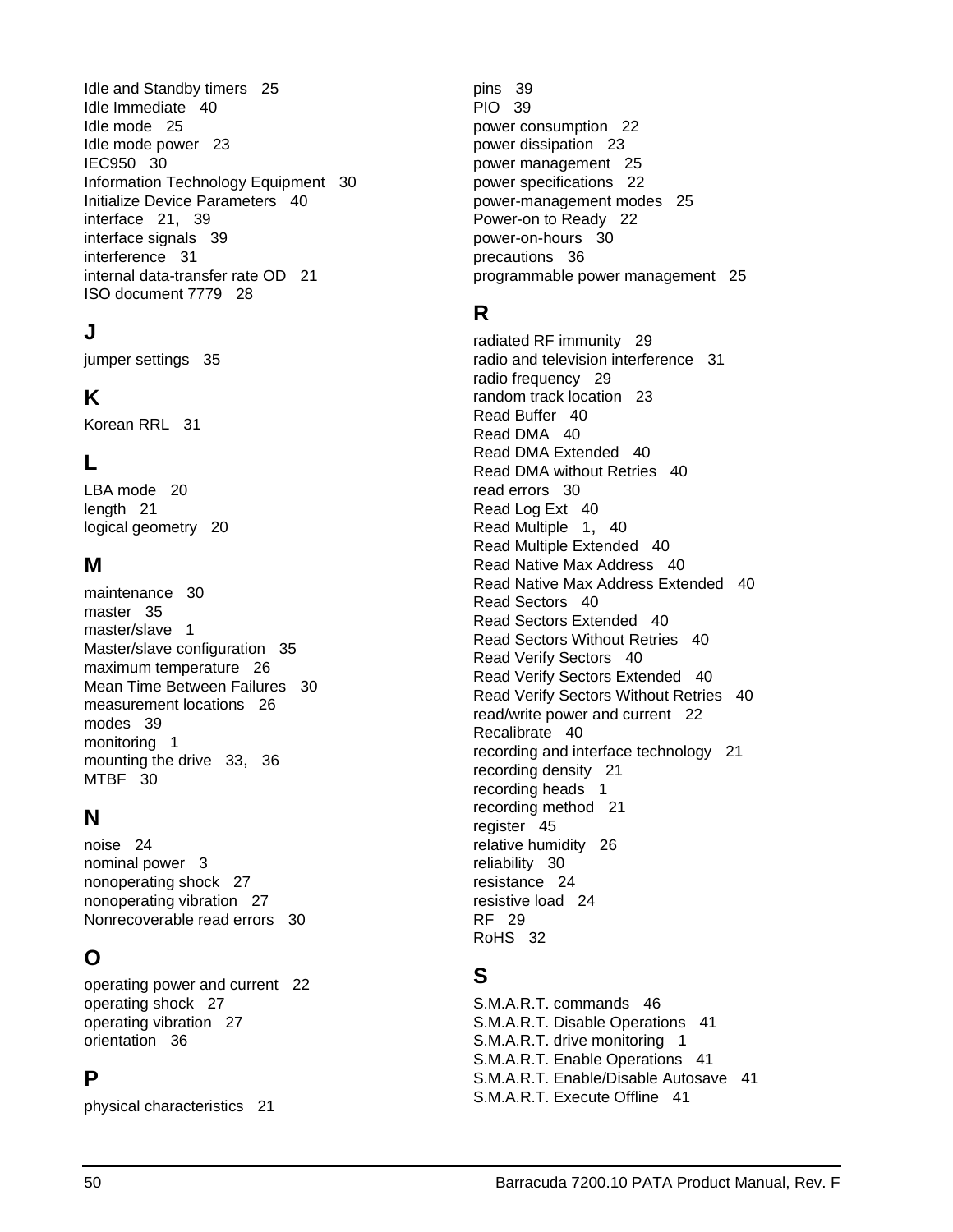Barracuda 7200.10 PATA Product Manual, Rev. F 51 support services [47](#page-52-1) surge immunity [29](#page-34-9) **T** technical support services [47](#page-52-1) temperature [26](#page-31-13) temperature gradient [26](#page-31-14) timers [25](#page-30-10) track density [21](#page-26-16)

S.M.A.R.T. Read Attribute Thresholds [41](#page-46-4) S.M.A.R.T. Read Data [41](#page-46-5) S.M.A.R.T. Read Log Sector [41](#page-46-6) S.M.A.R.T. Return Status [41](#page-46-7) S.M.A.R.T. Save Attribute Values [41](#page-46-8) S.M.A.R.T. Write Log sector [41](#page-46-9) safety certification [30](#page-35-30) screws [36](#page-41-8) SeaTools [1,](#page-6-17) [46](#page-51-6) sectors [20](#page-25-7) Security Disable Password [40](#page-45-34) Security Erase Prepare [40](#page-45-35) Security Erase Unit [41](#page-46-10) Security Freeze [41](#page-46-11) Security Set Password [41](#page-46-12) Security Unlock [41](#page-46-13) Seek [41](#page-46-14) seek mode [22](#page-27-13) seek time [22](#page-27-14) Seeking [23](#page-28-5) servo electronics [23](#page-28-6) Set Features [41](#page-46-15) Set Features command [45](#page-50-3) Set Max Address [41](#page-46-16) Set Max Address Extended [41](#page-46-17) Set Multiple Mode [41](#page-46-18) shock [27](#page-32-6) signals [39](#page-44-10) single-track seeks [22](#page-27-15) slave [35](#page-40-9) Sleep [23,](#page-28-7) [41](#page-46-19) Sleep mode [25](#page-30-8) sound [28](#page-33-3) specifications [3](#page-8-4) spindle speed [21](#page-26-15) Spinup [23](#page-28-8) spinup power [22](#page-27-16) Standby [23,](#page-28-9) [41](#page-46-20) Standby Immediate [41](#page-46-21) Standby mode [23](#page-28-10), [25](#page-30-9) Standby to Ready [22](#page-27-17) start/stop times [22](#page-27-18) start-stop cycles [30](#page-35-31) static-discharge precautions [33](#page-38-5) stop times [22](#page-27-19) subassembly [31](#page-36-9)

## track-to-track seek time [22](#page-27-20)

## **U**

UL 1950 [30](#page-35-32) Ultra ATA/100 [36](#page-41-9) Ultra DMA [36](#page-41-10)

## **V**

vibration [27](#page-32-7) voltage [25](#page-30-11) voltage dips, interrupts [29](#page-34-10) voltage tolerance [25](#page-30-12)

## **W**

Warranty [30](#page-35-33) weight [21](#page-26-17) wet bulb temperature [26](#page-31-15) width [21](#page-26-18) Write Buffer [41](#page-46-22) Write DMA [41](#page-46-23) Write DMA Extended [41](#page-46-24) Write DMA Without Retries [41](#page-46-25) Write Log Extended [41](#page-46-26) Write Multiple [1](#page-6-18), [41](#page-46-27) Write Multiple Extended [41](#page-46-28) Write Sectors [41](#page-46-29) Write Sectors Extended [41](#page-46-30) Write Sectors Without Retries [41](#page-46-31)